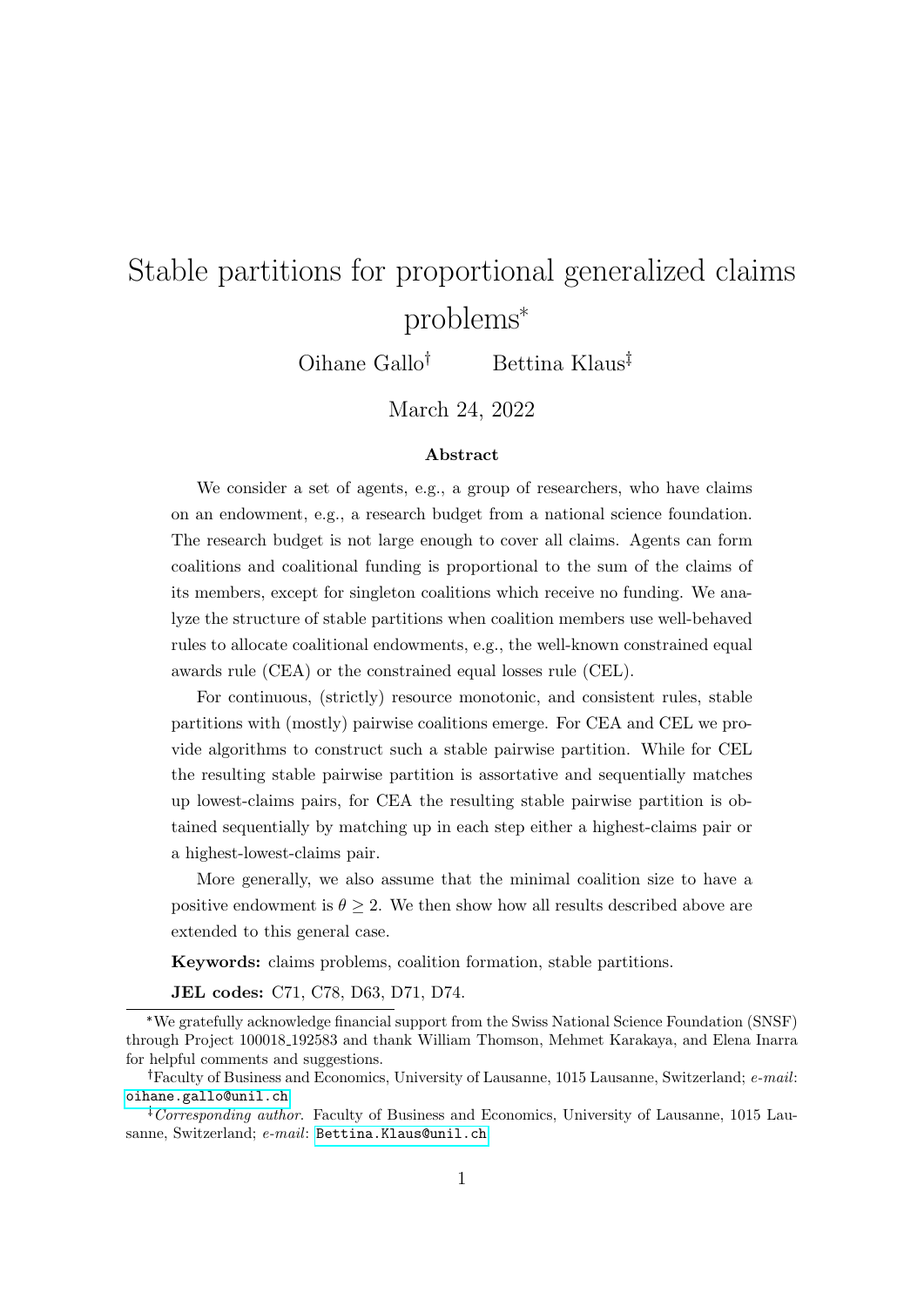### 1 Introduction

The formation of coalitions is a widespread aspect of social, economic, or political environments. Agents form coalitions in very different situations in order to achieve some joint benefits. Cooperation between agents is sometimes hampered by the existence of two opposing fundamental forces: on the one hand, the increasing returns to scale, which incentivizes agents to cooperate and, therefore, to form large coalitions and, on the other hand, the heterogeneity of agents, which causes instability and pushes towards the formation of only small coalitions.

[Gallo and Inarra](#page-59-0)  $(2018)$  introduce *generalized claims problems*<sup>[1](#page-1-0)</sup> to deal with coalition formation in a bankruptcy framework. A generalized claims problem consists of a group of agents, each of them with a claim and a set of coalitional endowments, one for each possible coalition, which are not sufficient to meet the claims of their members. Coalitional endowments are divided among their members according to a pre-specified rule, which thus is a decisive element of the coalition formation process. Their main result [\(Gallo and Inarra, 2018,](#page-59-0) Theorem 2) states that, given a generalized claims problem, there is a stable partition for each coalition formation problem that is induced by a continuous rule if and only if it also satisfies resource monotonicity and consistency. In this paper, we study the structure of stable partitions under different resource monotonic and consistent rules to answer two types of questions: What coalition sizes can emerge? And, who are the coalition partners?

The model proposed by [Gallo and Inarra](#page-59-0) [\(2018\)](#page-59-0) does not impose any restriction on coalitional endowments and, consequently, answering the above questions is not really possible in their general model. In contrast, we consider *non-singleton propor*tional generalized claims problems where singleton coalitions have zero endowments and all remaining coalitional endowments are a fixed proportion of the sum of their members' claims. Proportionality is justified in many situations such as the funding of research projects where the budgets are often divided proportionally to funding needs or according to other funding criteria such as project quality.[2](#page-1-1) Moreover, in many situations, institutions are interested in sparking cooperation and hence, discouraging singleton coalitions. Note that for didactic reasons we first focus on non-singleton

<span id="page-1-0"></span><sup>&</sup>lt;sup>1</sup>Note that these authors use the term *coalition formation problem with claims* instead of *gener*alized claims problems.

<span id="page-1-1"></span><sup>2</sup>Other examples can be found in a bankruptcy situation where assets have to be allocated proportionally among creditors according to their claims or, in a legislature, where seats are distributed proportionally among the parties according to voting shares.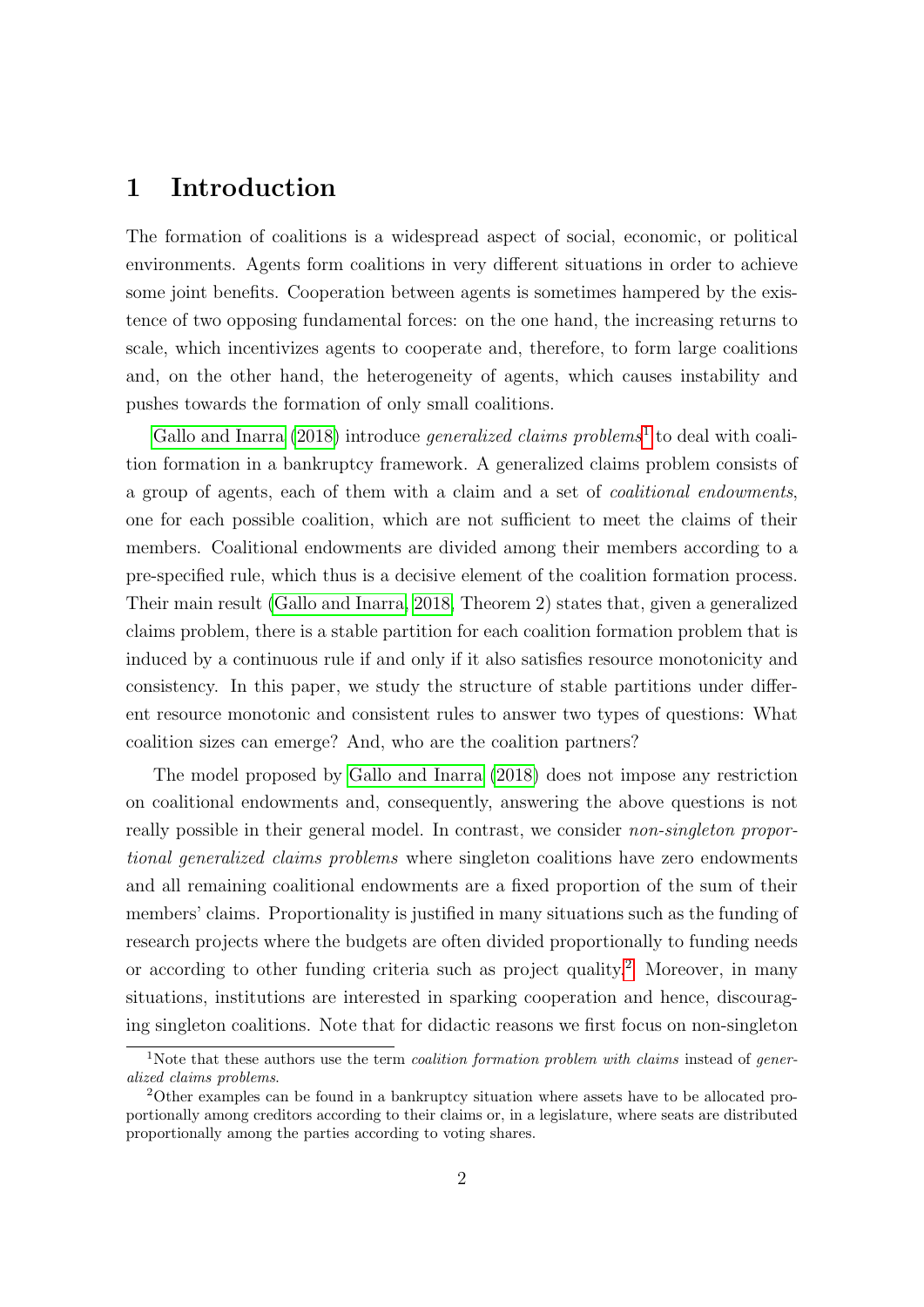proportional generalized claims problems and later on extend our results to address minimal coalition sizes  $\theta > 2$  for positive coalitional endowments (see Barberà et al., [2015,](#page-58-0) for another model whith a minimal size for coalitions to be productive).

Non-singleton proportional generalized claims problems are a subclass of the class of generalized claims problems studied by [Gallo and Inarra](#page-59-0) [\(2018\)](#page-59-0) and hence their results hold. Then, given a non-singleton proportional generalized claims problem, we first characterize the structure of any possible stable partition when the rule applied satisfies continuity, strict resource monotonicity, and consistency. We show that at most one singleton coalition belongs to each stable partition and that for each coalition in the stable partition with size larger than two, each agent of the coalition receives a proportional payoff (Theorem [1\)](#page-11-0). Furthermore, considering resource monotonicity instead of its strict version, even though we do not characterize all stable partitions, we show that a stable partition formed by pairwise coalitions (i.e., coalitions of size two) always exists, with the exception of at most one singleton coalition if the set of agents is odd (Theorem [2\)](#page-12-0).

With the result of Theorem [2](#page-12-0) as the departure point, we analyze how agents sort themselves into pairwise coalitions under some parametric rules (see [Young, 1987;](#page-59-1) [Stovall, 2014\)](#page-59-2). These parametric rules are well-studied in the literature because the payoff of each agent is given by a function that depends only on the claim of the agent and a parameter that is common to all agents. We focus on two well-known parametric rules that represent two egalitarian principles: the constrained equal awards rule (CEA) and the constrained equal losses rule (CEL). On the one hand, CEA divides the endowment as equally as possible subject to no agent receiving more than her claim (e.g., rationing toilet paper when shortage occurs). On the other hand, CEL divides the losses as equally as possible subject to no agent receiving a negative amount (e.g., equal sacrifice taxation when utility is measured linearly<sup>[3](#page-2-0)</sup>).

We propose two algorithms, one for each rule, to find a stable and (almost) pairwise partition. The CEA algorithm sequentially pairs off either two highest-claims agents or a highest-claim with a lowest-claim agent (Theorem [3\)](#page-14-0). Examples of the first type of cooperation are found in social environments where agents tend to join other agents with similar characteristics. In contrast, the second type of cooperation may

<span id="page-2-0"></span><sup>&</sup>lt;sup>3</sup>The idea of the equal sacrifice principle in taxation is that all tax payers end up sacrificing equally, according to some cardinal utility function. [Young](#page-59-3) [\(1988\)](#page-59-3) provides a characterization of the family of equal-sacrifice rules based on a few compelling principles and, more recently, [Chambers](#page-58-1) [and Moreno-Ternero](#page-58-1) [\(2017\)](#page-58-1) generalize the previous family.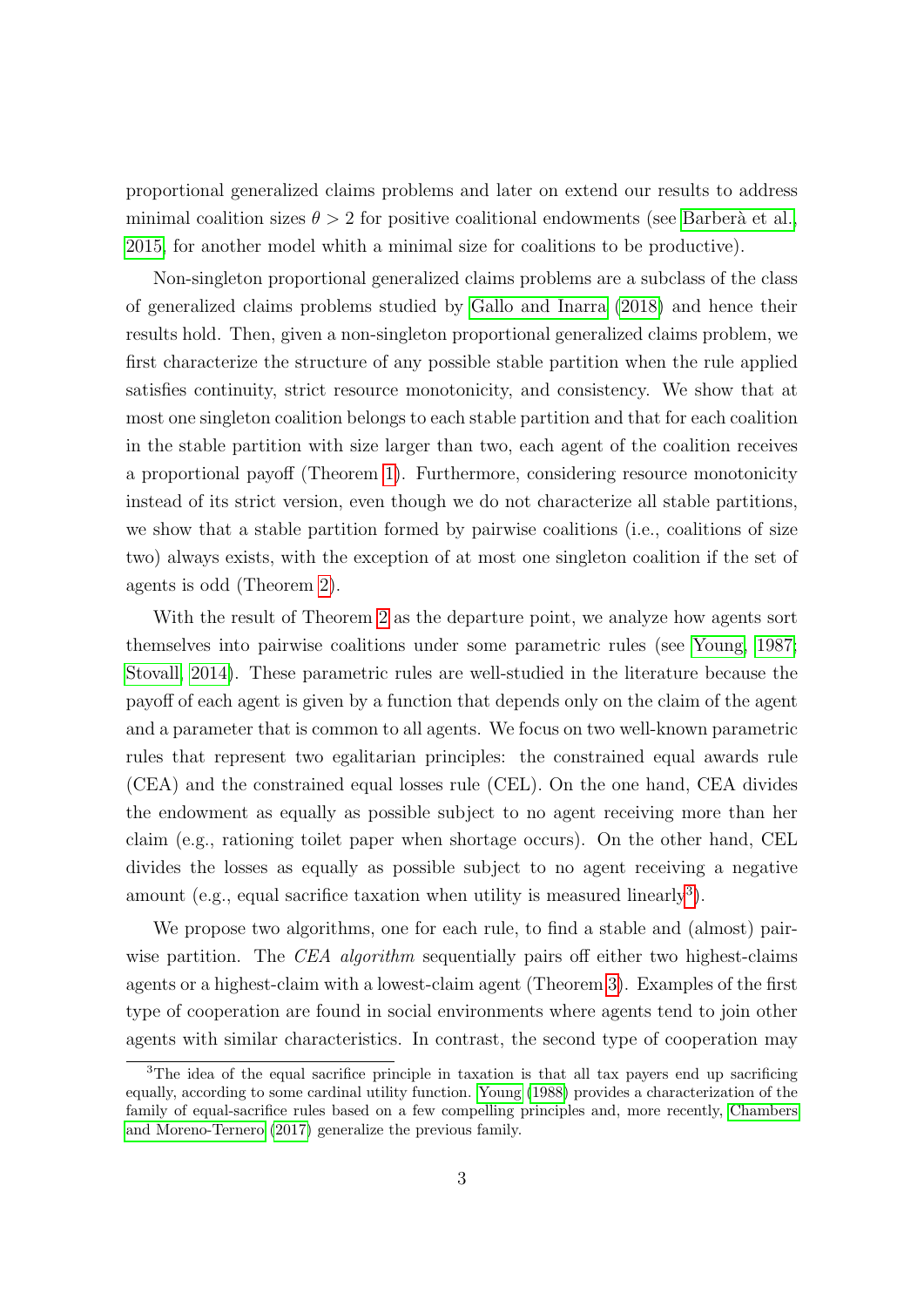be interpreted as a transfer of knowledge between agents as happens, for instance, between apprentices and advisors. While the CEA algorithm produces stable partitions that can contain assortative as well as extremal pairwise coalitions, the CEL algorithm is purely assortative and sequentially pairs off two lowest-claims agents (Theorem [4\)](#page-17-0).

Continuing with our example, we consider the fact that some funding calls may require a larger minimal number of agents in a group to generate a positive endowment. Therefore, we introduce another subclass of the class of generalized claims problems,  $\theta$ -minimal proportional generalized claims problems. In these problems, coalitions of size lower than  $\theta$  have zero endowments and all remaining coalitional endowments are a fixed proportion of the sum of their members' claims. We generalize our results from  $\theta = 2$ , the non-singleton proportional generalized claims problems, to any  $\theta \in \mathbb{N}$ . More specifically, we first show that when the rule applied satisfies continuity, strict resource monotonicity, and consistency, then there are fewer than  $\theta$  agents in coalitions of size smaller than  $\theta$  and that for each coalition in the stable partition with size larger than  $\theta$ , each agent of the coalition receives a proportional payoff (Theorem [5\)](#page-19-0). Moreover, if the rule satisfies resource monotonicity instead of its strict version, we show that a stable partition formed by the maximal possible number of coalitions of size  $\theta$  and one coalition (of size lower than  $\theta$ ) formed by the remaining agents exists (Theorem [6\)](#page-20-0).

In a similar way as in the non-singleton proportional generalized claims model, with the result of Theorem [6](#page-20-0) as the departure point, we analyze how agents sort themselves into coalitions of size  $\theta$  under the CEA and the CEL rules. We propose two algorithms, one for each rule, to find a stable partition. The  $\theta$ -CEA algorithm generates a stable partition formed by coalitions of size  $\theta$  constructed by sequentially adding a lowest-claim agent or a highest-claim agent (Theorem [7\)](#page-23-0). For the CEL rule, an assortative stable partition is obtained by sequentially pairing off  $\theta$  lowest-claims agents (Theorem [8\)](#page-24-0).

There is a large number of papers that pay attention to the structure of the coalitions that form. [Becker](#page-58-2) [\(1973\)](#page-58-2) and [Greenberg and Weber](#page-59-4) [\(1986\)](#page-59-4) introduce the notion of assortative coalitions.[4](#page-3-0) Observe that in both our algorithms assortative coalitions (in terms of claims) may form. In our conclusion (Section [5\)](#page-25-0), we discuss some papers in which similar results concerning assortative stable coalitions are obtained.

<span id="page-3-0"></span><sup>4</sup>Assortativeness is based on an ordering of agents according to a specific variable such as claims, productivity, or location. Alternative terminology includes that of consecutive coalitions.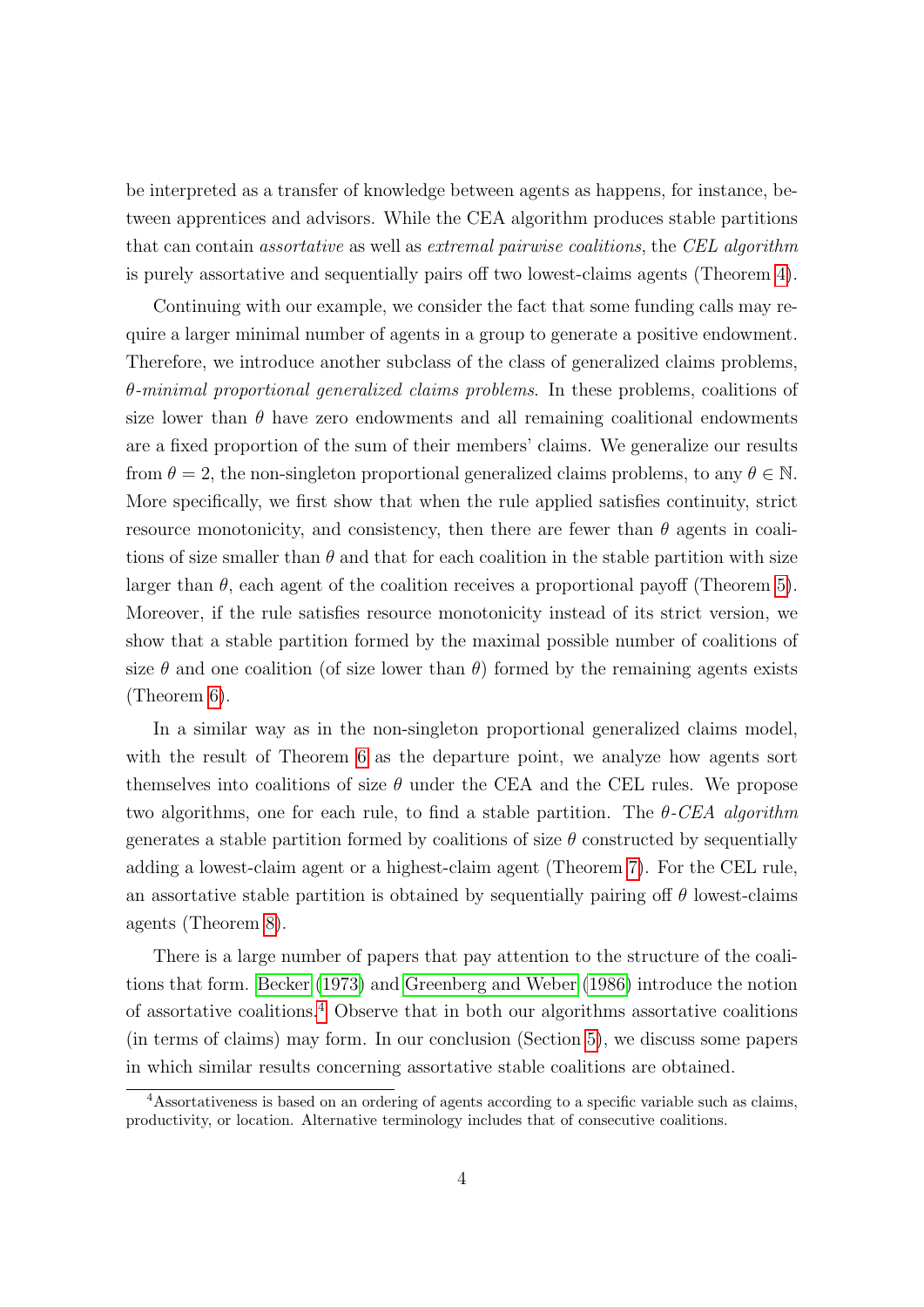Our paper is organized as follows. In Section [2](#page-4-0) we introduce all ingredients needed to define the class of generalized claims problems of [Gallo and Inarra](#page-59-0) [\(2018\)](#page-59-0) and our subclasses of non-singleton and  $\theta$ -minimal proportional generalized claims problems. We also introduce the class of parametric claims rules (including CEA and CEL) and their key properties (continuity, (strict) resource monotonicity, and consistency). Section [3](#page-9-0) introduces non-singleton proportional generalized claims problems and the results we have discussed above with subsections dedicated to CEA (Subsection [3.1\)](#page-13-0) and CEL (Subsection [3.2\)](#page-16-0). Section [4](#page-18-0) introduces  $\theta$ -minimal proportional generalized claims problems and the results we have discussed above, again with subsections dedicated to CEA (Subsection [4.1\)](#page-20-1) and CEL (Subsection [4.2\)](#page-23-1). We conclude in Section [5.](#page-25-0)

### <span id="page-4-0"></span>2 Model and preliminaries

Consider a coalition of agents, e.g., a group of researchers, who have claims on an endowment, e.g., a research budget from a national science foundation (NSF). The researchers' claims could be related to the past performance / productivity of researchers or be an estimate of the research costs. The research budget is not large enough to cover all claims. Now assume that the NSF prefers to subsidize research projects or teams instead of individual researchers and that then researchers will need to allocate the research funding within the research teams. Furthermore, anticipating this method of allocating funding, researchers might prefer to be members of certain research teams over others. This situation was analyzed by [Gallo and Inarra](#page-59-0) [\(2018\)](#page-59-0) under the name of *coalition formation problem with claims*. Before fully specifying this class of problems, we present the preliminaries of the two classical type of problems it is based on: claims problems and coalition formation problems.

First, we introduce some notation. Let  $\mathbb N$  be the set of potential agents and  $\mathcal N$  the set of all nonempty finite subsets or **coalitions** of  $\mathbb{N}$ . Given  $N \in \mathcal{N}$  and  $x, y \in \mathbb{R}^N$ , if for each  $i \in N$ ,  $x_i > y_i$ , then  $x \gg y$  and if for each  $i \in N$ ,  $x_i \ge y_i$ , then  $x \ge y$ . Furthermore, for each  $x \in \mathbb{R}^N$  and each  $S \subseteq N$ ,  $x_S := (x_j)_{j \in S}$  denotes the **restriction** of  $x$  to coalition  $S$ .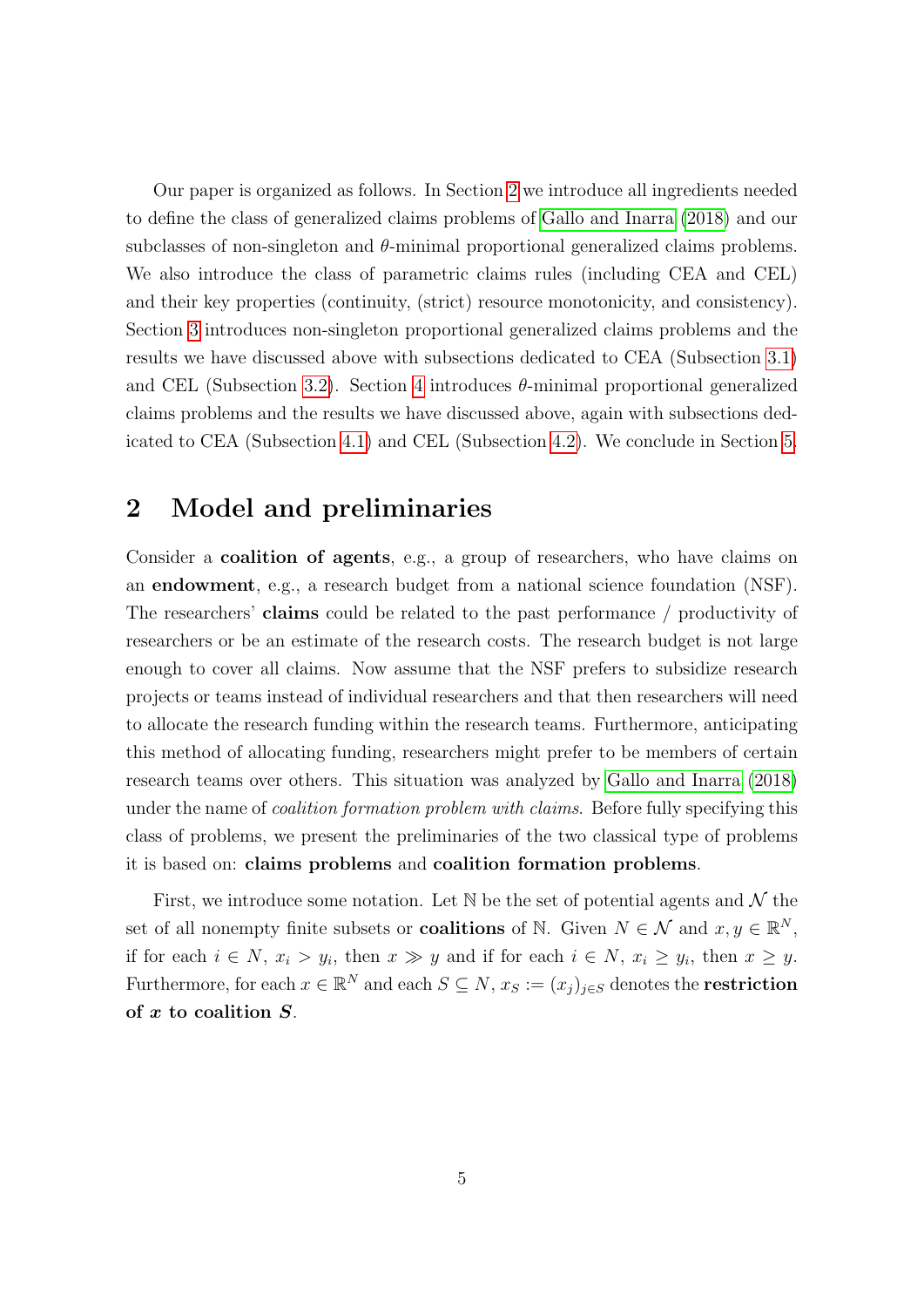#### Generalized claims problems

Consider a coalition of agents who have claims on a certain endowment, this endowment being insufficient to satisfy all the claims. A primary example is bankruptcy, where agents are the creditors of a firm and the endowment is its liquidation value; however, we have a more general interpretation of the data in mind.

Formally, let  $N \in \mathcal{N}$ . For  $i \in N$ , let  $c_i$  be agent i's claim and  $c = (c_j)_{j \in N}$ the claims vector. Let  $E \in \mathbb{R}_+$  be the endowment. A claims problem with coalition N is a pair  $(c, E) \in \mathbb{R}_{++}^N \times \mathbb{R}_+$  such that  $\sum_{j \in N} c_j \geq E$ . Let  $\mathcal{C}^N$  denote the class of such problems and  $\mathcal{C} \equiv \bigcup_{N \in \mathcal{N}} \mathcal{C}^N$ .

An allocation for  $(c, E) \in C^N$  is a (payoff) vector  $x = (x_i)_{i \in N} \in \mathbb{R}_+^N$  that satisfies the non-negativity and claims boundedness conditions  $0 \leq x \leq c$ , and the efficiency condition  $\sum_{j\in\mathbb{N}} x_j = E$ . A rule is a function F defined on C that associates with each  $N \in \mathcal{N}$  and each  $(c, E) \in \mathcal{C}^N$  an allocation for  $(c, E)$ . Let  $\mathcal F$  denote the set of rules.

A rule is continuous if small changes in the data of the problem do not lead to large changes in the chosen allocation.

**Continuity.** For each  $N \in \mathcal{N}$ , each  $(c, E) \in \mathcal{C}^N$ , and each sequence  $\{(c^k, E^k)\}\$  of elements of  $\mathcal{C}^N$ , if  $(c^k, E^k)$  converges to  $(c, E)$  then  $F(c^k, E^k)$  converges to  $F(c, E)$ .

Consider a claims problem and the allocation given by the rule for it. We require that if the endowment increases, then each agent should receive at least as much as (more than, respectively) initially.

**Resource monotonicity.** For each  $N \in \mathcal{N}$ , each  $(c, E) \in \mathcal{C}^N$ , and each  $E' > E$ , if  $\sum_{j\in\mathbb{N}}c_j\geq E'$ , then  $F(c, E')\geq F(c, E)$ .

Strict resource monotonicity. For each  $N \in \mathcal{N}$ , each  $(c, E) \in \mathcal{C}^N$ , and each  $E' > E$ , if  $\sum_{j \in N} c_j \ge E'$ , then  $F(c, E') \gg F(c, E)$ .

Consider a claims problem and the allocation given by the rule for it. Imagine that some agents leave with their payoffs. At that point, reassess the situation of the remaining agents, that is, consider the problem of dividing what remains of the endowment among them. We require that the rule should assign the same payoffs to each of them as initially.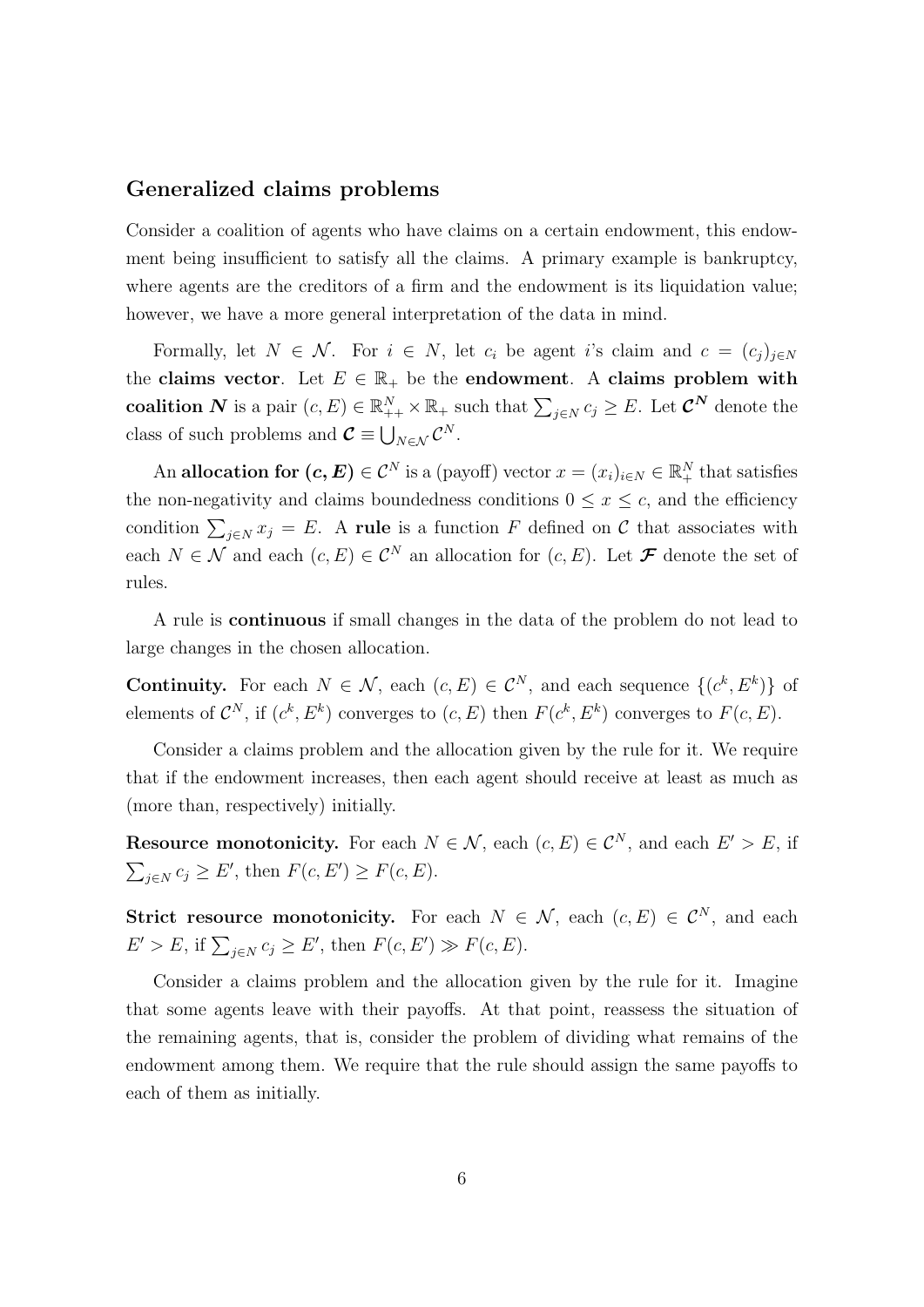**Consistency.** For each  $N \in \mathcal{N}$ , each  $(c, E) \in \mathcal{C}^N$ , and each  $S \subsetneq N$ , let  $x \equiv F(c, E)$ and recall that  $c_S = (c_i)_{i \in S}$ . Then,  $x_S = F(c_S, E - \sum_{j \in N \setminus S} x_j)$  or, equivalently,  $x_S = F(c_S, \sum_{j \in S} x_j).$ 

For claims problems many rules are continuous, resource monotonic, and consistent. The most important ones are the so-called "parametric" rules. For a rule in this class, there is a function of two variables such that for each problem, each agent's payoff is the value taken by this function when the first argument is her claim and the second one is parameter  $\lambda$ , which is the same for all agents. This parameter is chosen so that the sum of agents' payoffs is equal to the endowment. [Young](#page-59-1) [\(1987\)](#page-59-1) characterizes parametric rules on the basis of symmetry,<sup>[5](#page-6-0)</sup> continuity, and bilateral consistency[6](#page-6-1) . [Stovall](#page-59-2) [\(2014\)](#page-59-2) characterizes the family of possibly asymmetric parametric rules on the basis of continuity, resource monotonicity, bilateral consistency, and two additional axioms, "N-continuity" and "intrapersonal consistency."

A **parametric rule** for  $N \in \mathcal{N}$  is defined as follows: Let f be a collection of functions  $\{f_i\}_{i\in\mathbb{N}}$ ,<sup>[7](#page-6-2)</sup> where each  $f_i: \mathbb{R}_{++} \times [a,b] \longrightarrow \mathbb{R}_+$  is continuous and weakly increasing in  $\lambda, \lambda \in [a, b], -\infty \le a < b \le \infty$  and for each  $i \in N$  and  $c_i \in \mathbb{R}_{++}$ ,  $f_i(c_i, a) = 0$  and  $f_i(c_i, b) = c_i$ . Hence, for each f, a rule F is defined as follows. For each  $(c, E) \in \mathcal{C}^N$  and each  $i \in N$ ,

$$
F_i(c, E) = f_i(c_i, \lambda)
$$
 where  $\lambda$  is chosen so that  $\sum_{j \in N} f_j(c_j, \lambda) = E$ .

Then,  $f$  is said to be a parametric representation of parametric rule  $\boldsymbol{F}$ .

The proportional, constrained equal awards, constrained equal losses, Talmud, reverse Talmud, and Piniles rules are symmetric parametric rules while the sequential priority rule associated with a strict priority  $\succ$  on agents is an asymmetric parametric rule. We define the first three rules and refer to [Thomson](#page-59-5) [\(2003,](#page-59-5) [2015,](#page-59-6) [2019\)](#page-59-7) for the definition of the other rules mentioned above.

The most commonly used rule in practice makes awards proportional to claims.

**Proportional rule, P.** For each  $N \in \mathcal{N}$ , each  $(c, E) \in \mathcal{C}^N$ , and each  $i \in N$ ,  $P_i(c, E) = \lambda c_i$ , where  $\lambda$  is chosen so that  $\sum_{j \in N} \lambda c_j = E$ .

<span id="page-6-0"></span><sup>5</sup>Two agents with equal claims should receive equal payoffs.

<span id="page-6-1"></span><sup>&</sup>lt;sup>6</sup>Bilateral consistency requires consistency only when  $|S| = 2$ .

<span id="page-6-2"></span><sup>&</sup>lt;sup>7</sup>When the parametric rule is symmetric,  $f_i$  is the same for all agents.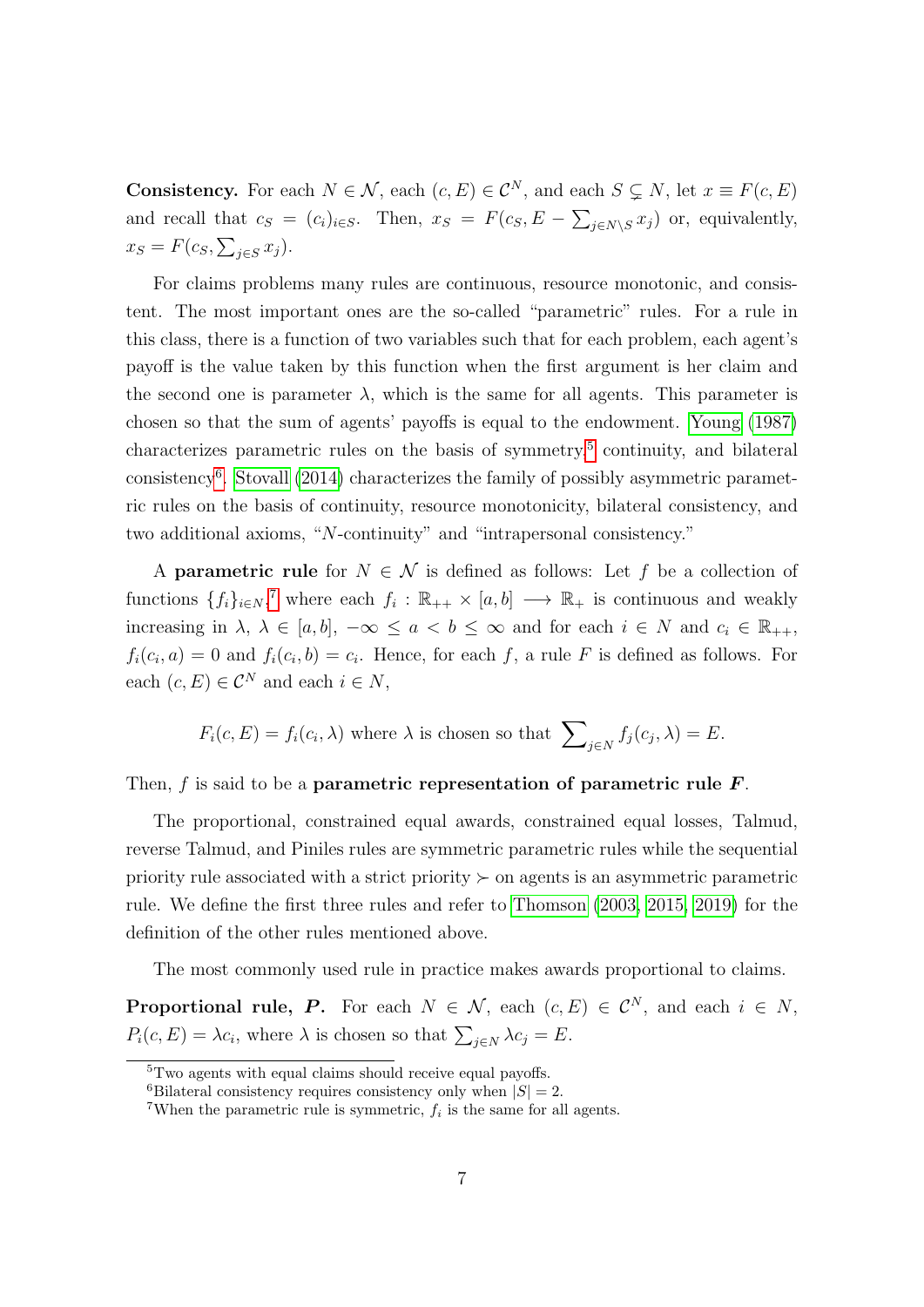Our next rule assigns the endowment as equally as possible among agents subject to no one receiving more than her claim.

Constrained equal awards rule, CEA. For each  $N \in \mathcal{N}$ , each  $(c, E) \in \mathcal{C}^N$ , and each  $i \in N$ ,  $CEA_i(c, E) = \min\{c_i, \lambda\}$ , where  $\lambda$  is chosen so that  $\sum_{j \in N} \min\{c_j, \lambda\} = E$ .

An alternative to the constrained equal awards rule is obtained by focusing on the losses agents incur (what they do not receive), as opposed to what they receive, and to assign losses as equally as possible among agents subject to no one receiving a negative amount.

Constrained equal losses rule, CEL. For each  $N \in \mathcal{N}$ , each  $(c, E) \in \mathcal{C}^N$ , and each  $i \in N$ ,  $CEL_i(c, E) = \max\{0, c_i - \lambda\}$ , where  $\lambda$  is chosen so that  $\sum_{j \in N} \max\{0, c_j - \lambda\}$  $\lambda$ } = E.

Next, we generalize the notion of a claims problem. Consider  $N \in \mathcal{N}$  and  $(c, E) \in \mathcal{C}^N$ . Then, each coalition of agents  $S \subseteq N$  has the **reduced claims vector**  $c_{\mathcal{S}} = (c_i)_{i \in S}$ . Next, assume that for each coalition  $S \subseteq N$  there is a **coalitional en**dowment  $E_S$  such that  $(c_S, E_S) \in \mathcal{C}^S$  and  $E_N = E$ . Formally, given  $N \in \mathcal{N}$ , a gen- ${\bf P}$  eralized claims problem with coalition  $\bm{N}$  is a pair  $(c,(E_S)_{S\subseteq N})\in\mathbb{R}^{N}_{++}\times\mathbb{R}^{2^{|N|-1}}_{+},$ such that for each coalition  $S \subseteq N$ ,  $(c_S, E_S) \in \mathcal{C}^S$ . Let  $\mathcal{G}^N$  denote the class of such problems and  $\mathcal{G} \equiv \bigcup_{N \in \mathcal{N}} \mathcal{G}^N$ .

We study the following subclass of generalized claims problems. First, for each coalition  $S \subseteq N$ , we define a **coalitional claim**,  $c^S$ , that is equal to the sum of the claims of the members of the coalition, i.e.,  $c^S := \sum_{j \in S} c_j$ . Then, given  $(c, E) \in C^N$ and  $\alpha := \frac{E}{c^N} \in (0, 1)$ , a **proportional generalized claims problem** is a tuple  $(c,(E_S)_{S\subseteq N})$  such that, for each coalition  $S\subseteq N$ , the coalitional endowment  $E_S=$  $\alpha c^S$ . Let  $\bm{\mathcal{P}}^N$  denote the class of such problems and  $\bm{\mathcal{P}}\equiv\bigcup_{N\in\mathcal{N}}\bm{\mathcal{P}}^N$ . Since coalitional endowments  $E_S$ ,  $S \subseteq N$ , are completely determined by c and E, we will simplify notation and denote a proportional generalized claims problem  $(c,(E_S)_{S\subseteq N}) \in \mathcal{P}^N$  by  $(c, E) \in \mathcal{P}^N$ .

An allocation configuration for  $(c, E) \in \mathcal{P}^N$  is a list  $(x_S)_{S \subseteq N}$  such that for each  $S \subseteq N$ ,  $x_S$  is an allocation for the claims problem derived from  $(c, E)$  for coalition S,  $(c_S, E_S)$ .<sup>[8](#page-7-0)</sup> Any rule  $F \in \mathcal{F}$  can be extended to a **generalized rule** defined on  $\mathcal{P}$ by associating with each  $N \in \mathcal{N}$  and each  $(c, E) \in \mathcal{P}^N$  an allocation configuration

<span id="page-7-0"></span> $8$ The notion of allocation (payoff) configurations was introduced by [Hart](#page-59-8) [\(1985\)](#page-59-8) in his characterization of the Harsanyi non-transferable utility solution.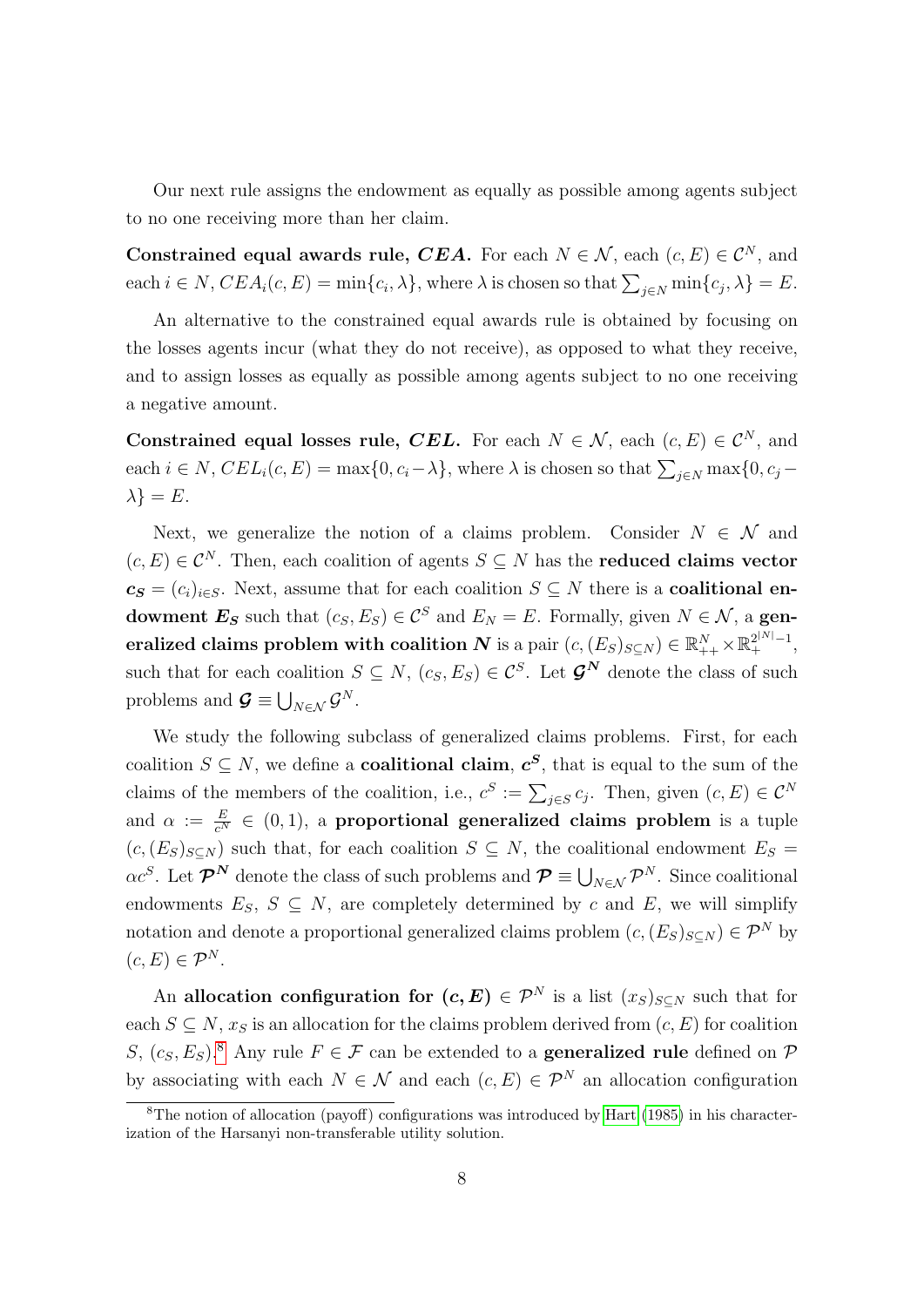$F(c, E) = (F(c<sub>S</sub>, E<sub>S</sub>))<sub>S\subseteq N</sub>$ . Since it should not lead to any confusion we use  $\mathcal F$  to also denote the set of generalized rules.

#### Coalition formation problems

Consider a society where each agent can rank the coalitions that she may belong to. Some well-known examples of such problems are matching problems, in particular, marriage and roommate problems.

Formally, let  $N \in \mathcal{N}$ . For each agent  $i \in N$ ,  $\succsim_i$  is a complete and transitive preference relation over the coalitions of N containing i. Given  $S, S' \subseteq N$  such that  $i \in S \cap S'$ ,  $S \succeq_i S'$  means that agent i finds coalition S at least as desirable as coalition S'. Let  $\mathcal{R}_i$  be the set of such preference relations for agent i and  $\mathcal{R}^N \equiv \Pi_{i \in N} \mathcal{R}_i$ . A coalition formation problem with agent set  $N$  consists of a list of preference relations, one for each  $i \in N$ ,  $\succeq = (\succeq_i)_{i \in N} \in \mathcal{R}^N$ . Let  $\mathcal{D}^N$  be the class of such problems and  $\mathcal{D} \equiv \bigcup_{N \in \mathcal{N}} \mathcal{D}^N$ .

A partition of a set of agents  $N \in \mathcal{N}$  is a set of disjoint coalitions of N whose union is  $N$  and whose pairwise intersections are empty. Formally, a **partition** of  $N \in \mathcal{N}$  is a list  $\pi = \{S_1, \ldots, S_m\}, \ (m \leq |N|)$  is a positive integer) such that (i) for each  $l = 1, \ldots, m, S_l \neq \emptyset$ , (ii)  $\bigcup_{l=1}^m S_l = N$ , and (iii) for each pair  $l, l' \in \{1, \ldots, m\}$ with  $l \neq l'$ ,  $S_l \cap S_{l'} = \emptyset$ . Let  $\Pi(N)$  denote the set of all partitions of N. For each  $\pi \in \Pi(N)$  and each  $i \in N$ , let  $\pi(i)$  denote the unique coalition in  $\pi$  which contains agent *i*. We refer to the partition  $\pi^0$  at which each agent forms a singleton coalition, i.e., for each  $i \in N$ ,  $\pi^0(i) = \{i\}$ , as the **singleton partition**.

An important question for coalition formation problems is the existence of partitions from which no agent wants to deviate. Let  $\succeq \mathcal{D}^N$  and consider a partition  $\pi \in \Pi(N)$ . Then, coalition  $T \subseteq N$  blocks  $\pi$  if for each agent  $i \in T$ ,  $T \succ_i \pi(i)$ . A partition  $\pi \in \Pi(N)$  is stable for  $\succsim$  if it is not blocked by any coalition  $T \subseteq N$ . Let  $St(\succsim)$  denote the set of all stable partitions of  $\succsim$ . We refer to the coalitions that are part of a stable partition as stable coalitions.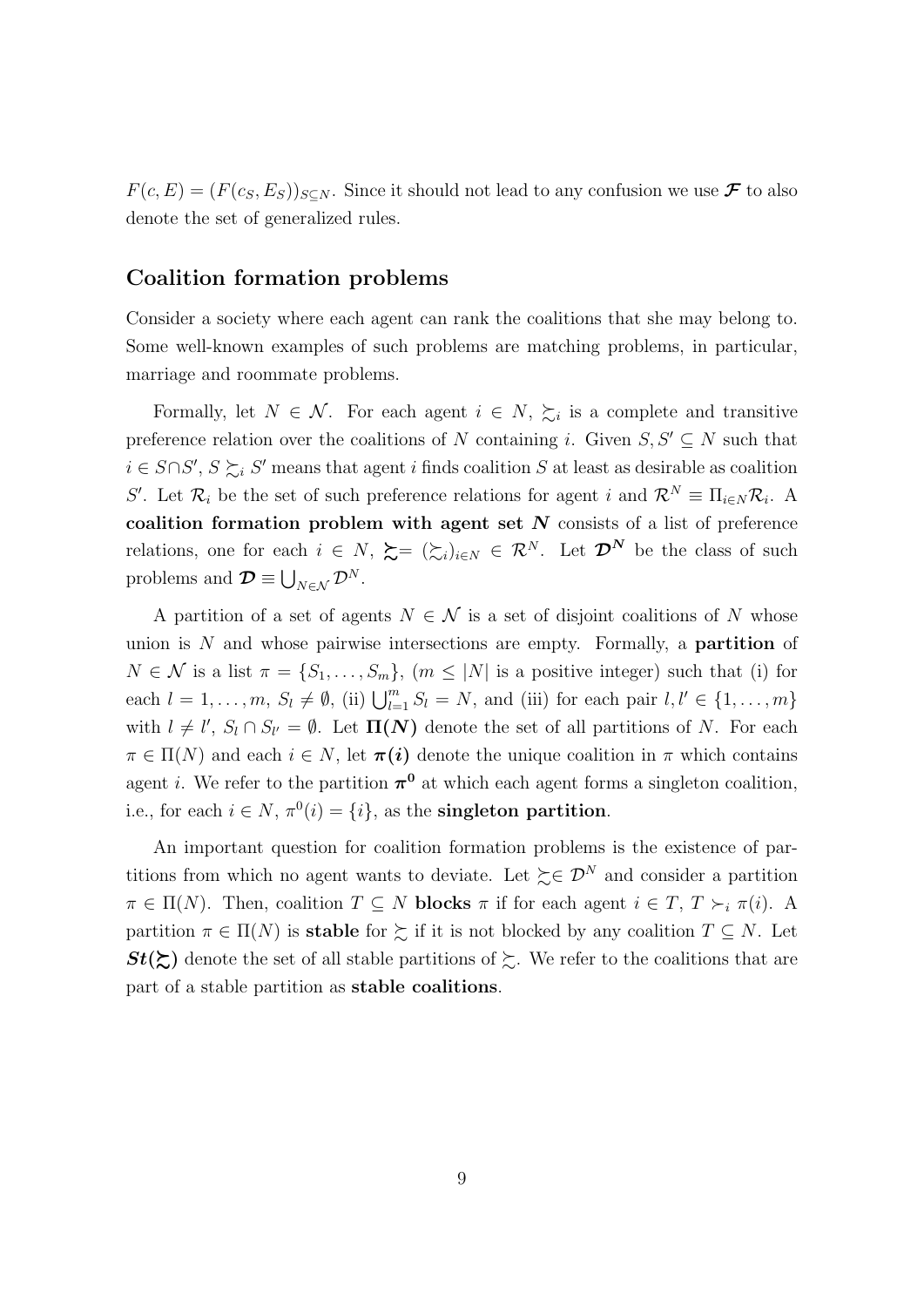### Coalition formation problems induced by a generalized claims problem and a rule

Given a generalized claims problem and a rule, each agent, by calculating her payoff in each coalition, can form preferences over coalitions, giving rise to a coalition formation problem. Examples of this situation can be the formation of jurisdictions and research groups (see [Gallo and Inarra, 2018,](#page-59-0) for further examples).

Formally, given  $N \in \mathcal{N}$ ,  $(c, (E_S)_{S \subset N}) \in \mathcal{G}^N$ , and  $F \in \mathcal{F}$ , the **coalition forma**tion problem induced by  $((c, (E_S)_{S \subseteq N}), F)^9$  $((c, (E_S)_{S \subseteq N}), F)^9$  consists of the list of preferences  $\sum_{j \in N}^{(c,E),F)} = (\sum_{j} { (c,E),F )}$  $(i_{\epsilon,E}^{(c,E),F})$  defined as follows: for each  $i \in N$ , and each pair  $S, S' \subseteq N$ such that  $i \in S \cap S'$ ,  $S \succsim_i^{((c,E),F)} S'$  if and only if  $F_i(c_S, E_S) \geq F_i(c_{S'}, E_{S'})$ .

[Gallo and Inarra](#page-59-0) [\(2018,](#page-59-0) Proposition 1) show that, given any generalized claims problem, parametric rules always induce coalition formation problems that have stable partitions. More generally, they show that a coalition formation problem induced by any generalized claims problem and any continuous rule has a stable partition if and only if the rule  $F$  is resource monotonic and consistent [\(Gallo and Inarra, 2018,](#page-59-0) Theorem 2).

## <span id="page-9-0"></span>3 Stable partitions for non-singleton proportional generalized claims problems

We first restrict attention to the class of proportional generalized claims problems  $\mathcal{P}$ . Thus, consider  $N \in \mathcal{N}$ ,  $(c, E) \in \mathcal{P}^N$ , and  $F \in \mathcal{F}$ . Even without any further assumptions on rule F, the coalition formation problem induced by  $((c, E), F)$  has a stable partition. Due to the assumption that the generalized claims problems we consider are proportional, the singleton-partition is always stable and all stable partitions are payoff equivalent to the singleton partition.

<span id="page-9-2"></span>**Proposition 1.** Let  $N \in \mathcal{N}$ ,  $(c, E) \in \mathcal{P}^N$ , and  $F \in \mathcal{F}$ . Then, for the coalition formation problem with agent set N induced by  $((c, E), F)$ , the singleton-partition  $\pi^0$ is stable and each stable partition  $\pi$  induces the proportional allocation configuration where each agent  $i \in N$  receives  $\alpha c_i$ .

<span id="page-9-1"></span><sup>&</sup>lt;sup>9</sup>Note that [Gallo and Inarra](#page-59-0) [\(2018\)](#page-59-0) refer to this coalition formation problems with claims.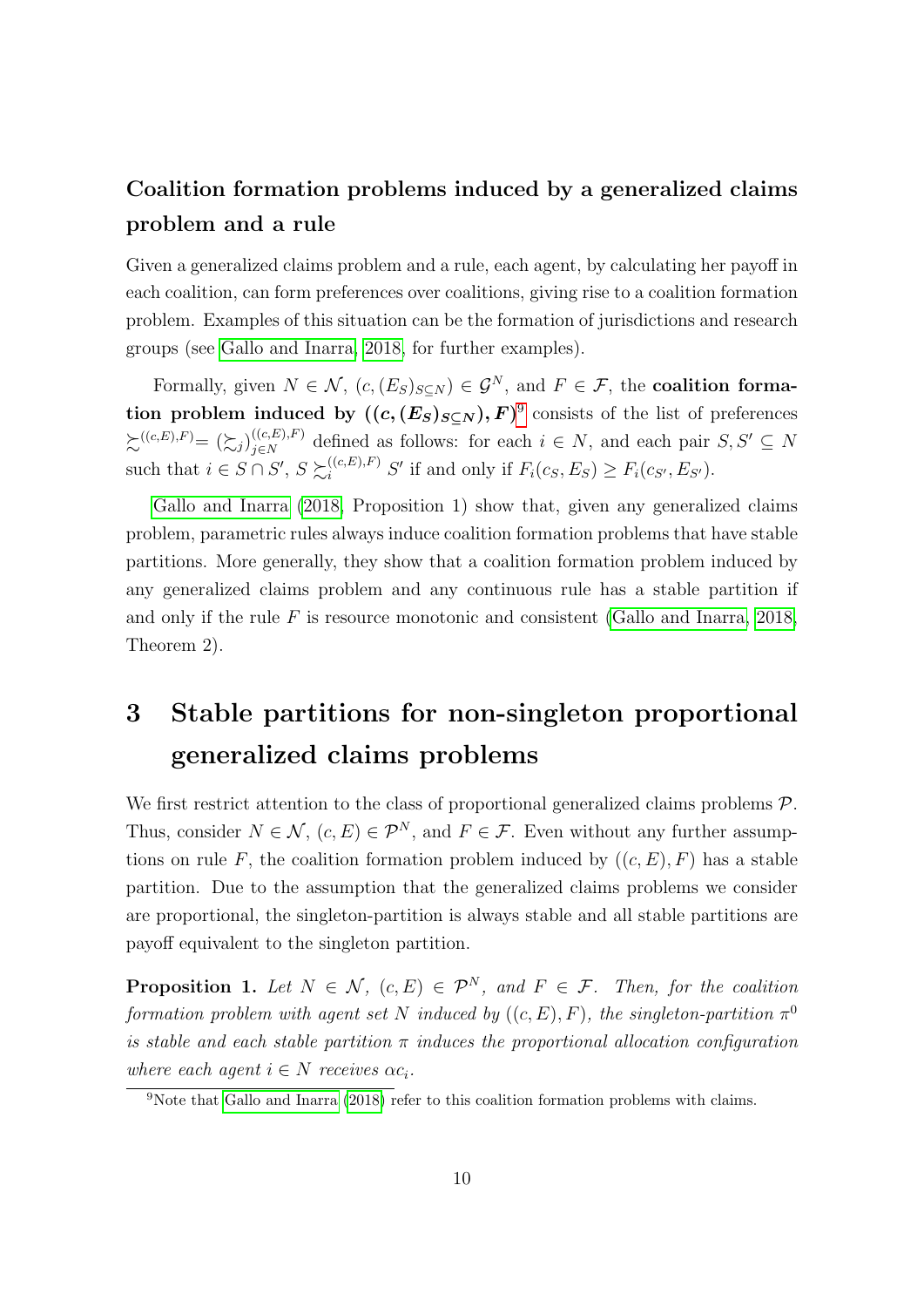**Proof.** Let  $N \in \mathcal{N}$ ,  $(c, E) \in \mathcal{P}^N$ , and  $F \in \mathcal{F}$ . Consider the coalition formation problem with agent set N induced by  $((c, E), F)$ .

First, assume, by contradiction, that there exists a stable partition  $\pi$  that does not induce the proportional allocation configuration. Hence, there exists some agent  $i \in N$  who receives an under-proportional payoff  $F_i(c_{\pi(i)}, E_{\pi(i)}) < \alpha c_i$ . However, since  $(c, E) \in \mathcal{P}^N$ , agent i by forming the singleton coalition  $\{i\}$  obtains  $\alpha c_i > F_i(c_{\pi(i)}, E_{\pi(i)})$ and blocks  $\pi$ ; contradicting the stability of  $\pi$ . Thus, each stable partition  $\pi$  induces the proportional allocation configuration.

Second, consider the singleton partition  $\pi^0$  at which each agent  $i \in N$  obtains  $\alpha c_i$ . Since  $(c, E) \in \mathcal{P}^N$ , for each  $S \subseteq N$ ,  $E_S = \alpha c^S$ . Thus, no coalition  $S \subseteq N$  can achieve payoffs larger than  $\alpha c_i$  for its members  $i \in S$  and block  $\pi^0$ . Hence,  $\pi^0$  is stable.  $\Box$ 

Proposition [1](#page-9-2) illustrates that for proportional generalized claims problems essentially only the "trivial" singleton partition is stable. For our motivating example, the allocation of research funding to research teams, Proposition [1](#page-9-2) predicts the following consequences. If the main principle of research funding allocation from the funding agency to teams is proportionality, then, since essentially only individual proportional funding is stable, the formation of larger research collaborations is unlikely. However, many scientific funding schemes are aimed at the promotion of cooperation of researchers from different countries or disciplines and require research teams of at least size two; see, for instance the international programs of the Swiss National Sciences Foundation [\(http://www.snf.ch/en/funding/directaccess/international/\)](http://www.snf.ch/en/funding/directaccess/international/), and the synergy grants of the European Research Council [\(https://erc.europa.eu/funding/synergy-grants\)](https://erc.europa.eu/funding/synergy-grants).

We take this as the departure point to modify the class of proportional generalized claims problems such that only coalitions of a specified minimal size have an incentive to form. For didactic reasons (the intuition of our results will be more easily accessible), we first only disincentivize singleton coalitions by assuming that they will not receive funding. In the next section, we extend our model and results to address all minimal coalition sizes  $\theta \geq 2$  for positive coalitional endowments. Hence, the second subclass of generalized claims problems that we consider is the following adjustment of the class of proportional generalized claims problems where, given  $N \in \mathcal{N}$  and  $(c, E) \in \mathcal{C}^N$ , for each  $S \subseteq N$  such that  $|S| \geq 2$ ,  $E_S = \alpha \mathcal{C}^S$  (where  $\alpha := \frac{E}{c^N} \in (0, 1)$ ) and for each  $S \subseteq N$  such that  $|S| = 1$ ,  $E_S = 0$ . Let  $\tilde{\boldsymbol{\mathcal{P}}}^N$  be the class of such problems. We refer to this subclass of generalized claims problems as **non-singleton propor-**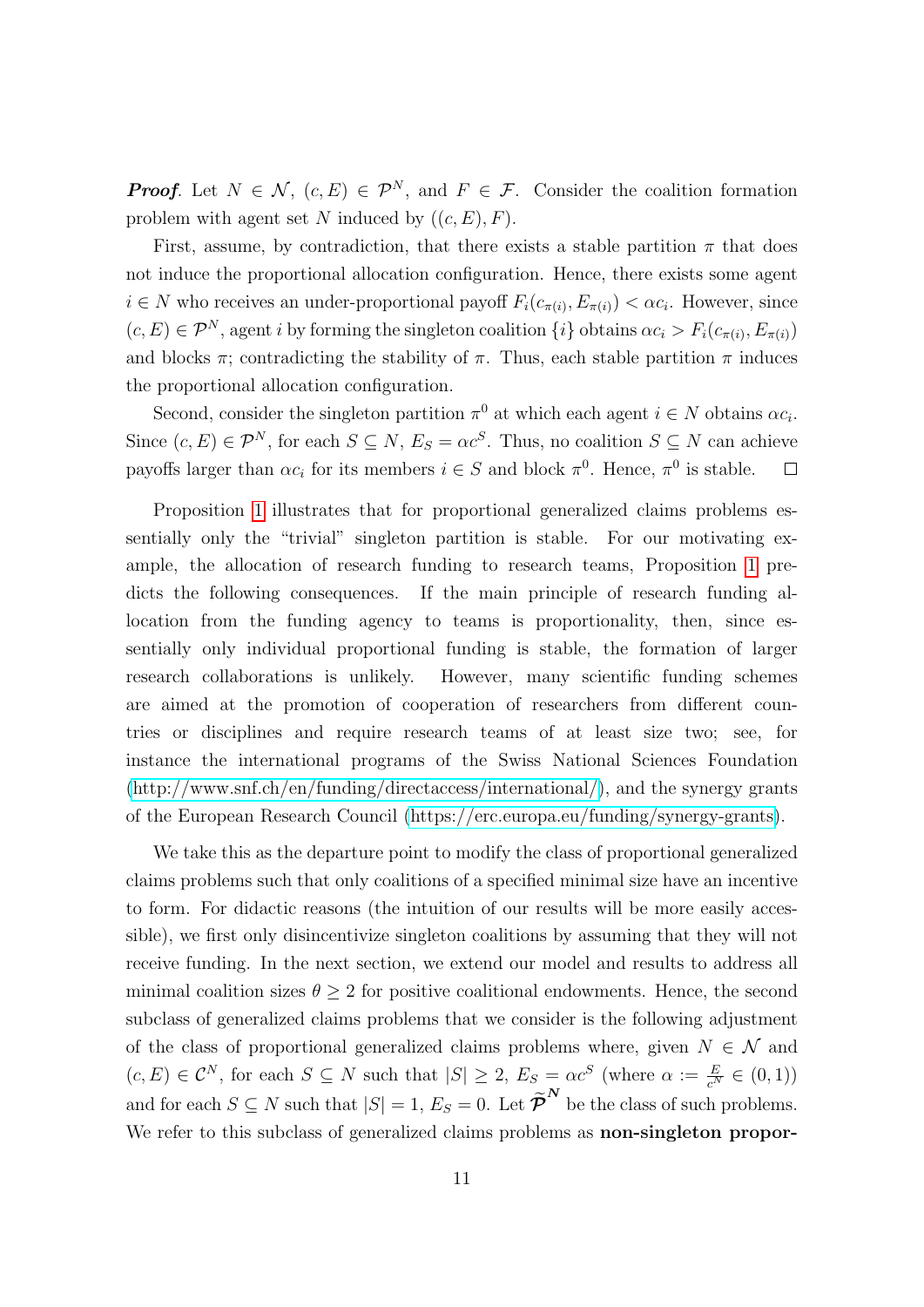tional generalized claims problems and denote it by  $\tilde{\mathcal{P}} \equiv \bigcup_{N \in \mathcal{N}} \tilde{\mathcal{P}}^N$ . We again simplify notation and denote a non-singleton proportional generalized claims problem  $(c,(E_S)_{S\subseteq N})\in \widetilde{\mathcal{P}}^N$  by  $(c,E)\in \widetilde{\mathcal{P}}^N$ .

Next, we describe the structure of stable partitions for coalition formation problems that are induced by non-singleton proportional generalized claims problems if the underlying rule is continuous, strictly resource monotonic, and consistent. By [Gallo and Inarra](#page-59-0) [\(2018\)](#page-59-0) the set of stable partitions is nonempty. Furthermore, for each stable partition, there is at most one singleton coalition and each other coalition either allocates proportional payoffs or is of size two. Hence, in comparison to the benchmark result of proportional stable sharing that is equivalent to the singletonpartition, non-proportional cooperation can be sustained in a stable way in pairwise research teams, i.e., research teams formed by two researchers.

<span id="page-11-0"></span>**Theorem 1.** Let  $N \in \mathcal{N}$  and  $(c, E) \in \widetilde{\mathcal{P}}^N$ . Consider  $F \in \mathcal{F}$  satisfying continuity, strict resource monotonicity, and consistency. Then, for the coalition formation problem with agent set N induced by  $((c, E), F)$ , the set of stable partitions is nonempty and each stable partition  $\pi$  is such that

- (i) there is at most one singleton coalition and
- (ii) if  $S \in \pi$  such that  $|S| > 2$ , then for all  $i \in S$ ,  $F_i(c_S, E_S) = \alpha c_i$ .

**Proof.** Let N,  $(c, E)$ , and F as specified in the theorem. First, by [Gallo and Inarra](#page-59-0) [\(2018\)](#page-59-0), each coalition formation problem with agent set N induced by  $((c, E), F)$  has at least one stable partition.

(i) Let  $\pi \in St(\succsim^{((c,E),F)})$  and assume, by contradiction, that there exist  $i, j \in N$ ,  $i \neq j$ , such that  $\pi(i) = \{i\}$  and  $\pi(j) = \{j\}$ . For the trivial claims problem  $(c_{\{i,j\}}, 0) \in \mathcal{C}^{\{i,j\}},$ we have  $F_i(c_{\{i,j\}}, 0) = F_j(c_{\{i,j\}}, 0) = 0$ . Then, since  $E_{\{i,j\}} > 0$ , by strict resource monotonicity,  $F_i(c_{\{i,j\}}, E_{\{i,j\}}), F_j(c_{\{i,j\}}, E_{\{i,j\}}) > 0$ . Given that  $(c, E) \in \widetilde{\mathcal{P}}^N$ , we have  $E_{\{i\}} = E_{\{j\}} = 0$ . Then,  $F_i(c_{\{i\}}, 0) = F_j(c_{\{j\}}, 0) = 0$ . Thus, coalition  $\{i, j\}$  blocks  $\pi$ , which is a contradiction.

(ii) Assume that  $\pi \in St(\mathcal{L}^{((c,E),F)})$  is such that  $S \in \pi$ ,  $|S| > 2$ , and for some  $i \in S =$  $\pi(i), F_i(c_S, E_S) \neq \alpha c_i$ . Without loss of generality, assume that agent i receives an over-proportional payoff  $F_i(c_S, E_S) > \alpha c_i$ . By consistency, for each  $j \in S \setminus \{i\},$ 

$$
F_j\left(c_{S\setminus\{i\}}, \sum\nolimits_{k\in S\setminus\{i\}} F_k(c_S, E_S)\right) = F_j(c_S, E_S).
$$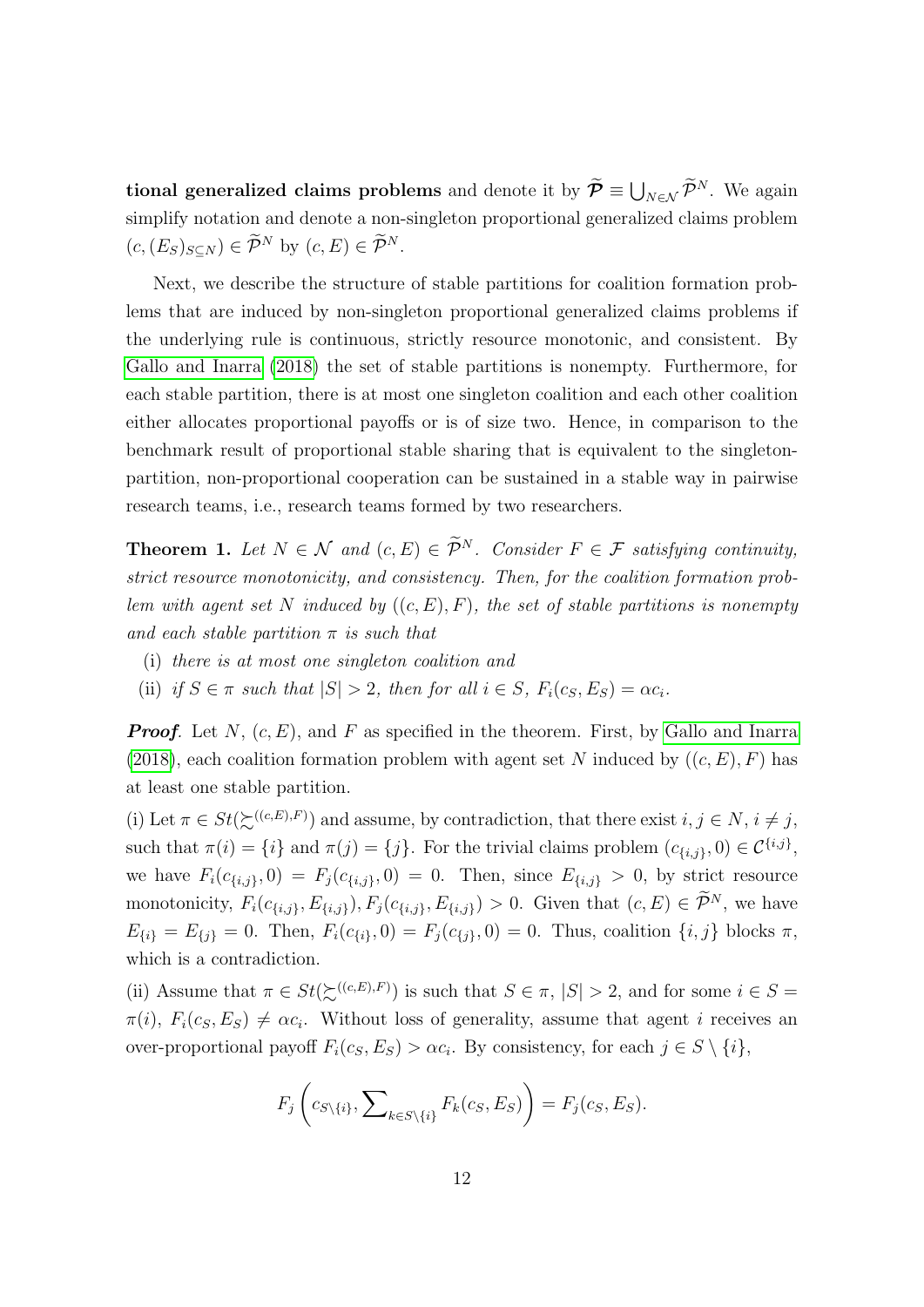Furthermore,  $E_{S\setminus\{i\}} = \alpha c^{S\setminus\{i\}} > \sum_{k \in S\setminus\{i\}} F_k(c_S, E_S)$  and the agents in coalition  $S\setminus\{i\}$ have a larger endowment to share among themselves if they get rid of agent  $i$ . Then, by strict resource monotonicity, for each  $j \in S \setminus \{i\},\$ 

$$
F_j\left(c_{S\setminus\{i\}}, E_{S\setminus\{i\}}\right) > F_j\left(c_{S\setminus\{i\}}, \sum\nolimits_{k\in S\setminus\{i\}} F_k(c_S, E_S)\right).
$$

Hence, for each  $j \in S \setminus \{i\},\$ 

$$
F_j\left(c_{S\setminus\{i\}}, E_{S\setminus\{i\}}\right) > F_j(c_S, E_S)
$$

and coalition  $S \setminus \{i\}$  blocks  $\pi$ , which is a contradiction.

We now weaken the property of strict resource monotonicity to resource monotonicity and show that among all possible stable partitions that can exist in a coalition formation problem induced by a non-singleton proportional generalized claims problem, there is always one stable partition that is composed of pairwise research teams (with at most one singleton coalition if the number of agents is odd).

<span id="page-12-0"></span>**Theorem 2.** Let  $N \in \mathcal{N}$  and  $(c, E) \in \widetilde{\mathcal{P}}^N$ . Consider  $F \in \mathcal{F}$  satisfying continuity, resource monotonicity, and consistency. Then, for the coalition formation problem with agent set N induced by  $((c, E), F)$ , there exists a stable partition  $\pi$  such that

- (i) if  $|N|$  is even, then for each  $i \in N$ ,  $|\pi(i)| = 2$  and
- (ii) if |N| is odd, then there exists an agent  $j \in N$ , such that  $\pi(j) = \{j\}$  and for each  $i \in N \setminus \{j\}, |\pi(i)| = 2.$

We prove Theorem [2](#page-12-0) in Appendix [A.](#page-27-0)

Now, taking Theorem [2](#page-12-0) as departure point, we focus on stable pairwise coalitions, i.e., coalitions of size two. Note that Theorem [2](#page-12-0) does not give information about how agents sort themselves into those stable pairwise coalitions. In fact, the stable partitions may differ depending on how endowments are divided among agents. Next, we will study the specific structure of stable partitions under two egalitarian parametric rules: the constrained equal awards (CEA) and the constrained equal losses (CEL) rule. Egalitarianism is a natural principle applied in many economic environments and hence, studying CEA and CEL in our context seems a natural first step to understand stable partitions.

 $\overline{\phantom{a}}$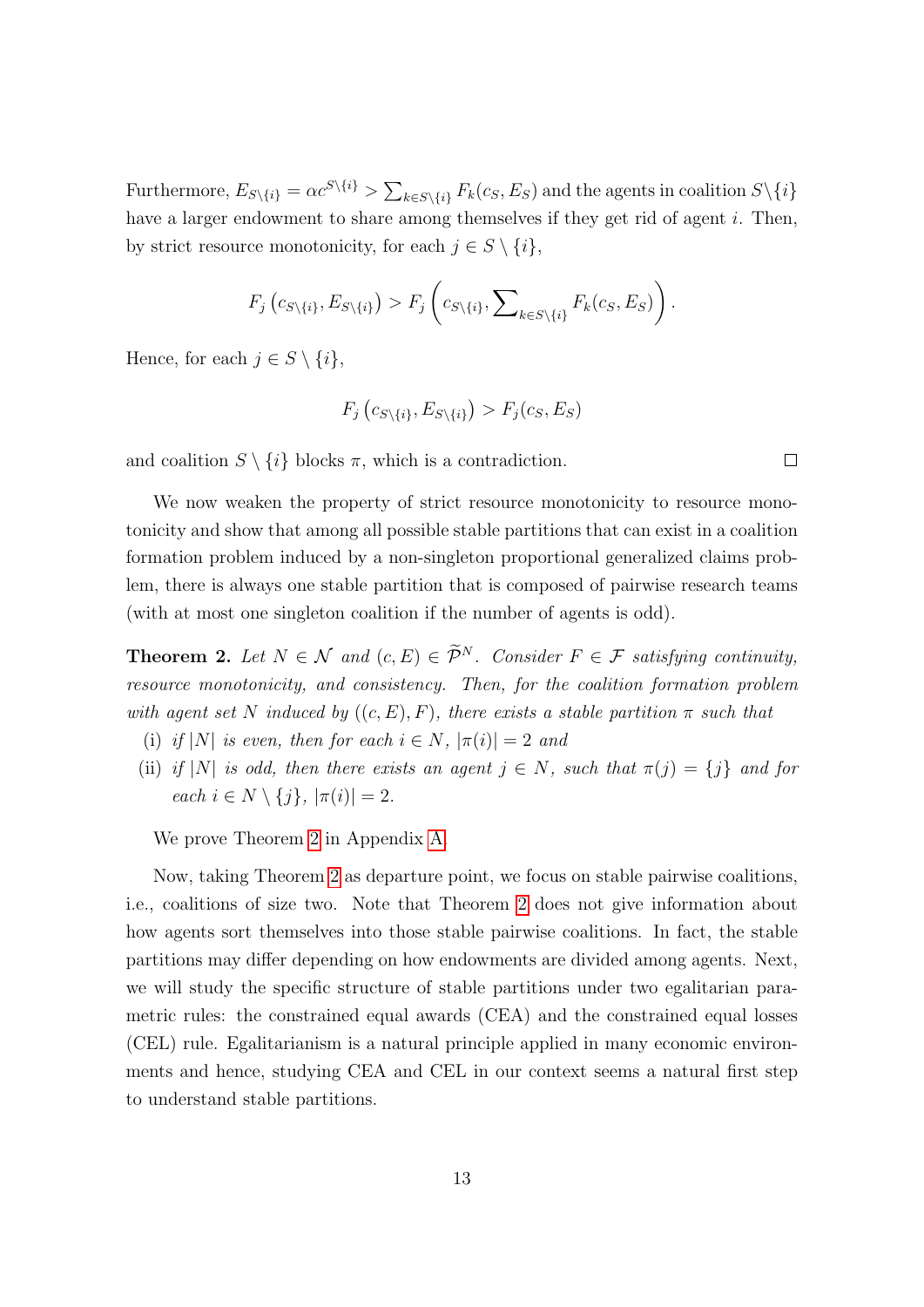#### <span id="page-13-0"></span>3.1 Stable coalitions under the constrained equal awards rule

We first analyze how agents organize themselves into stable pairwise coalitions when endowments are distributed under the constrained equal awards rule, CEA. Recall that this rule divides endowments as equally as possible subject to no agent receiving more than her claim. Hence, under CEA, agents who get their claims receive over-proportional payoffs (more so the lower the claims are) while some agents with higher claims receive under-proportional payoffs (more so the higher the claims are). Furthermore, the higher an agent's claim, the higher her contribution towards the endowment of any coalition she is part of. So intuitively, in order to form a stable pairwise coalition, one could suspect that an agent with a very high claim will pair up with another high-claim agent. Indeed, high-claim agents play a special role in our construction of stable pairwise coalitions.

Let  $N = \{1, ..., n\}$  and assume that  $c_1 \leq c_2 \leq \cdots \leq c_n$ . First, consider a highestclaim agent, e.g., agent *n*. As explained above, agent *n* in a coalition with agent  $n-1$  would be a contender to be part of a stable partition with the following possible justification: agent  $n$  needs to team up with some agent to obtain a positive payoff and agent  $n-1$  provides the highest possible contribution to coalition  $\{n-1,n\}$ while requiring a smaller transfer from the proportional payoff compared to other agents. This reasoning is correct, unless a lowest-claim agent, e.g., agent 1, has such a small claim that conceding this small claim to agent 1 is a smaller loss from the proportional payoff for agent  $n$  than the transfer from the proportional payoff of  $n$ to agent  $n-1$ . We capture this intuition in an algorithm that determines a stable partition by sequentially pairing off either two highest-claims agents or a highest-claim with a lowest-claim agent. Note that if  $|N| \leq 2$ , then the grand coalition N forms a stable partition. We therefore define the algorithm for agent sets with at least three agents.

#### CEA Algorithm

**Input:**  $N \in \mathcal{N}$  such that  $|N| > 2$  and  $(c, E) \in \widetilde{\mathcal{P}}^N$ . **Step 1.** Let  $N_1 := N$  and

$$
\delta_1 := \frac{2c_1}{2c_1 - c_{n-1} + c_n}.
$$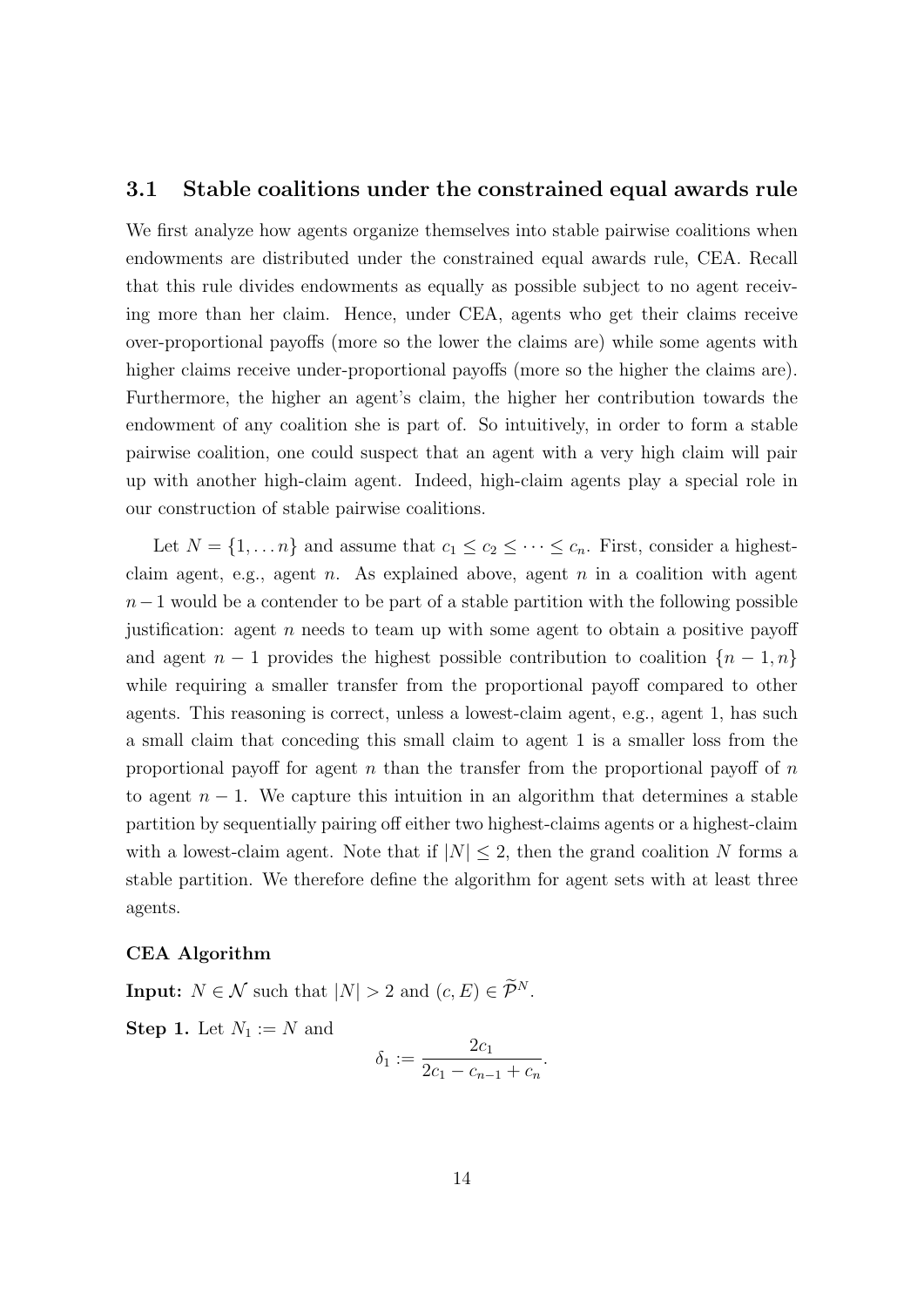We distinguish two cases:

- (i) If  $\alpha \leq \delta_1$ , then  $\{n-1,n\} \succsim_{n}^{((c,E),CEA)} \{1,n\}$  and set  $S_1 := \{n-1,n\}.$
- (ii) If  $\alpha > \delta_1$ , then  $\{1, n\} \succ_n^{((c,E),CEA)} \{n-1, n\}$  and set  $S_1 := \{1, n\}.$

Set  $N_2 := N \setminus S_1$ . If  $|N_2| \leq 2$ , then set  $S_2 := N_2$ , define  $\pi := \{S_1, S_2\}$ , and stop. Otherwise, go to Step 2.

**Step k (k > 1).** Recall from Step  $k-1$  that  $N_k := N \setminus (\bigcup_{j=1}^{k-1} S_j)$  and  $|N_k| > 2$ . We relabel the agents in  $N_k$  such that  $N_k = \{1', \ldots, n'\}$  and  $c_{1'} \leq \ldots \leq c_{n'}$ . Let

$$
\delta_k := \frac{2c_{1'}}{2c_{1'} - c_{(n-1)'} + c_{n'}}.
$$

We distinguish two cases:

- (i) If  $\alpha \leq \delta_k$ , then  $\{(n-1)', n'\}\sum_{n'}^{((c,E),CEA)} \{1', n'\}$  and set  $S_k := \{(n-1)', n'\}.$
- (ii) If  $\alpha > \delta_k$ , then  $\{1', n'\} \succ_{n'}^{((c, E), CEA)} \{(n-1)', n'\}$  and set  $S_k := \{1', n'\}.$

Set  $N_{k+1} := N \setminus \cup_{j=1}^k S_j$ . If  $|N_{k+1}| \leq 2$ , then set  $S_{k+1} := N_{k+1}$ , define  $\pi :=$  $\{S_1, \ldots, S_{k+1}\}\$ , and stop. Otherwise, go to Step  $k+1$ .

**Output:** A partition  $\pi = \{S_1, \ldots, S_l\}$  for the coalition formation problem with agent set N induced by  $((c, E), CEA)$  such that for each  $k \in \{1, ..., l\}, |S_k| \leq 2$ . If  $|N|$  is even, then partition  $\pi$  is constructed in  $l-1 = \frac{n-2}{2}$  steps. If  $|N|$  is odd, then partition  $\pi$  is constructed in  $l-1=\frac{n-1}{2}$  steps.

The following result states that the partition obtained by the CEA algorithm is stable.

<span id="page-14-0"></span>**Theorem 3.** Let  $N \in \mathcal{N}$  such that  $|N| > 2$  and  $(c, E) \in \widetilde{\mathcal{P}}^N$ . Consider the coalition formation problem with agent set N induced by  $((c, E), CEA)$ . Then, the partition obtained by the CEA algorithm is stable.

We prove Theorem [3](#page-14-0) in Appendix [B](#page-30-0) but we explain the key intuition of the proof here. Observe that in each step of the CEA algorithm either two agents with the highest claims are paired off or an agent with the highest claim is paired with an agent with the lowest claim. We first show (Appendix [B,](#page-30-0) Lemma [3\)](#page-30-1) that each agent weakly prefers to form a pairwise coalition with a highest-claim agent instead of with any other agent, e.g., agent  $n$ . Hence, by matching agent  $n$  with her most desirable pairwise coalition partner, a stable pairwise coalition is formed (in fact, a pairwise top coalition is formed, see Appendix [B\)](#page-30-0).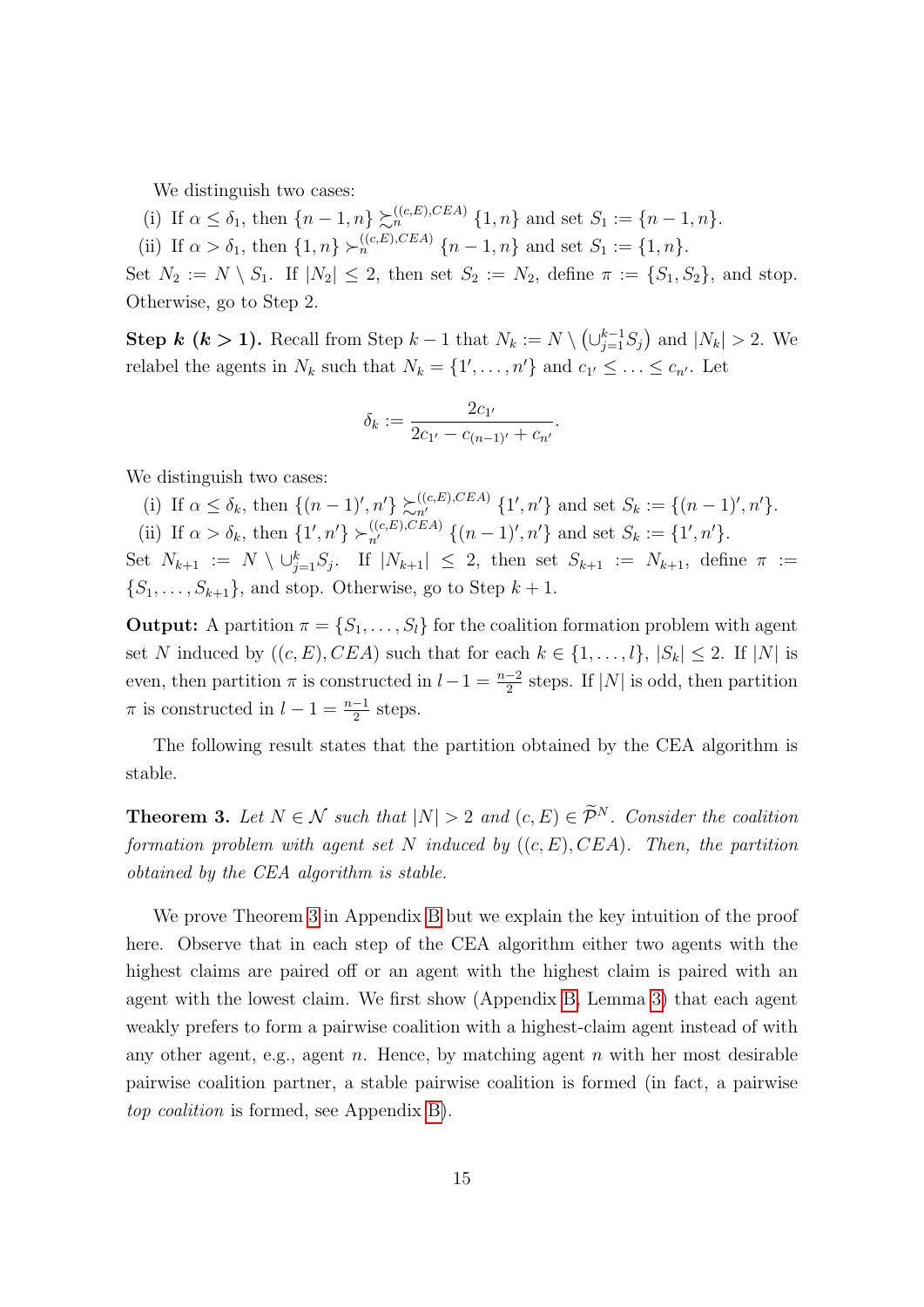Second, we show (Appendix [B,](#page-30-0) Lemmas [4](#page-31-0) and [5\)](#page-33-0) that agents 1 and  $n-1$  are potential "stable partners" for agent *n*. Furthermore, we show that when  $\alpha \leq \frac{2c_1}{c_1+\alpha}$  $c_1+c_n$ , then  $\{n-1,n\}$  is the candidate for a stable pairwise coalition, and when  $\alpha \geq \frac{2c_{n-1}}{c_{n-1}+c}$  $\frac{2c_{n-1}}{c_{n-1}+c_n},$ then  $\{1,n\}$  is the candidate for a stable pairwise coalition. Note that  $\frac{2c_1}{c_1+c_n} \leq \frac{2c_{n-1}}{c_{n-1}+c_n}$  $\frac{2c_{n-1}}{c_{n-1}+c_n}.$ Thus, we next need to determine a threshold value for parameter  $\alpha \in \left[\frac{2c_1}{c_1+c_2}\right]$  $\frac{2c_1}{c_1+c_n}, \frac{2c_{n-1}}{c_{n-1}+c_n}$  $\frac{2c_{n-1}}{c_{n-1}+c_n}$ to see when agent n's partner of choice is  $n - 1$  and when it is 1. We then show that the threshold we are looking for is exactly  $\frac{2c_1}{2c_1-c_{n-1}+c_n}$  (Appendix [B,](#page-30-0) Lemma [6\)](#page-34-0), the value specified in Step 1 of the CEA algorithm to trigger either Case (i) with stable coalition candidate  $\{n-1, n\}$  or Case (ii) with stable coalition candidate  $\{1, n\}$ . Using the steps of the CEA algorithm, we then show that the resulting CEA partition is stable.

Finally, note that the results in Appendix [B](#page-30-0) (Lemmas [4,](#page-31-0) [5,](#page-33-0) and [6\)](#page-34-0) can be used to show that for values of  $\alpha$  low enough to trigger Case (i) in each step of the CEA algorithm, starting with agent  $n$  with the highest claim, a stable partition is formed by assortative pairwise coalitions (we call this an assortative stable partition). This implies that if n is odd, then the singleton coalition will be formed by agent 1. Similarly, for values of  $\alpha$  high enough to trigger Case (ii) in each step of the CEA algorithm, a stable partition is formed by pairwise coalitions in which a highest-claim and a lowest-claim agent are matched in each step (we call this an *extremal stable parti*tion). So, depending on  $\alpha$ , the CEA algorithm constructs a stable partition that is either assortative, extremal, or a mix of both type of pairwise coalitions.

Assortative matching of high types has been observed in other contexts, for instance, the neoclassical marriage model by [Becker](#page-58-2) [\(1973\)](#page-58-2). In our example of research team formations, assortative matching of high types can indeed be observed in practice but it can also be observed in other situations such as the formation of pairs of students for class projects or other social environments. However, we also observe extremal research team formations, for example in mentor-mentee relationships such as between a PhD student and her advisor.

Finally, the stable partition obtained by the CEA algorithm is not unique (even beyond tie-breaking between Cases (i) and (ii) in the algorithm). The following example demonstrates that stable partitions with larger coalition sizes are possible.

**Example 1.** Let  $N = \{1, 2, 3\}$ ,  $c = (1, 2, 3)$ ,  $E = 5.4$ , and  $(c, E) \in \tilde{\mathcal{P}}^N$  (hence,  $\alpha = \frac{9}{10}$ . Let  $F = CEA$ . Hence,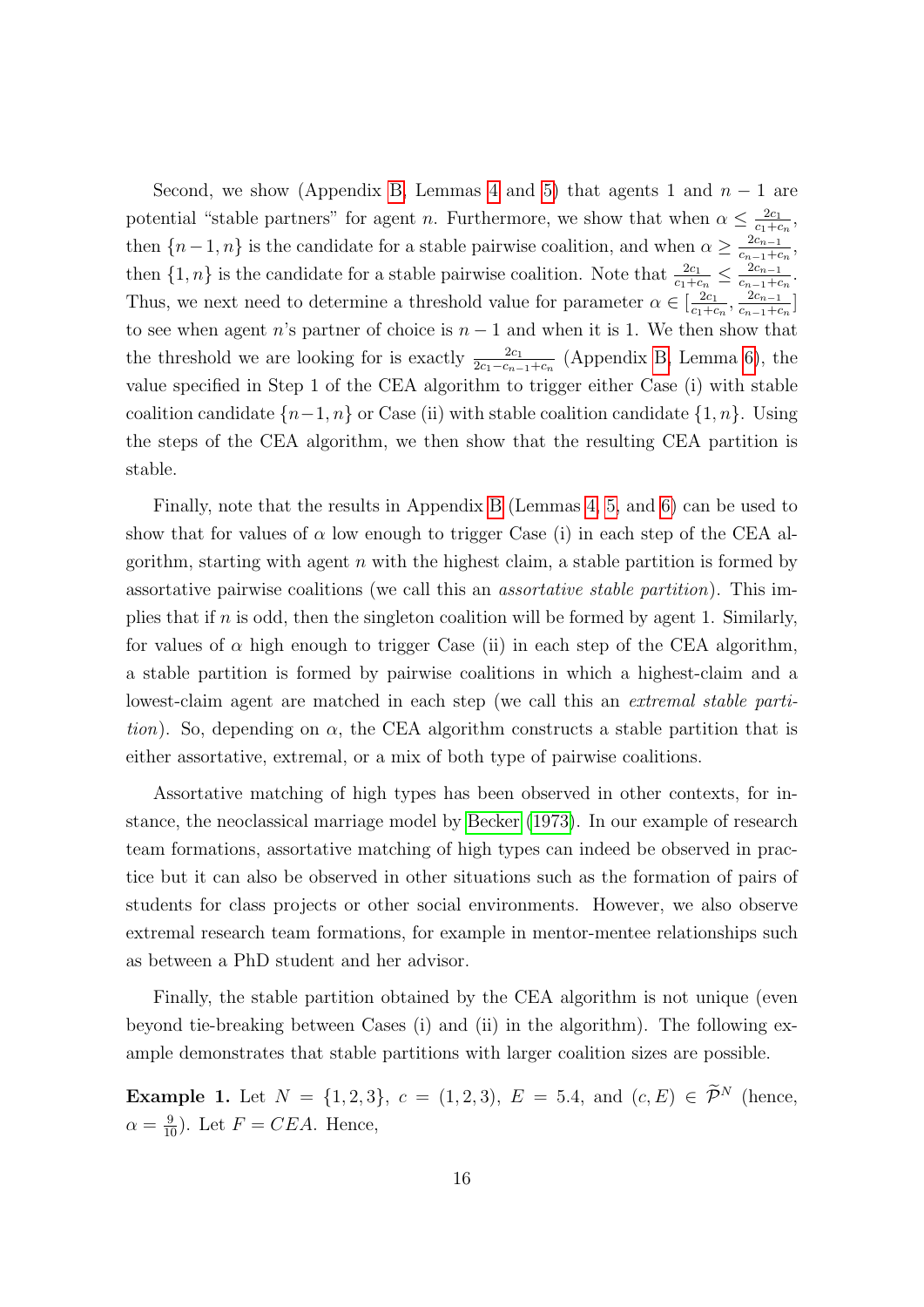| Coalition $\  \{1\} \  \{2\} \  \{3\} \  \{1,2\} \  \{1,3\} \  \{2,3\} \  \{1,2,3\}$             |  |  |        |     |     |
|--------------------------------------------------------------------------------------------------|--|--|--------|-----|-----|
| Endowment $\begin{array}{ c c c c c c } \hline 0 & 0 & 0 & 0 & 2.7 \ \hline \end{array}$         |  |  | $-3.6$ | 4.5 | 5.4 |
| Allocation $\ $ (0) $\ $ (0) $\ $ (0) $\ $ (1, 1.7) $\ $ (1, 2.6) $\ $ (2, 2.5) $\ $ (1, 2, 2.4) |  |  |        |     |     |

The coalition formation problem induced,  $\succsim^{((c,E),CEA)}$ , is

$$
\sum_{i=1}^{(c,E),CEA} \{1,2\} \sim_1 \{1,3\} \sim_1 \{1,2,3\} \succ_1 \{1\},
$$
  
\n
$$
\sum_{i=2}^{(c,E),CEA} \{2,3\} \sim_2 \{1,2,3\} \succ_2 \{1,2\} \succ_2 \{2\},
$$
  
\n
$$
\sum_{i=3}^{(c,E),CEA} \{1,3\} \succ_3 \{2,3\} \succ_3 \{1,2,3\} \succ_3 \{3\}.
$$

The stable partition obtained by our algorithm in Theorem [3](#page-14-0) is  $\{\{13\},\{2\}\}\$ . However, it can be easily verified that partition {{123}} is also stable.

#### <span id="page-16-0"></span>3.2 Stable coalitions under the constrained equal losses rule

We next analyze how agents organize themselves into stable pairwise coalitions when endowments are distributed under the constrained equal losses rule, CEL. Recall that this rule allocates losses as equally as possible subject to no agent receiving a negative amount. Hence, under CEL, the agents who get a zero payoff (if they exist) receive under-proportional payoffs (more so the lower the claims are) while some agents with higher claims receive over-proportional payoffs (more so the higher the claims are). Furthermore, the lower an agent's claim, the lower her contribution towards the loss of any coalition she is part of. So intuitively, in order to form a stable pairwise coalition, one could suspect that an agent with a very low claim will pair up with another lowclaim agent. So in contrast to the CEA rule, when the CEL rule is used, low-claim agents play a special role in our construction of stable pairwise coalitions.

Let  $N = \{1, \ldots n\}$  and assume that  $c_1 \leq c_2 \leq \cdots \leq c_n$ . First, consider a lowest-claim agent, e.g., agent 1. As explained above, agent 1 in a coalition with agent 2 would be a contender to be part of a stable partition with the following possible justification: agent 1 needs to team up with some agent to obtain a positive payoff (if possible) and agent 2 provides the lowest possible loss to coalition  $\{1,2\}$ while requiring a smaller transfer from the proportional payoff compared to other agents. We capture this intuition in an algorithm that determines a stable partition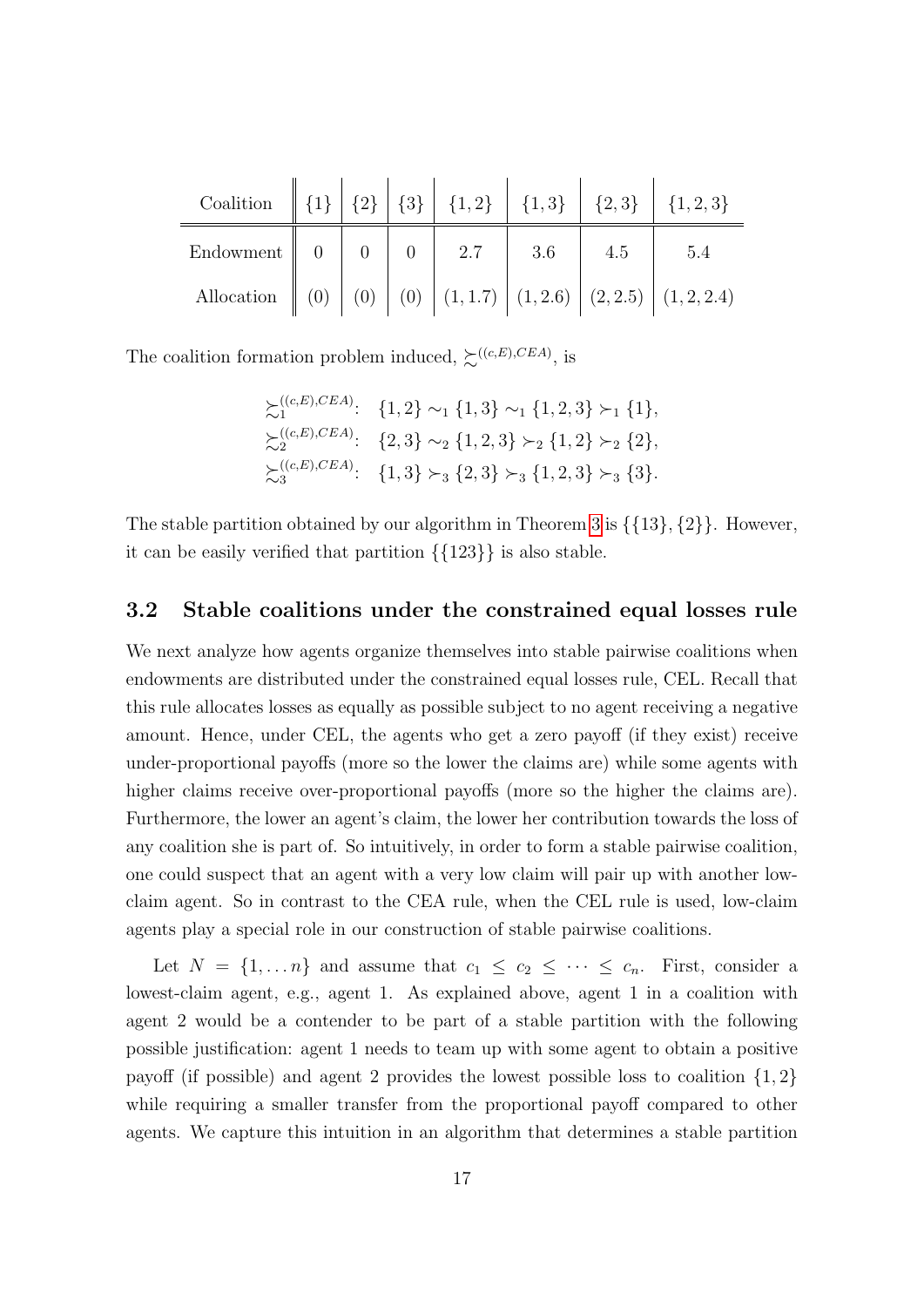by sequentially pairing off two lowest-claims agents. Note that if  $|N| \leq 2$ , then the grand coalition N forms a stable partition. We therefore define the algorithm for agent sets with at least three agents.

#### CEL Algorithm

**Input:**  $N \in \mathcal{N}$  such that  $|N| > 2$  and  $(c, E) \in \widetilde{\mathcal{P}}^N$ .

**Step 1.** Let  $N_1 := N$ . Set  $S_1 := \{1,2\}$  and  $N_2 := N \setminus S_1$ . If  $|N_2| \leq 2$ , then set  $S_2 := N_2$ , define  $\pi := \{S_1, S_2\}$ , and stop. Otherwise, go to Step 2.

**Step k (k > 1).** Recall from Step  $k-1$  that  $N_k := N \setminus (\bigcup_{j=1}^{k-1} S_j)$  and  $|N_k| > 2$ . Set  $S_k := \{2k-1, 2k\}$  and  $N_{k+1} := N \setminus \cup_{j=1}^k S_j$ . If  $|N_{k+1}| \leq 2$ , then set  $S_{k+1} := N_{k+1}$ , define  $\pi := \{S_1, \ldots, S_{k+1}\}\$ , and stop. Otherwise, go to Step  $k+1$ .

**Output:** A partition  $\pi = \{S_1, \ldots, S_l\}$  for the coalition formation problem with agent set N induced by  $((c, E), CEL)$  such that for each  $k \in \{1, ..., l\}, |S_k| \leq 2$ . If  $|N|$  is even, then partition  $\pi$  is constructed in  $l-1 = \frac{n-2}{2}$  steps. If  $|N|$  is odd, then partition  $\pi$  is constructed in  $l-1=\frac{n-1}{2}$  steps.

The following result states that the partition obtained by the CEL algorithm is stable.

<span id="page-17-0"></span>**Theorem 4.** Let  $N \in \mathcal{N}$  such that  $|N| > 2$  and  $(c, E) \in \widetilde{\mathcal{P}}^N$ . Consider the coalition formation problem with agent set N induced by  $((c, E), CEL)$ . Then, the partition obtained by the CEL algorithm is stable.

We prove Theorem [4](#page-17-0) in Appendix [C](#page-38-0) but we explain the key intuition of the proof here. Consider  $i, j \in N$  such that  $c_i < c_j$ . Then, for coalition  $\{i, j\}, E_{\{i, j\}} = \alpha(c_i + c_j)$ and the associated loss equals  $(1 - \alpha)(c_i + c_j)$ . Hence, the loss decreases (increases) if either agent i or j switches to a pairwise coalition with a lower-claim (higher-claim) agent. Since losses are split as equally as possible (taking zero as lower bound), sequentially matching pairs of lowest-claims agents will lead to a stable partition.

Observe that in each step of the CEL algorithm two agents with the lowest claims are paired off and we obtain an assortative stable partition starting from an agent with the lowest claim. In particular, this implies that if  $n$  is odd, then the singleton coalition will be formed by agent  $n$  (this contrasts the assortative case of the CEA algorithm where an agent with the lowest claim would form the singleton coalition).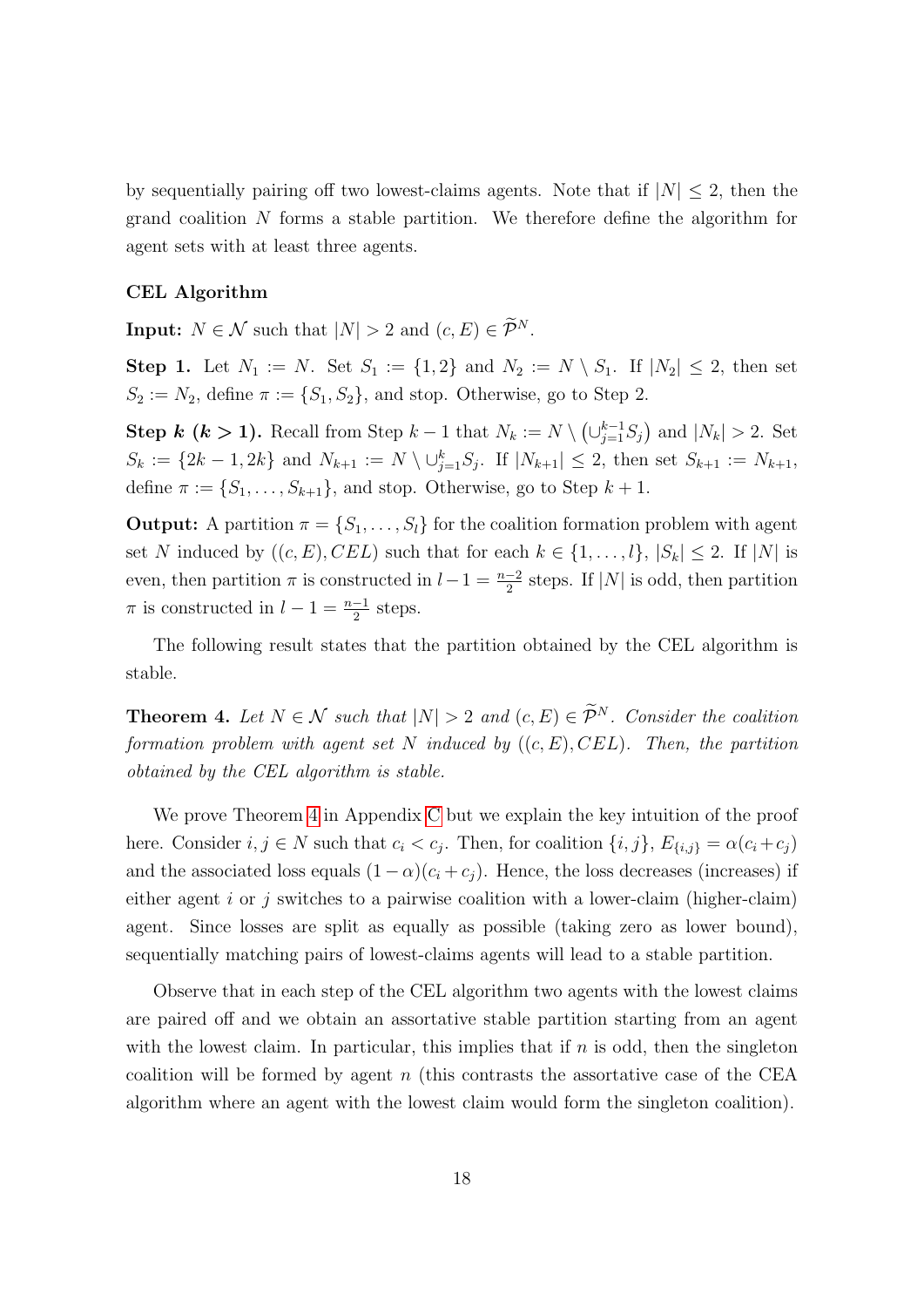Finally, the stable partition obtained by the CEL algorithm is not unique. The following example demonstrates that stable partitions with larger coalition sizes are possible.

Example 2. Let  $N = \{1, 2, 3\}$ ,  $c = (1, 3, 11)$ ,  $E = 7.5$ , and  $(c, E) \in \tilde{\mathcal{P}}^N$  (hence,  $\alpha = \frac{1}{2}$  $(\frac{1}{2})$ . Let  $F = CEL$ . Hence,

| Coalition $\  \{1\} \  \{2\} \  \{3\} \  \{1,2\} \  \{1,3\} \  \{2,3\} \  \{1,2,3\}$ |  |  |  |             |
|--------------------------------------------------------------------------------------|--|--|--|-------------|
|                                                                                      |  |  |  | $\vert$ 7.5 |
| Allocation $(0) (0) (0) (0) (0, 2) (0, 6) (0, 7) (0, 0, 7.5)$                        |  |  |  |             |

The coalition formation problem induced,  $\sum_{k=1}^{N} (c_{k}) C E L$  is

$$
\sum_{i=1}^{((c,E),CEL)}: \{1,2\} \sim_1 \{1,3\} \sim_1 \{1,2,3\} \sim_1 \{1\},
$$
  

$$
\sum_{i=2}^{((c,E),CEL)}: \{1,2\} \succ_2 \{1,2,3\} \sim_2 \{2.3\} \sim_2 \{2\},
$$
  

$$
\sum_{i=3}^{((c,E),CEL)}: \{1,2,3\} \succ_3 \{2.3\} \succ_3 \{1.3\} \succ_3 \{3\}.
$$

It can be checked that any partition of  $N$  is stable.

## <span id="page-18-0"></span>4 Stable partitions for  $\theta$ -minimal proportional generalized claims problems

Based on the assumption that singleton coalitions are not funded, in Section [3](#page-9-0) we have analyzed the class of non-singleton proportional generalized claims problems. Of course, there are funding schemes where a larger minimal number of researchers is required, i.e., the minimal size for a coalition to generate any positive value could be larger than two. An example are, for instance, European Union funded COST (European Cooperation in Science and Technology) actions that focus on research and innovation networks [\(https://www.cost.eu/\)](https://www.cost.eu/) with at least seven participating countries.

Thus, we introduce the more general subclass of proportional generalized claims problems in which coalitions of size smaller than  $\theta \in \mathbb{N}$  (N denotes the set of positive integers) are disincentivized by assuming that all coalitions of size smaller than  $\theta$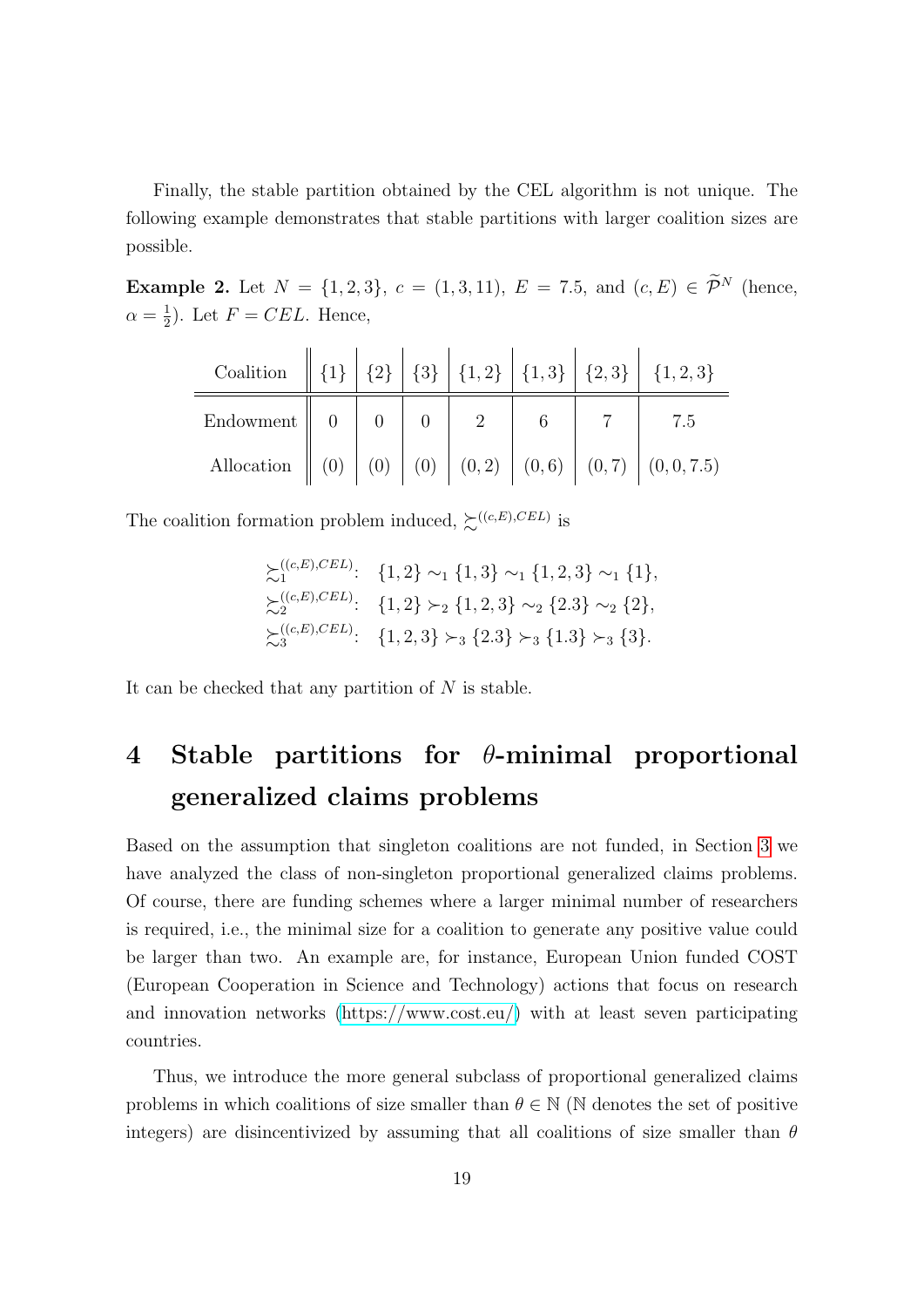receive a zero coalitional endowment. Hence, the next subclass of generalized claims problems that we consider is an adjustment of the class of proportional generalized claims problems where, given  $N \in \mathcal{N}$  and  $(c, E) \in \mathcal{C}^N$ , for each  $S \subseteq N$  such that  $|S| \geq \theta$ ,  $E_S = \alpha c^S$  (where  $\alpha := \frac{E}{c^N} \in (0,1)$ ) and for each  $S \subseteq N$ ,  $S \neq \emptyset$ , such that  $|S| < \theta$ ,  $E_S = 0$ . Let  $\tilde{\mathcal{P}}_{\theta}^N$  be the class of such problems. We refer to this subclass of generalized claims problems as  $\theta$ -minimal proportional generalized claims problems and denote it by  $\mathcal{P}_{\theta} \equiv \bigcup_{N \in \mathcal{N}} \mathcal{P}_{\theta}^{N}$ . For  $\theta = 2$ ,  $\mathcal{P}_{\theta}$  corresponds to the class of non-singleton proportional generalized claims problems  $\widetilde{\mathcal{P}}$  considered in Section [3.](#page-9-0) We again simplify notation and denote a  $\theta$ -minimal proportional generalized claims problem  $(c, (E_S)_{S \subseteq N}) \in \mathcal{P}_{\theta}^N$  by  $(c, E) \in \mathcal{P}_{\theta}^N$ .

Next, we generalize Theorems [1](#page-11-0) and [2](#page-12-0) from  $\widetilde{\mathcal{P}}$  to  $\widetilde{\mathcal{P}}_{\theta}$ , i.e., from  $\theta = 2$  to  $\theta \in \mathbb{N}$ . We first analyze the structure of coalition formation problems that are induced by  $\theta$ minimal proportional generalized claims problems and describe the structure of stable partitions when considering a rule that is continuous, strictly resource monotonic, and consistent.

<span id="page-19-0"></span>**Theorem 5.** Let  $N \in \mathcal{N}$  and  $(c, E) \in \mathcal{P}_{\theta}^{N}$ . Consider  $F \in \mathcal{F}$  satisfying continuity, strict resource monotonicity, and consistency. Then, for the coalition formation problem with agent set N induced by  $((c, E), F)$ , the set of stable partitions is nonempty and each stable partition  $\pi$  is such that

- (i) there are fewer than  $\theta$  agents in coalitions of size smaller than  $\theta$ , and
- (ii) if  $S \in \pi$  such that  $|S| > \theta$ , then for all  $i \in S$ ,  $F_i(c_S, E_S) = \alpha c_i$ .

**Proof.** Let N,  $(c, E)$ , and F as specified in the theorem. First, by [Gallo and Inarra](#page-59-0) [\(2018\)](#page-59-0), each coalition formation problem with agent set N induced by  $((c, E), F)$  has at least one stable partition.

(i) Let  $\pi \in St(\mathcal{L}^{((c,E),F)})$ ,  $T = \{i \in N : \pi(i) < \theta\}$ , and assume, by contradiction, that  $|T| \geq \theta$ . For the trivial claims problem  $(c_T, 0) \in \mathcal{C}^T$ , we have that for each  $i \in T$ ,  $F_i(c_T, 0) = 0$ . Then, since  $E_T > 0$ , by strict resource monotonicity, for each  $i \in T$ ,  $F_i(c_T, E_T) > 0$ . Given that  $(c, E) \in \mathcal{P}_{\theta}^N$ , for each  $i \in T$  we have  $E_{\pi(i)} = 0$ . Thus, coalition T blocks  $\pi$ , which is a contradiction.

(ii) The proof is identical to the proof of Theorem [1](#page-11-0) (ii), by simply replacing  $\theta = 2$ with  $\theta \in \mathbb{R}$ .  $\Box$ 

We now weaken the property of strict resource monotonicity to resource monotonicity and show that among all possible stable partitions that can exist in a coalition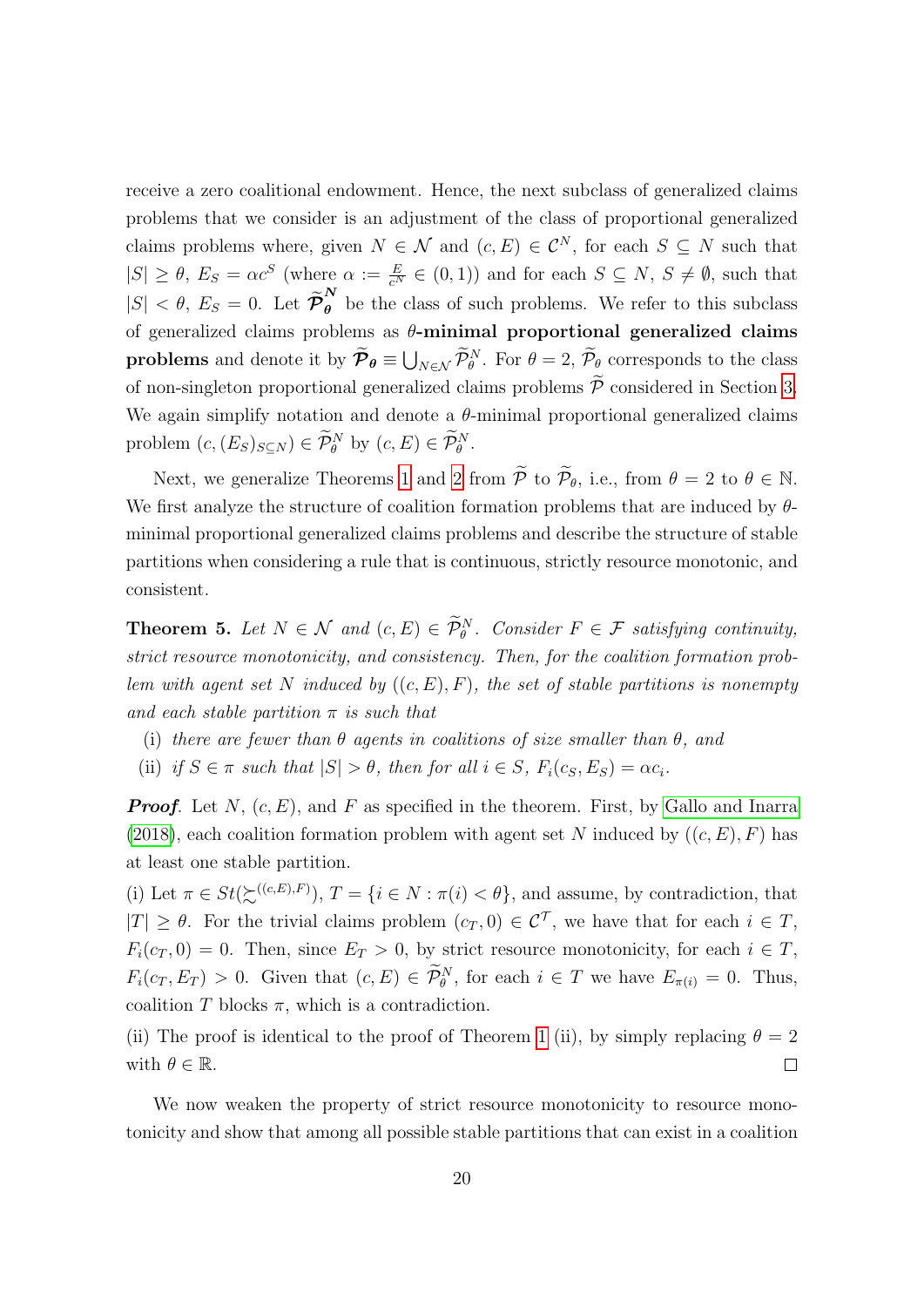formation problem induced by a  $\theta$ -minimal proportional generalized claims problem, there is always one stable partition that is composed of the maximal possible number of coalitions of size  $\theta$  and one coalition (of size lower than  $\theta$ ) formed by the remaining agents.[10](#page-20-2)

<span id="page-20-0"></span>**Theorem 6.** Let  $N \in \mathcal{N}$  and  $(c, E) \in \tilde{\mathcal{P}}_{\theta}^N$ . Consider  $F \in \mathcal{F}$  satisfying continuity, resource monotonicity, and consistency. Then, for the coalition formation problem with agent set N induced by  $((c, E), F)$ , there exists a stable partition  $\pi$  such that

- (i) if  $|N|$  is divisible by  $\theta$ , then for each  $i \in N$ ,  $|\pi(i)| = \theta$  and
- (ii) if |N| is not divisible by  $\theta$ , then  $\pi$  contains  $k = \lfloor \frac{|N|}{\theta} \rfloor$  $\frac{N}{\theta}$ ] coalitions of size  $\theta$  and one coalition of size  $|N| - k < \theta$ .

We prove Theorem [6](#page-20-0) in Appendix [D](#page-41-0) (the proof follows the same proof structure as the proof of Theorem [2](#page-12-0) in Appendix [A\)](#page-27-0).

Note that up to now, extending results from non-singleton proportional generalized claims problems (Theorems [1](#page-11-0) and [2\)](#page-12-0) to  $\theta$ -minimal proportional generalized claims problems (Theorems [5](#page-19-0) and [6\)](#page-20-0) was relatively easy; that is, proofs, up to some small adjustments to accommodate  $\theta \geq 2$  minimal coalition sizes, were essentially the same. For our remaining results, this is going to change: analyzing the stable partitions that can emerge for  $\theta$ -minimal proportional generalized claims problems when the rules applied are CEA and CEL require new theoretical results. We again provide algorithms to construct a stable partition for each of these rules. Our algorithms are natural extensions of those proposed in Section [3](#page-9-0) in that at each step of the algorithm, either a highest-claim agent (for CEA) or a lowest-claim agent (for CEL) myopically adds agents one by one to maximize her own payoff in each step until a coalition of size  $\theta$  is reached. However, the theoretical challenge in this sequential approach is to show that the step by step myopic optimization procedure in the end also yields a farsightedly optimal stable partition.

#### <span id="page-20-1"></span>4.1 Stable coalitions under the constrained equal awards rule

For the case of the CEA rule, remember first that in Section [3.1,](#page-13-0) for  $\theta = 2$ , we have constructed an algorithm to find a stable partition such that in each step a highest-

<span id="page-20-2"></span><sup>10</sup>For convenience, we put all "remaining agents" together in one coalition. However, note that all coalitions formed among remaining agents have sizes smaller than  $\theta$  and thus all payoffs are zero. Hence, we could have payoff-equivalently partitioned this set of remaining agents differently.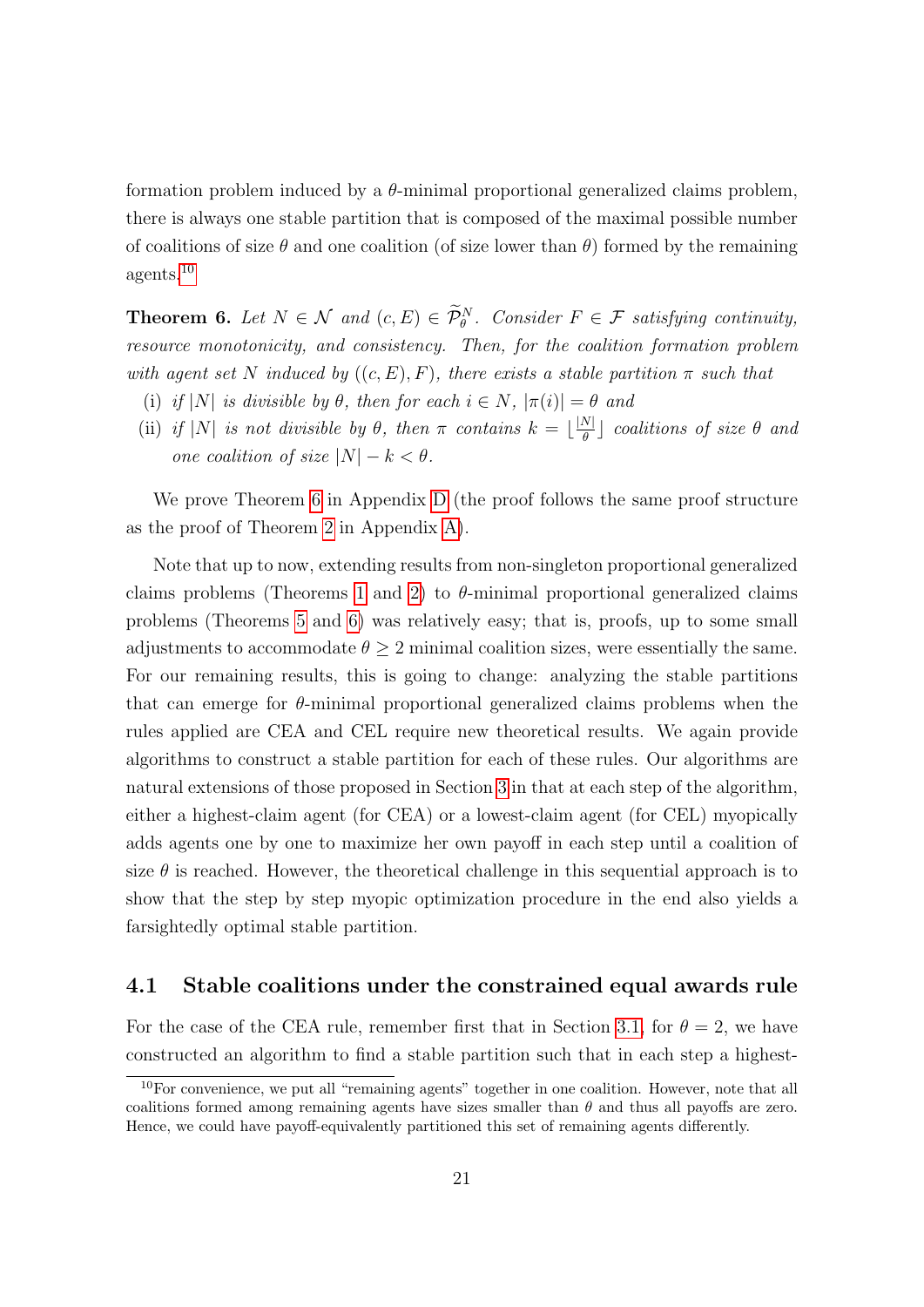claim agent forms a coalition with either a lowest-claim agent or another highest-claim agent. Therefore, one could suspect that a similar argument could arise for any  $\theta \in \mathbb{N}$ .

Let  $N = \{1, ..., n\}$  and assume that  $c_1 \leq c_2 \leq ... \leq c_n$ . For each  $S \subseteq N$ , we denote the CEA parameter associated with  $(c_S, E_S)$  by  $\lambda_{E_S}$ , i.e., for each  $i \in S$ ,  $CEA_i(c_S, E_S) = \min\{c_i, \lambda_{E_S}\}\$ , where  $\lambda_{E_S}$  is chosen so that  $\sum_{j \in S} \min\{c_j, \lambda_{E_S}\} = E_S$ .

First, assume that  $\theta = 2$  and consider a highest-claim agent, e.g., agent n. By the CEA algorithm, we know that agents 1 and  $n-1$  are the possible "stable partners" for agent n. Hence, either coalition  $\{1,n\}$  or coalition  $\{n-1,n\}$  would form. Consider now  $\theta = 3$  and the coalition formed for  $\theta - 1 = 2$  (either coalition  $\{1, n\}$  or coalition  ${n-1,n}$ , which now plays the role of agent n. Then, the next agent to join will again be either a lowest-claim agent (agents 2 or 1, respectively) or a highest-claim agent (agents  $n-1$  or  $n-2$ , respectively). A similar reasoning can now, step by step, be applied to  $\theta + 1$ ,  $\theta + 2$ , etc., and a first coalition can be constructed for any value of  $\theta$ . We now more formally present our step by step algorithm to determine the first coalition of a stable partition by sequentially adding either a lowest-claim agent or a highest-claim agent. Note that if  $|N| \leq \theta$ , then the grand coalition N forms a stable partition. We therefore define the algorithm for agent sets with at least  $\theta + 1$  agents.

#### $\theta$ -CEA set algorithm with agent set N

**Input:**  $N \in \mathcal{N}$  such that  $|N| > \theta$  and  $(c, E) \in \widetilde{\mathcal{P}}_{\theta}^{N}$ .

**Step 1.** Let  $\theta' = 2$ ,  $N_1' := N$ , and consider coalition  $\{n-1,n\}$  and  $\lambda_{E_{\{n-1,n\}}}$ . We distinguish two cases:

- (i) If  $\lambda_{E_{\{n-1,n\}}} \leq (1-\alpha)c_1 + \alpha c_{n-1}$ , then  $\{n-1,n\} \succ_{n}^{((c,E),CEA)} \{1,n\}$  and set  $S'_1 := \{n-1, n\}.$
- (ii) If  $\lambda_{E_{n-1,n}} > (1-\alpha)c_1 + \alpha c_{n-1}$ , then  $\{1,n\} > \binom{(c,E),CEA}{n}$   $\{n-1,n\}$  and set  $S'_1 := \{1, n\}.$

Note that these cases are equivalent to the cases specified in Step 1 of the CEA algorithm.[11](#page-21-0)

<span id="page-21-0"></span><sup>&</sup>lt;sup>11</sup>By the definition of the CEA rule,  $\lambda_{E_{\{n-1,n\}}} \geq \frac{\alpha(c_{n-1}+c_n)}{2}$ . Next,  $\frac{\alpha(c_{n-1}+c_n)}{2} \lessgtr (1-\alpha)c_1 + \alpha c_{n-1}$ is equivalent to  $\alpha \leq \frac{2c_1}{2c_1-c_{n-1}+c_n} = \delta_1$ . Hence, if  $\lambda_{E_{n-1,n}} = \frac{\alpha(c_{n-1}+c_n)}{2}$  we obtain the equivalence of Cases (i) and (ii) with CEA Algorithm Cases (i) and (ii). Finally, if  $\lambda_{E_{n-1,n}} > \frac{\alpha(c_{n-1}+c_n)}{2}$ , then  $\lambda_{E_{\{n-1,n\}}} > c_{n-1} = (1-\alpha)c_{n-1} + \alpha c_{n-1} \ge (1-\alpha)c_1 + \alpha c_{n-1}$  and Case (ii) applies. Therefore,  $\lambda_{E_{n-1,n}} = \alpha(c_{n-1} + c_n) - c_{n-1} > \frac{\alpha(c_{n-1} + c_n)}{2}$ , which implies  $\alpha \geq \frac{2c_{n-1}}{c_{n-1} + c_n}$  $\frac{2c_{n-1}}{c_{n-1}+c_n}$  ≥  $\frac{2c_1}{2c_1-c_{n-1}+c_n}$  (the last inequality is shown as  $\gamma_1 \geq \delta_1$  at the end of Appendix [B\)](#page-30-0), which coincides with CEA Algorithm Case (ii).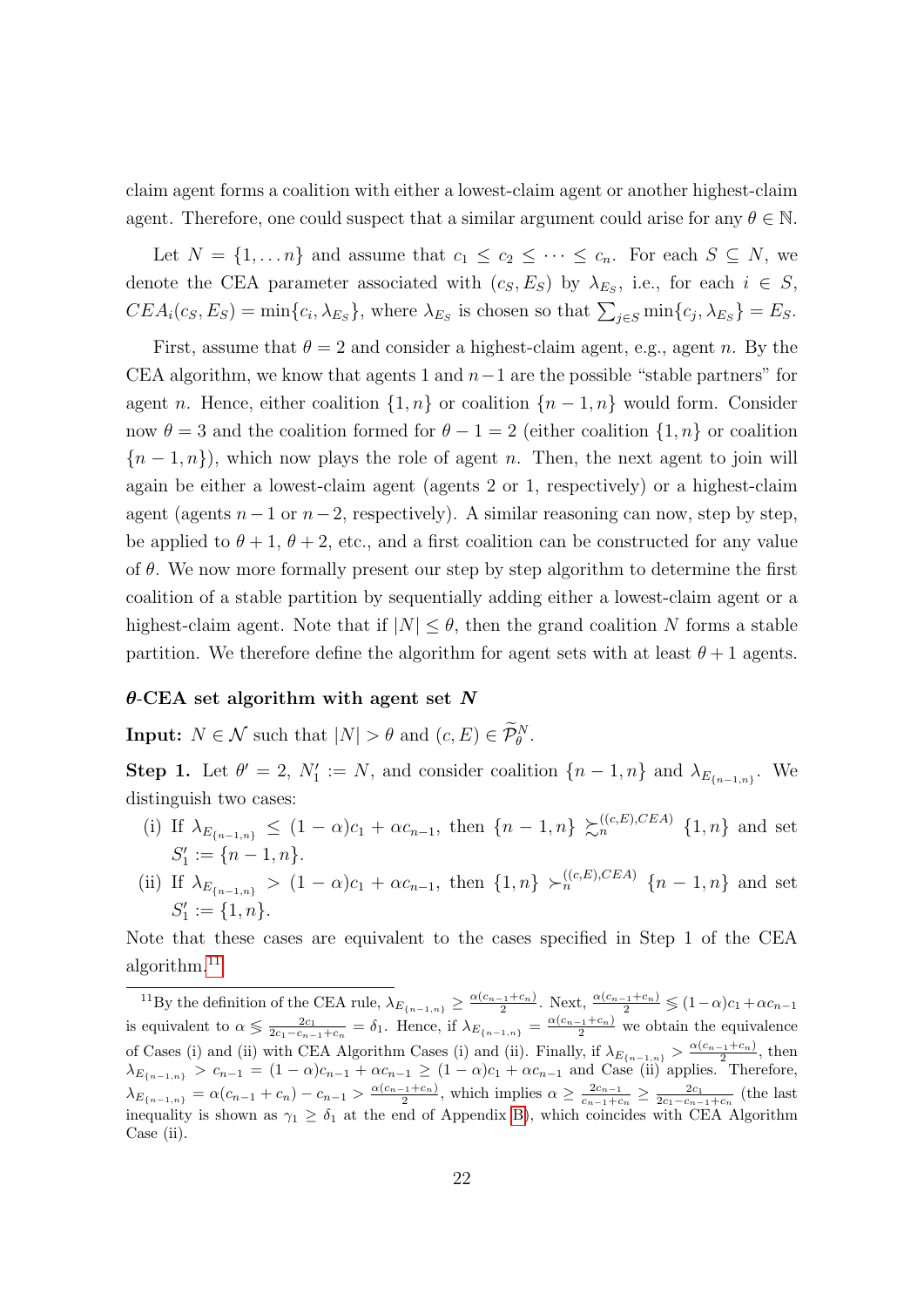If  $\theta = 2$ , then set  $S_1 := S'_1$  and stop. Otherwise, set  $N'_2 := N \setminus S'_1$ , and go to Step 2.

Step k  $(k = 2, ..., \theta - 1)$ . Consider  $\theta' = k + 1$ . Recall from Step  $k - 1$  that  $N'_k := N \setminus S'_{k-1}$ . Let agent i be the agent with the lowest label in  $N'_k$ ,  $i = \min N'_k$ , and let agent j be the agent with the highest label in  $N'_k$ ,  $j = \max N'_k$ . Thus, agent i is a lowest-claim agent and agent j is a highest-claim agent in  $N'_{k}$ . Consider coalition  $S'_{k-1} \cup \{j\}$  and  $\lambda_{E_{(S'_{k-1} \cup \{j\})}}$ . We distinguish two cases:  $k-1$ 

- (i) If  $\lambda_{E_{(S'_{k-1}\cup\{j\})}} \leq (1-\alpha)c_i + \alpha c_j$ , then  $S'_{k-1}\cup\{j\} \succsim_{S'_{k-1}}^{((c,E),CEA)}$  $S'_{k-1}$   $S'_{k-1} \cup \{i\}$  and set  $S'_k := S'_{k-1} \cup \{j\}.$
- (ii) If  $\lambda_{E_{(S'_{k-1}\cup\{j\})}} > (1-\alpha)c_i + \alpha c_j$ , then  $S'_{k-1} \cup \{i\} \succ_{S'_{k-1}}^{((c,E),CEA)} S'_{k-1} \cup \{j\}$  and set  $S'_k := S_{k-1} \cup \{i\}.$

If  $\theta = k + 1$ , then set  $S_1 = S'_k$  and stop. Otherwise, set  $N'_{k+1} := N \setminus S'_k$ , and go to Step  $k+1$ .

**Output:** A coalition  $S_1$  of size  $\theta$ , which is obtained in  $\theta - 1$  steps.

Note that in each Step k of the above algorithm, a set of agents  $S'_{k-1}$  considers to add either the lowest-label or the highest-label agent of the remaining set of agents. In Appendix [E,](#page-43-0) we prove that the agent who is added according to Case (i) or (ii) is weakly preferred by the agents in  $S'_{k-1}$  to any other agent who could have been added.

Starting with the set of all agents  $N$ , the above algorithm constructs the first coalition  $S_1$  of a stable partition. Then, if the residual set of agents  $N_1 = N \setminus S_1$  is such that  $|N_1| \leq \theta$ ,  $(S_1, N_1)$  forms a stable partition. Otherwise, we repeat the above algorithm for the set of agents  $N_1$ . Recall that if  $|N| \leq \theta$ , then the grand coalition N forms a stable partition. We therefore define our generalization of the CEA algorithm (Section [3.1\)](#page-13-0) for agent sets with at least  $\theta + 1$  agents.

#### $\theta$ -CEA Algorithm

**Input:**  $N \in \mathcal{N}$  such that  $|N| > \theta$  and  $(c, E) \in \mathcal{P}_{\theta}^{N}$ .

**Step 1.** Let  $N_1 := N$ . By applying the  $\theta$ -CEA set algorithm with agent set  $N_1$  we obtain the first coalition  $S_1$ . Set  $N_2 := N \setminus S_1$ . If  $|N_2| \le \theta$ , then set  $S_2 := N_2$ , define  $\pi := \{S_1, S_2\}$ , and stop. Otherwise, go to Step 2.

**Step k (k > 1).** Recall from Step  $k-1$  that  $N_k := N \setminus (\bigcup_{j=1}^{k-1} S_j)$  and  $|N_k| > \theta$ . We relabel the agents in  $N_k$  such that  $N_k = \{1', \ldots, n'\}$  and  $c_{1'} \leq \ldots \leq c_{n'}$ . By applying the  $\theta$ -CEA set algorithm with agent set  $N_k$ , we obtain set  $S_k$ . Set  $N_{k+1} := N \setminus \cup_{j=1}^k S_j$ .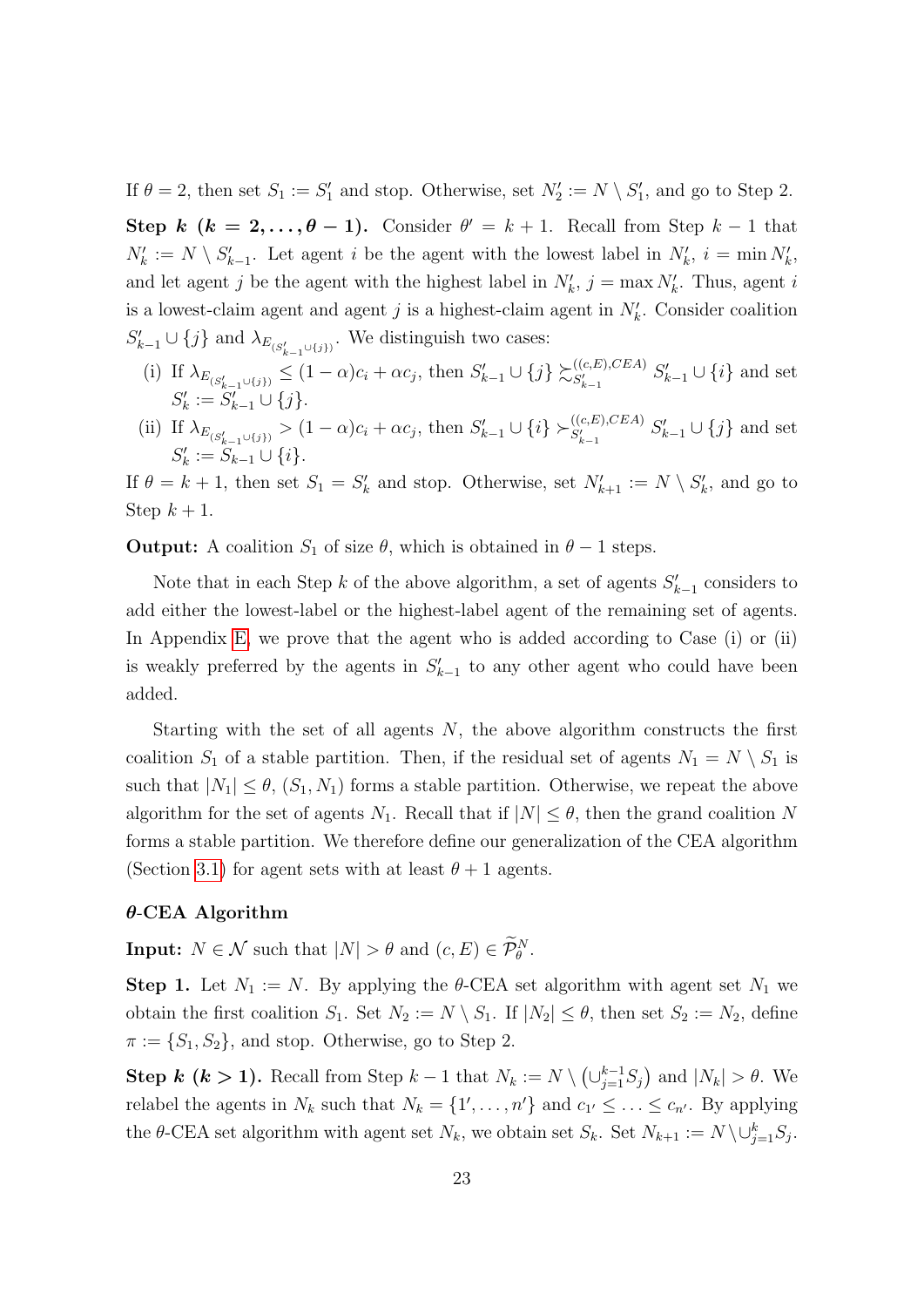If  $|N_{k+1}| \leq \theta$ , then set  $S_{k+1} := N_{k+1}$ , define  $\pi := \{S_1, \ldots, S_{k+1}\}$ , and stop. Otherwise, go to Step  $k + 1$ .

**Output:** A partition  $\pi = \{S_1, \ldots, S_l\}$  for the coalition formation problem with agent set N induced by  $((c, E), CEA)$  such that for each  $k \in \{1, \ldots, l\}, |S_k| \leq \theta$ . If  $|N|$ is divisible by  $\theta$ , then partition  $\pi$  is constructed in  $l-1 = \frac{n-\theta}{\theta}$  steps. If |N| is not divisible by  $\theta$ , then partition  $\pi$  is constructed in  $l-1=\lfloor \frac{n}{\theta} \rfloor$  $\frac{n}{\theta}$  steps.

The following result states that the partition obtained by the  $\theta$ -CEA algorithm is stable.

<span id="page-23-0"></span>**Theorem 7.** Let  $N \in \mathcal{N}$  such that  $|N| > \theta$  and  $(c, E) \in \mathcal{P}_{\theta}^{N}$ . Consider the coalition formation problem with agent set N induced by  $((c, E), CEA)$ . Then, the partition obtained by the  $\theta$ -CEA algorithm is stable.

We prove Theorem [7](#page-23-0) in Appendix [F](#page-47-0) but we explain the key intuition of the proof here. The  $\theta$ -CEA set algorithm describes a process of adding agents one by one such that the respective existing coalition weakly prefers the added agent to any other agent that could be added. This process already captures an aspect of coalitional stability but it is myopic in nature and we still need to show that the thus obtained coalitions are "farsightedly" stable as well. To see this, we assume, by contradiction, that a blocking coalition  $S$  exists. As part of the proof, we then show that an agent who received an over-proportional payoff in her coalition in partition  $\pi$  will receive an even larger over-proportional payoff in S. Furthermore, an agent who received an underproportional payoff in her coalition in partition  $\pi$  will receive an over-proportional payoff in S or transfer less to other agents in S. This, together with some additional proof steps, leads to an imbalance between the transfers that are being made within coalition S between agents with over-proportional and under-proportional payoffs.

#### <span id="page-23-1"></span>4.2 Stable coalitions under the constrained equal losses rule

For the case of the CEL rule, remember first that in Section [3.2,](#page-16-0) for  $\theta = 2$ , we have constructed an algorithm to find a stable partition such that in each step two lowestclaims agents are paired off. Therefore, one could suspect that a similar result could arise for any  $\theta \in \mathbb{N}$ . That is, intuitively, in order to form a stable coalition of size  $\theta$ , one could suspect that an agent with a very low claim will pair up with  $\theta-1$  low-claim agents. So again, when the CEL rule is used, low-claim agents play a special role.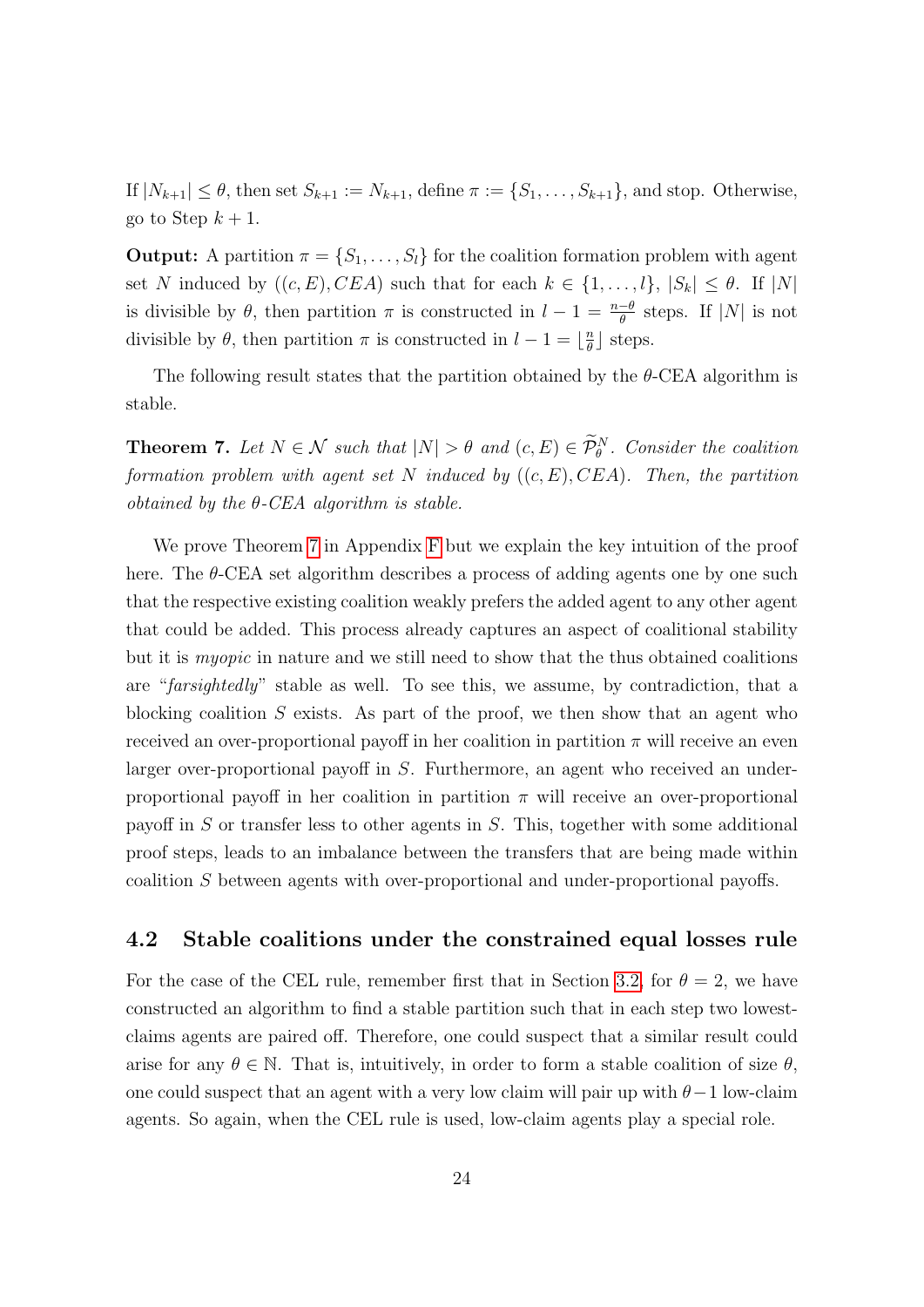Let  $N = \{1, \ldots n\}$  and assume that  $c_1 \leq c_2 \leq \cdots \leq c_n$ . First, consider a lowest-claim agent, e.g., agent 1. As explained above, agent 1 in a coalition with agents  $2, \ldots, \theta$  would be a contender to be part of a stable partition with the following possible justification: agent 1 needs to team up with some agents to obtain a positive payoff and agents  $2, \ldots, \theta$  provide the lowest possible loss to coalition  $\{1, 2, \ldots, \theta\}$ while requiring a smaller transfer from the proportional payoff compared to other agents. We capture this intuition in an algorithm that determines a stable partition by sequentially pairing off lowest-claims agents. Note that if  $|N| \leq \theta$ , then the grand coalition N forms a stable partition. We therefore define the algorithm for agent sets with at least  $\theta + 1$  agents.

#### $\theta$ -CEL Algorithm

**Input:**  $N \in \mathcal{N}$  such that  $|N| > \theta$  and  $(c, E) \in \widetilde{\mathcal{P}}_{\theta}^{N}$ .

Step 1. Let  $N_1 := N$ ,  $|N_1| > \theta$ . Set  $S_1 := \{1, 2, ..., \theta\}$  and  $N_2 := N \setminus S_1$ . If  $|N_2| \le \theta$ , then set  $S_2 := N_2$ , define  $\pi := \{S_1, S_2\}$ , and stop. Otherwise, go to Step 2.

**Step k (k > 1).** Recall from Step  $k-1$  that  $N_k := N \setminus (\bigcup_{j=1}^{k-1} S_j)$  and  $|N_k| > \theta$ . Set  $S_k := \{ \theta k - (\theta - 1), \theta k - (\theta - 2), \dots, \theta k \}$  and  $N_{k+1} := N \setminus \cup_{j=1}^k S_j$ . If  $|N_{k+1}| \leq \theta$ , then set  $S_{k+1} := N_{k+1}$ , define  $\pi := \{S_1, S_2, \ldots, S_{k+1}\}$ , and stop. Otherwise, go to Step  $k+1$ .

**Output:** A partition  $\pi = \{S_1, \ldots, S_l\}$  for the coalition formation problem with agent set N induced by  $((c, E), CEL)$ . If  $|N|$  is divisible by  $\theta$ , then partition  $\pi$  is constructed in  $l - 1 = \frac{n-\theta}{\theta}$  steps. If |N| is not divisible by  $\theta$ , then partition  $\pi$  is constructed in  $l-1=\lfloor \frac{n}{\theta} \rfloor$  $\frac{n}{\theta}$  steps.

The following result states that the partition obtained by the  $\theta$ -CEL algorithm is stable.

<span id="page-24-0"></span>**Theorem 8.** Let  $N \in \mathcal{N}$  such that  $|N| > \theta$  and  $(c, E) \in \tilde{\mathcal{P}}_{\theta}^{N}$ . Consider the coalition formation problem with agent set N induced by  $((c, E), CEL)$ . Then, the partition obtained by the  $\theta$ -CEL algorithm is stable.

We prove Theorem [8](#page-24-0) in Appendix [G](#page-54-0) but we explain the key intuition of the proof here. Consider a coalition  $S \subsetneq N$  with  $E_S = \alpha c^S$  and associated loss equals  $(1 - \alpha)c^S$ . Hence, the coalitional loss decreases (increases) if we switch an agent in  $S$  with a lower-claim (higher-claim) agent from  $N \setminus S$ . Since losses are split as equally as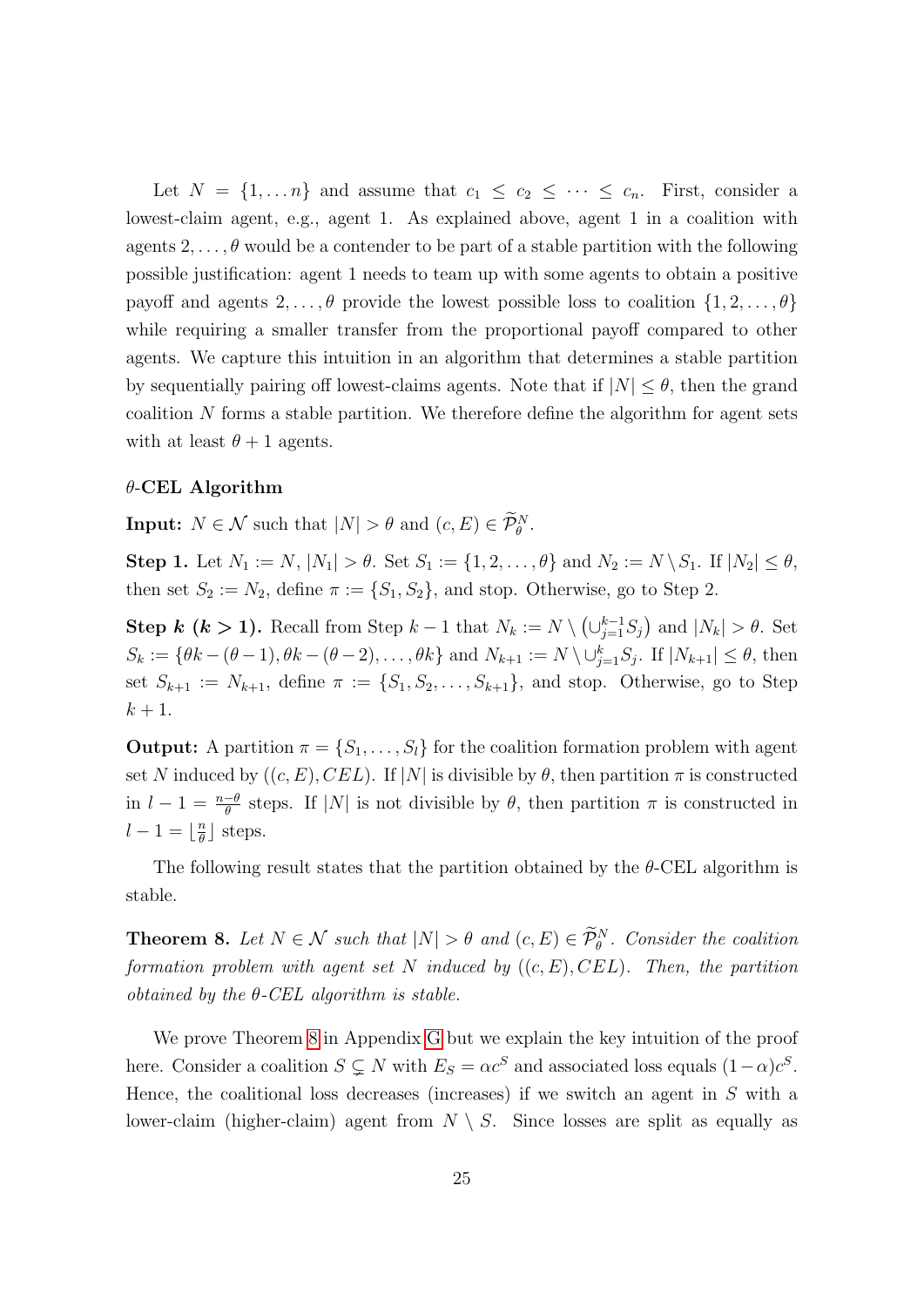possible (taking zero as lower bound), and, by an iterative reasoning, sequentially matching up  $\theta$  lowest-claims agents will lead to a stable partition.

### <span id="page-25-0"></span>5 Conclusion

In this paper, we continue the analysis of [Gallo and Inarra'](#page-59-0)s [\(2018\)](#page-59-0) coalition formation problems with claims. They focus on the existence of stable partitions but they do not analyze their exact structure. To make more precise predictions about the possible size and composition of stable partitions, we restrict attention to what we call nonsingleton proportional generalized claims problems where singleton coalitions receive zero endowments and all remaining coalitional endowments are a fixed proportion of the sum of the claims of coalition members. Let us briefly summarize our results.

We first characterize the structure of any possible stable partition when the rule applied satisfies continuity, strict resource monotonicity, and consistency. For the weaker notion of resource monotonicity, we demonstrate the existence of a stable pairwise partition with at most one singleton coalition if the set of agents is odd. Furthermore, we provide two algorithms to construct stable pairwise coalitions under CEA and CEL, respectively. For the CEA rule, the obtained stable partition assortatively pairs off either highest-claims agents (assortative coalition) or a highest-claim and a lowest-claim agent (extremal coalition). For the CEL rule, an assortative stable partition is obtained by sequentially pairing off lowest-claims agents.

All these results can be generalized to the case where not only singleton coalitions are disincentivized but also other coalitions of a larger size, say size  $\theta$ . This generalization can be found in Section [4.](#page-18-0) For this subclass of generalized claims problems,  $\theta$ -minimal proportional generalized claims problems, we first characterize the structure of any possible stable partition when the rule applied satisfies continuity, strict resource monotonicity, and consistency. Then, we show that when the rule applied to allocate coalitional endowments satisfies weak resource monotonicity instead of the strict notion, a stable partition formed by the maximal possible number of coalitions of size  $\theta$  and one coalition of size lower than  $\theta$  formed by the remaining agents always arises. For this last case, we also provide two algorithms to construct that partition under CEA and CEL, respectively.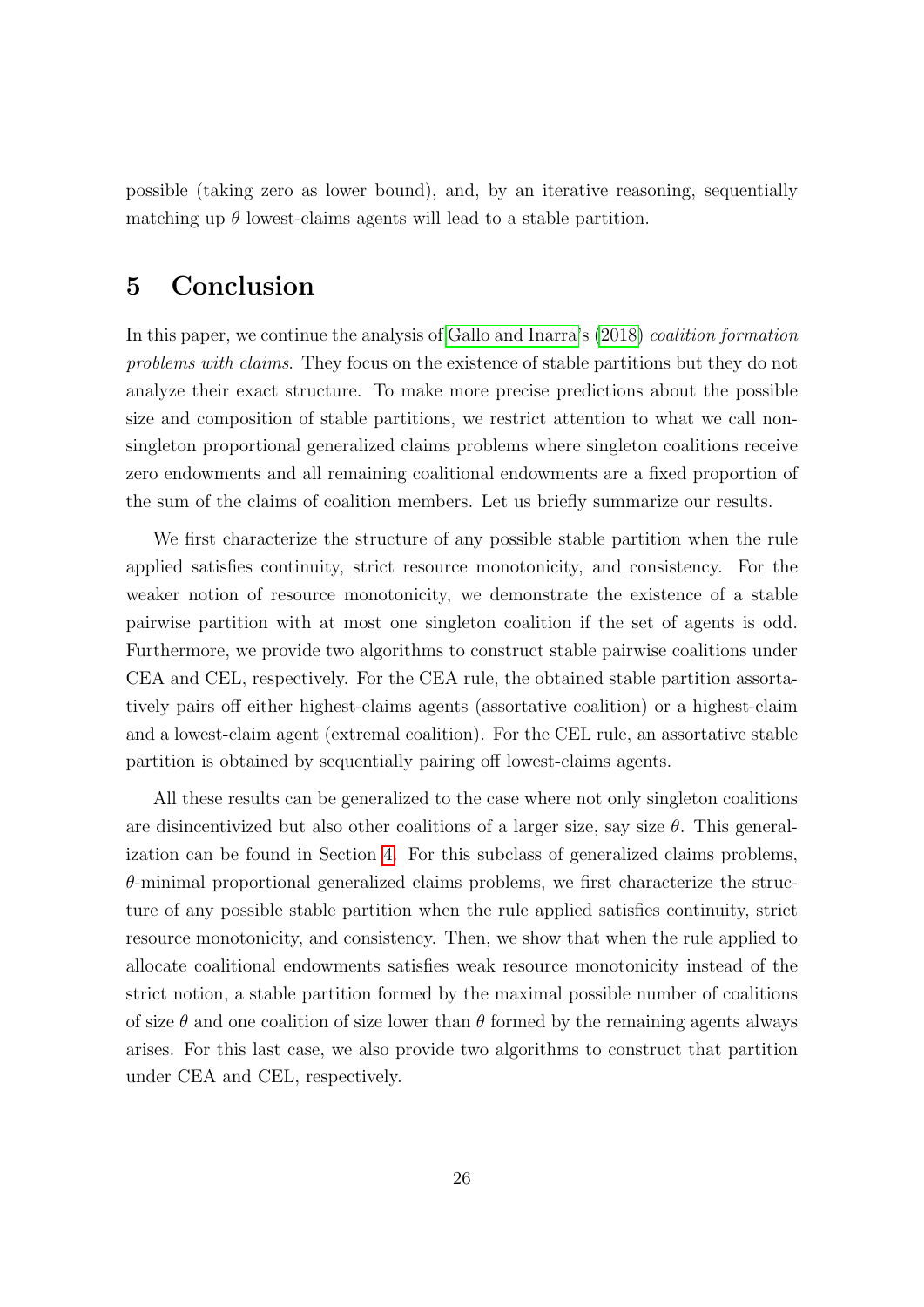Observe that our results are based on the assumption of proportional coalitional endowments. Future research could consider another principle of assigning coalitional endowments than proportionality. More generally, a two-step model in which first the total endowment is split between coalitions (by a claims rule) and second, within each coalition the coalitional endowment is split between its members (by another rule, possibly the same as the first one) could be considered (for a related two-step model in a bankruptcy framework see, for instance, Izquierdo and Timoner,  $2019$ .<sup>[12](#page-26-0)</sup> Therefore, coalition formation will depend both on the rule that divides the total endowment among the different coalitions and on the rule that is used to distribute the coalitional endowments among its members. Observe that our model can be straightforwardly extended to a two-step procedure in which the rule used in the first step is the proportional rule for any coalition of size larger than or equal to two  $(\theta)$ and the constant zero rule for singleton coalitions (coalitions of size lower than  $\theta$ ), and the rule applied in the second step satisfies continuity, (strict) resource monotonicity, and consistency (or, for some of our results, equals the CEA or CEL rule).

Finally, as already mentioned in the introduction, there are many papers dealing with assortative stable coalitions. We briefly discuss three of them.

Barberà et al. [\(2015\)](#page-58-0) consider a model in which each agent is endowed with a productivity level and agents can cooperate to perform certain tasks. Each coalition generates an output equal to the sum of its members' productivities. The authors then analyze the formation of coalitions when all agents in a society vote between meritocracy and egalitarianism. They find societies where assortative and non-assortative partitions (in terms of productivity) arise.

In a bargaining framework, [Pycia](#page-59-10) [\(2012\)](#page-59-10) presents a model in which each agent has a utility function and, for each possible coalition of agents, there is an output to be distributed among its members. He analyzes coalition formation games induced by different bargaining rules and shows that when agents are endowed with productivity levels and "when shares are divided by a stability-inducing sharing rule, agents sort themselves into coalitions in a predictably assortative way". [Pycia](#page-59-10) [\(2012\)](#page-59-10) deals with many-to-one problems and his notion of assortativeness implies that the most productive agents join the most productive firms.

<span id="page-26-0"></span> $12$ Two-step procedures have also been analyzed, among others, by [Lorenzo-Freire et al.](#page-59-11) [\(2010\)](#page-59-11) and Bergantiños et al. [\(2010\)](#page-58-3) for multi-issue allocation problems. [Moreno-Ternero](#page-59-12) [\(2011\)](#page-59-12) studies a coalition procedure (two or more steps) for bankruptcy situations.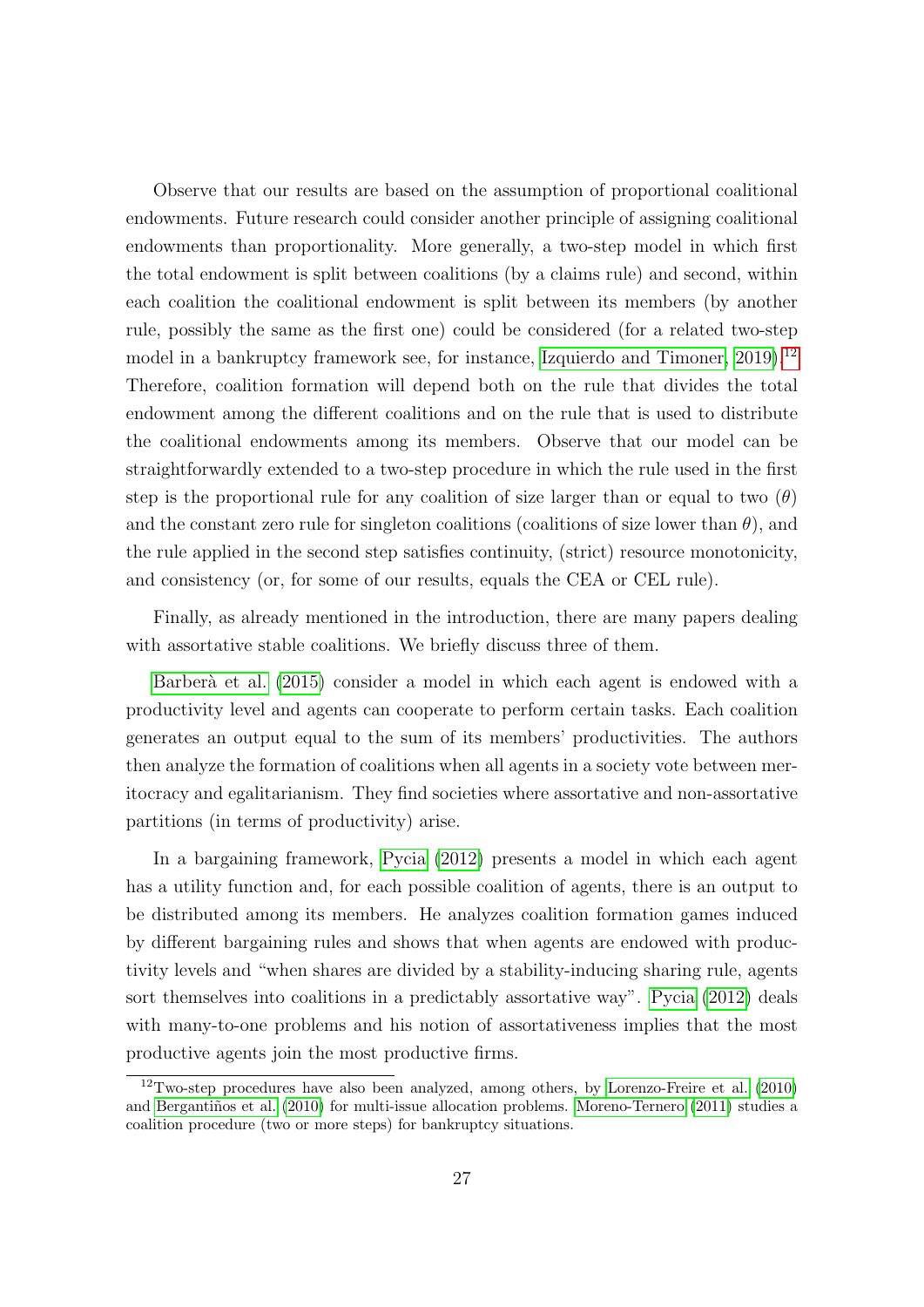Finally, [Bogomolnaia et al.](#page-58-4) [\(2008\)](#page-58-4) study societies where agents are located in an interval and form jurisdictions to consume public projects, which are located in the same interval. Agents share their costs equally and they divide transportation costs to the location of the public project based on its distance to each agent. They analyze both core and Nash stable partitions with a focus on assortative and non-assortative (in terms of location) stable jurisdiction structures.

### Appendix

### <span id="page-27-0"></span>A Proof of Theorem [2](#page-12-0)

We first introduce some lemmas that will be used to prove Theorem [2.](#page-12-0) We first show that, given a non-singleton proportional generalized claims problem and a consistent rule, if all agents receive proportional payoffs in a coalition, then all agents receive proportional payoffs in any subcoalition (except singleton subcoalitions) as well.

<span id="page-27-1"></span>**Lemma 1.** Let  $N \in \mathcal{N}$  and  $(c, E) \in \widetilde{\mathcal{P}}^N$ . Consider  $F \in \mathcal{F}$  satisfying consistency. If  $S \subseteq N$ ,  $|S| > 2$ , is such that for each  $i \in S$ ,  $F_i(c_S, E_S) = \alpha c_i$ , then for each  $S' \subsetneq S$ with  $|S'| \geq 2$  and each  $j \in S'$ ,  $F_j(c_{S'}, E_{S'}) = \alpha c_j$ .

**Proof.** Let N,  $(c, E)$ , and F as specified in the lemma. Consider  $S \subseteq N$ ,  $|S| > 2$ , such that for each  $i \in S$ ,  $F_i(c_S, E_S) = \alpha c_i$  and consider  $S' \subsetneq S$  with  $|S'| \geq 2$  and problem  $(c_{S'}, E_{S'}) \in C^{S'}$ . By consistency, for each  $j \in S'$ ,  $F_j(c_{S'}, \sum_{k \in S'} F_k(c_S, E_S))$  =  $F_j(c_S, E_S)$  and hence,  $F_j(c_{S'}, \sum_{k \in S'} F_k(c_S, E_S)) = \alpha c_j$ . Since  $(c, E) \in \mathcal{P}^N$  we have that  $E_{S'} = \alpha c^{S'} = \sum_{k \in S'} F_k(c_S, E_S)$ . Thus, for each  $j \in S'$ ,  $F_j(c_{S'}, E_{S'}) = \alpha c_j$ .  $\Box$ 

We next show that, given a non-singleton proportional generalized claims problem and a resource monotonic and consistent rule, if some agent in a coalition of size larger than two does not receive a proportional payoff, then there exists a subcoalition that is strictly preferred by at least one member of the subcoalition.

<span id="page-27-2"></span>**Lemma 2.** Let  $N \in \mathcal{N}$  and  $(c, E) \in \widetilde{\mathcal{P}}^N$ . Consider  $F \in \mathcal{F}$  satisfying resource monotonicity and consistency. If  $S \subseteq N$ ,  $|S| > 2$ , is such that for some  $i \in S$ ,  $F_i(c_S, E_S) \neq \alpha c_i$ , then there is  $S' \subsetneq S$ , with  $|S'| = |S| - 1$ , such that for some agent  $l \in S', S' \succ_l^{((c,E),F)} S.$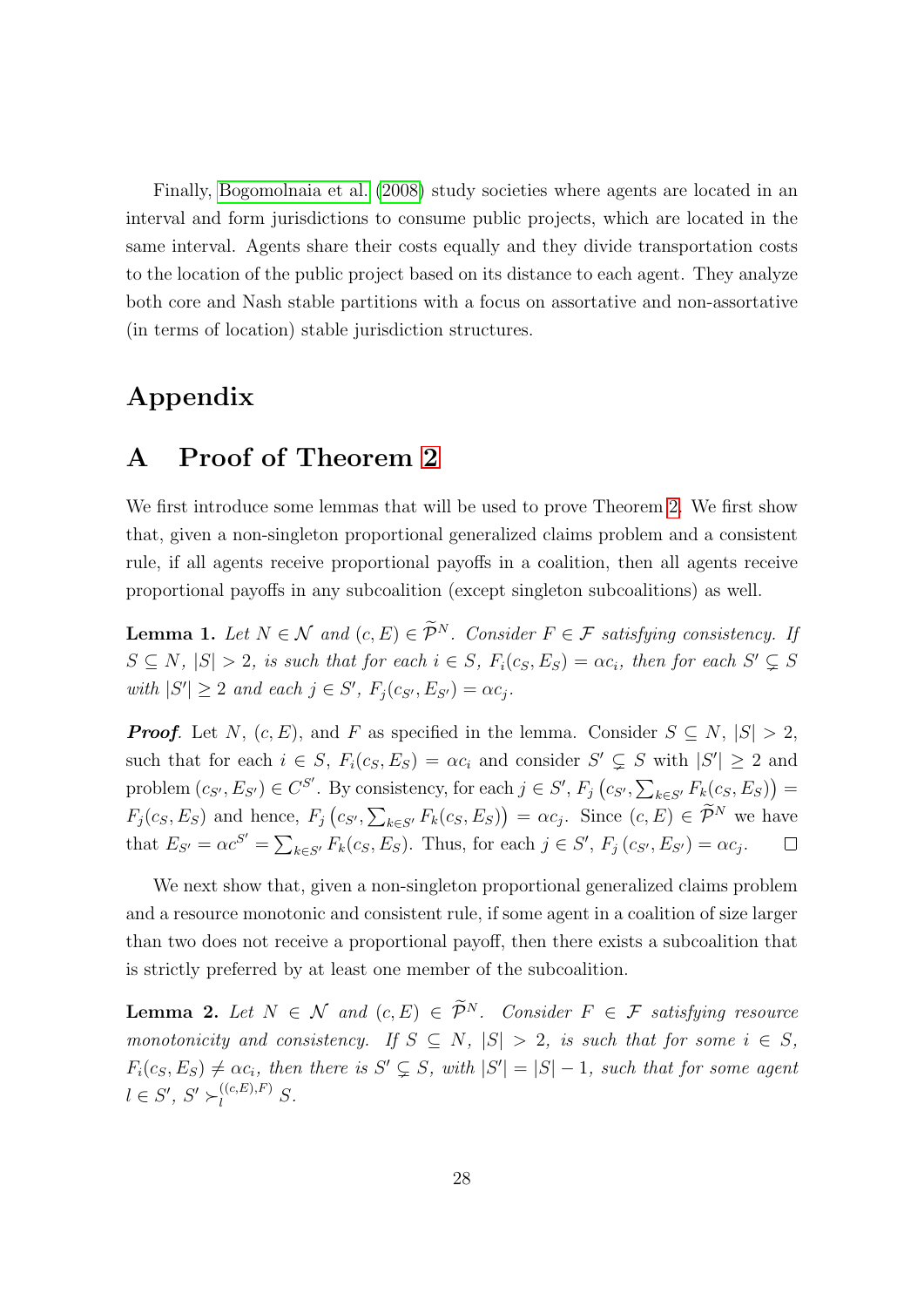**Proof.** Let N,  $(c, E)$ , and F as specified in the lemma. Consider  $S \subseteq N$ ,  $|S| > 2$ , such that for some  $i \in S$ ,  $F_i(c_S, E_S) \neq \alpha c_i$ . By consistency, for each  $j \in S \setminus \{i\}$ ,

<span id="page-28-0"></span>
$$
F_j\left(c_{S\setminus\{i\}}, \sum_{k\in S\setminus\{i\}} F_k(c_S, E_S)\right) = F_j(c_S, E_S). \tag{1}
$$

Since  $E_S = \alpha c^S$  and  $F_i(c_S, E_S) \neq \alpha c_i$ , we can assume, without loss of generality, that agent *i* receives an over-proportional payoff, i.e.,  $F_i(c_S, E_S) > \alpha c_i$ . Therefore, subcoalition  $S \setminus \{i\}$  can achieve a larger joint endowment without agent i compared to what they jointly receive at  $(c_S, E_S)$ , i.e.,

<span id="page-28-1"></span>
$$
E_{S\setminus\{i\}} = \alpha c^{S\setminus\{i\}} > \sum_{k \in S\setminus\{i\}} F_k(c_S, E_S). \tag{2}
$$

 $\left(c_{S\setminus\{i\}},\sum_{k\in S\setminus\{i\}}F_k(c_S,E_S)\right)$  and by resource monotonicity, for each agent  $j\in S\setminus\{i\},$ Hence, the endowment at problem  $(c_{S\setminus\{i\}}, E_{S\setminus\{i\}})$  is larger than at problem

$$
F_j(c_{S\setminus\{i\}}, E_{S\setminus\{i\}}) \ge F_j\left(c_{S\setminus\{i\}}, \sum_{k \in S\setminus\{i\}} F_k(c_S, E_S)\right) \stackrel{(1)}{=} F_j(c_S, E_S),
$$

and, by strict inequality [\(2\)](#page-28-1), for some agent  $l \in S \setminus \{i\},$ 

$$
F_l(c_{S\setminus\{i\}}, E_{S\setminus\{i\}}) > F_l\left(c_{S\setminus\{i\}}, \sum_{k \in S\setminus\{i\}} F_k(c_S, E_S)\right) \stackrel{(1)}{=} F_l(c_S, E_S).
$$

Hence, for subcoalition  $S' = S \setminus \{i\}$ , there exists an agent  $l \in S'$  such that

$$
S' \succ_l^{((c,E),F)} S.
$$

We next show that, given a non-singleton proportional generalized claims problem and a resource monotonic and consistent rule, there is a coalition of size 2 that is weakly preferred by all its agents to any other coalition of size larger than 2.

<span id="page-28-2"></span>**Proposition 2.** Let  $N \in \mathcal{N}$  and  $(c, E) \in \widetilde{\mathcal{P}}^N$ . Consider  $F \in \mathcal{F}$  satisfying resource monotonicity and consistency. If  $S \subseteq N$ ,  $|S| > 2$ , then there is  $S' \subseteq S$ , with  $|S'| = 2$ , such that for each agent  $i \in S'$ ,  $S' \succsim_i^{((c,E),F)} S$ .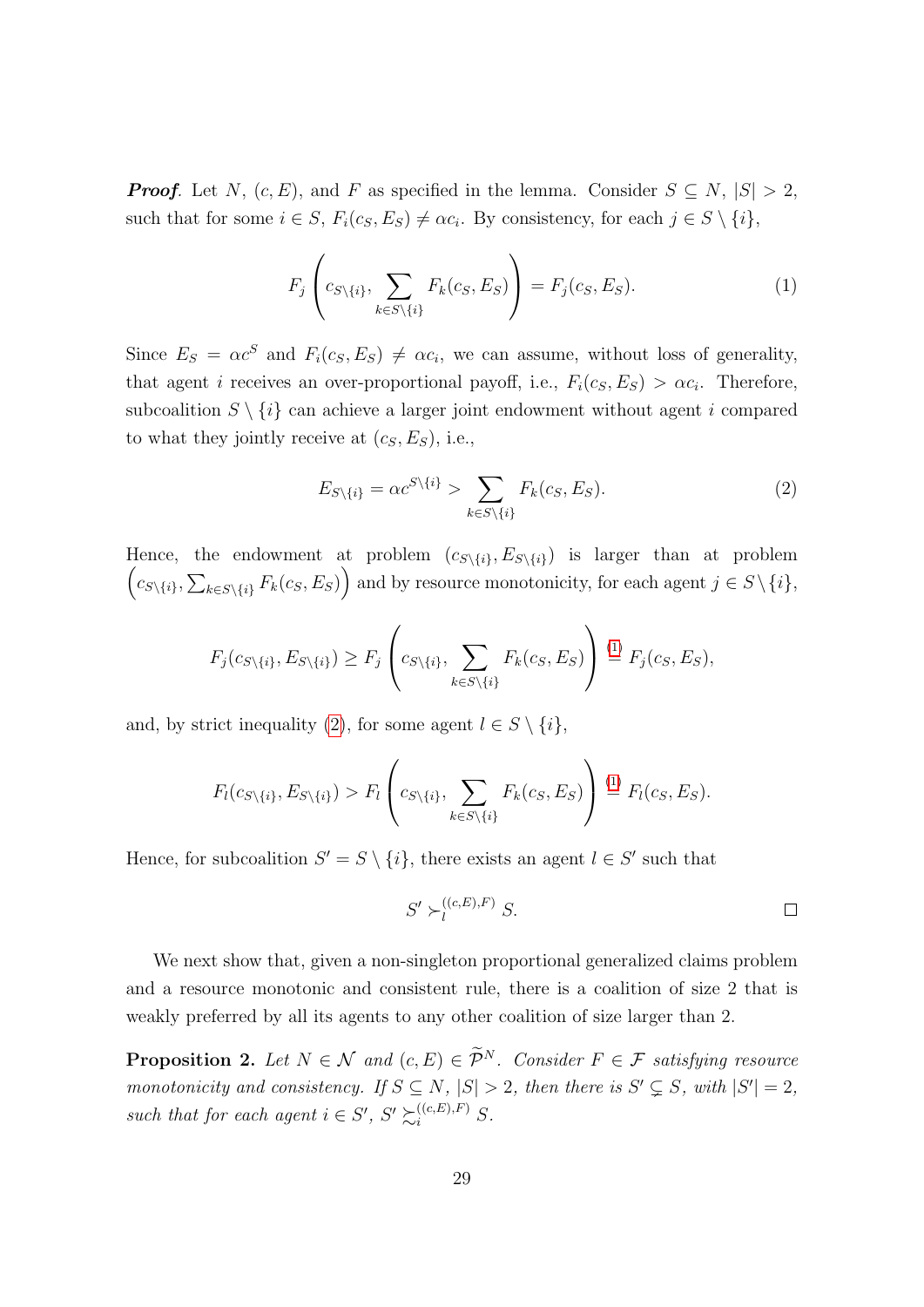**Proof.** Let N,  $(c, E)$ , and F as specified in the lemma. Consider  $S \subseteq N$ ,  $|S| > 2$ . We distinguish two cases:

Case 1.  $S \subseteq N$  is such that for each  $i \in S$ ,  $F_i(c_S, E_S) = \alpha c_i$ .

Then, by Lemma [1,](#page-27-1) for each  $S' \subsetneq S$  with  $|S'| \geq 2$  and each  $j \in S'$ ,  $F_j(c_{S'}, E_{S'}) = \alpha c_j$ . In particular, this is true for any  $S' \subsetneq S$  with  $|S'| = 2$ . Thus, for each agent  $i \in S'$ ,  $S' \succsim_i^{((c,E),F)} S$  and we are done.

Case 2.  $S \subseteq N$  is such that for some  $i \in S$ ,  $F_i(c_S, E_S) \neq \alpha c_i$ .

Then, by Lemma [2,](#page-27-2) there exists a subcoalition  $S' \subsetneq S$  with  $|S'| = |S| - 1$ , such that for each agent  $j \in S'$ ,  $S' \succeq_{j}^{((c,E),F)} S$ . If  $|S'| = 2$ , then we are done. Otherwise, starting with set S', successively apply Cases 1 and 2 to obtain a coalition  $S' \subsetneq S$ with  $|S'| = 2$  such that for each  $j \in S'$ ,  $S' \succsim_{j}^{((c,E),F)} S$ .  $\Box$ 

Now we introduce a property for coalition formation problems that plays an im-portant role in the proof of Theorem [2.](#page-12-0) Let  $\succsim$  be a coalition formation problem with agent set N and  $S \subseteq N$ . Then, a coalition  $S' \subseteq S$  is a **top coalition of S** if for each  $i \in S'$  and each  $T \subseteq S$  with  $i \in T$ , we have  $S' \succsim_i T$ . A coalition formation problem satisfies the **top coalition property** if each non-empty set of agents  $S \subseteq N$  has a top coalition. This property [\(Banerjee et al., 2001\)](#page-58-5) is sufficient to guarantee stability.

We are now ready to prove Theorem [2.](#page-12-0)

**Proof of Theorem [2](#page-12-0).** Let  $N \in \mathcal{N}$  and  $(c, E) \in \widetilde{\mathcal{P}}^N$ . Consider  $F \in \mathcal{F}$  satisfying continuity, resource monotonicity, and consistency. By [Gallo and Inarra](#page-59-0) [\(2018,](#page-59-0) Lemmas 1, 3, and Theorem 1),  $\succeq^{((c,E),F)}$  satisfies the top coalition property; hence, a stable partition exists for the coalition formation problem with agent set N induced by  $((c, E), F)$  [\(Gallo and Inarra, 2018,](#page-59-0) Theorem 2). If  $|N| \leq 2$ , we have nothing further to prove (the partition consisting of the grand coalition  $N$  is stable). Hence, assume that  $|N| > 2$ .

First, we iteratively construct a stable partition  $\pi \in St(\Sigma^{((c,E),F)})$  with coalition sizes of at most two.

**Step 1.** Let  $N_1 := N$ ,  $|N_1| > 2$ . Then, there exists a top coalition  $S'_1 \subseteq N_1$  of  $N_1$ , i.e., for each  $i \in S'_1$  and each  $T \subseteq N_1$  with  $i \in T$ , we have  $S'_1 \succsim_i^{((c,E),F)} T$ . If  $|S'_1| = 2$ , then set  $S_1 = S'_1$ . Otherwise, by Proposition [2,](#page-28-2) there is a coalition  $S_1 \subsetneq S'_1$ , such that  $|S_1| = 2$  and for each  $j \in S_1$ ,  $S_1 \succsim^{((c,E),F)}_{j} S'_1$ . Hence, for each  $i \in S_1$  and each  $T \subseteq N_1$  with  $i \in T$ , we have  $S_1 \succsim_i^{((c,E),F)} S'_1 \succsim_i^{((c,E),F)} T$  and  $S_1$  is a top coalition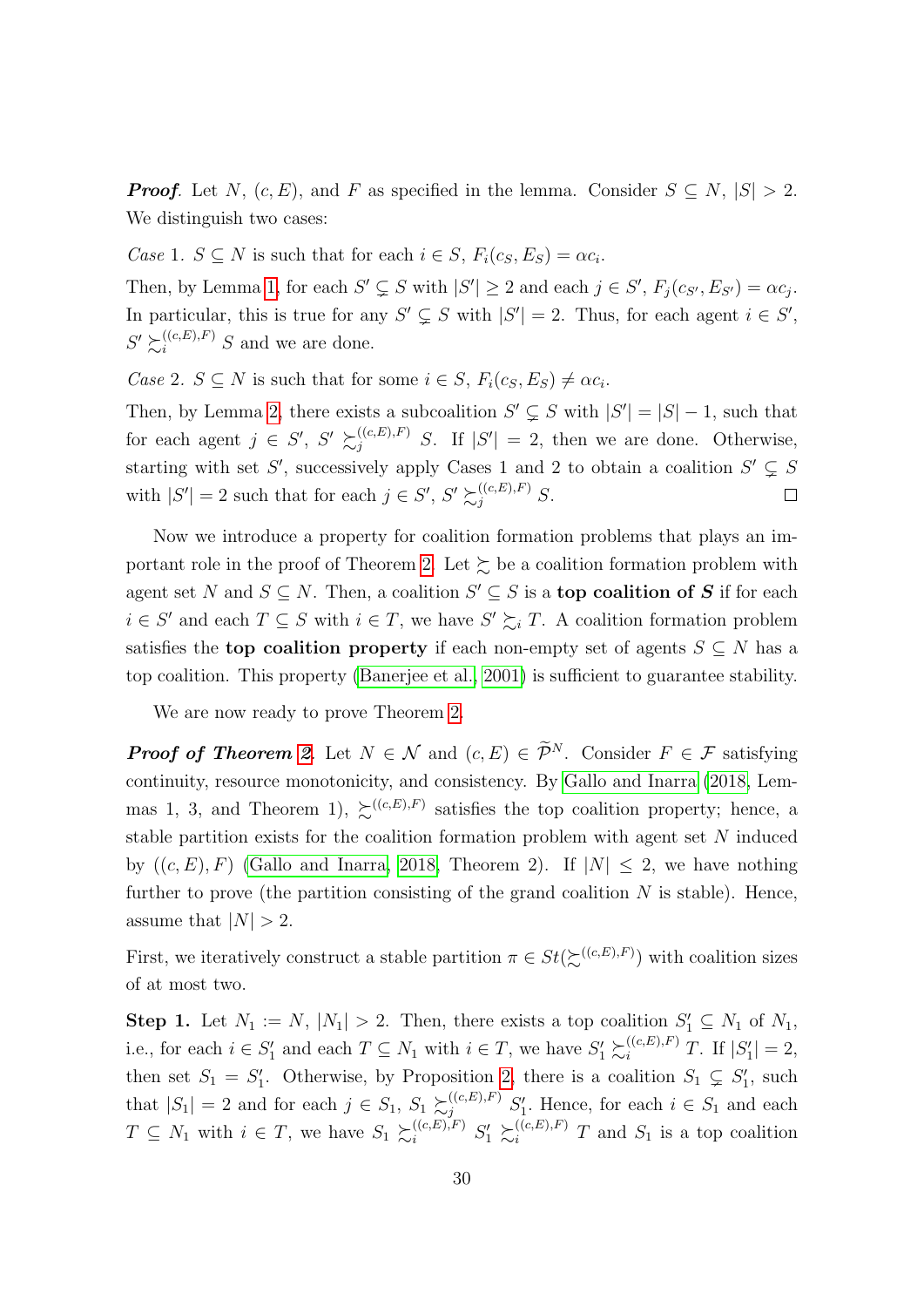as well. Hence, agents in  $S_1$  can never be strictly better off in any other coalition  $T \subseteq N_1 = N$ . Thus, if  $S_1$  is part of a stable partition, no agent in  $S_1$  can block it.

Set  $N_2 := N \setminus S_1$ . If  $|N_2| \leq 2$ , then set  $S_2 := N_2$ , define  $\pi := \{S_1, S_2\}$ , and stop. Otherwise, go to Step 2.

Step k (k > 1). Recall from Step  $k-1$  that  $N_k := N \setminus (\cup_{i=1}^{k-1} S_i)$  and  $|N_k| > 2$ . Then, there exists a top coalition  $S'_k \subseteq N_k$  of  $N_k$ , i.e., for each  $i \in S'_k$  and each  $T \subseteq N_k$ with  $i \in T$ , we have  $S'_k \succeq_i^{((c,E),F)} T$ . If  $|S'_k| = 2$ , then set  $S_k = S'_k$ . Otherwise, by Proposition [2,](#page-28-2) there is a coalition  $S_k \subsetneq S'_k$ , such that  $|S_k| = 2$  and for each  $j \in S_k$ ,  $S_k \succeq_{j}^{((c,E),F)} S'_k$ . Hence, for each  $i \in S_k$  and each  $T \subseteq N_k$  with  $i \in T$ , we have  $S_k \succeq_i^{((c,E),F)} S'_k \succeq_i^{((c,E),F)} T$  and  $S_k$  is a top coalition as well. Hence, agents in  $S_k$  can never be strictly better off in any other coalition  $T \subseteq N_k$ . In addition, it follows from previous steps that for each  $j \in \{1, \ldots, k\}$ , agents in  $S_j$  can never be strictly better off in any other coalition  $T \subseteq N_j$ . Thus, if  $S_1, \ldots, S_k$  are part of a stable partition, no agent in  $\cup_{i=1}^k S_i$  can block it.

Set  $N_{k+1} := N \setminus (\cup_{i=1}^k S_i)$ . If  $|N_{k+1}| \leq 2$ , then set  $S_{k+1} := N_{k+1}$ , define  $\pi :=$  $\{S_1, \ldots, S_{k+1}\}\$ , and stop. Otherwise, go to Step  $k+1$ .

After at most  $|N|-2$  steps, we have constructed a stable partition  $\pi = \{S_1, \ldots, S_l\}$ of coalitions with size at most two.  $\Box$ 

### <span id="page-30-0"></span>B Proof of Theorem [3](#page-14-0)

Recall that  $N = \{1, ..., n\}$  and  $c_1 \leq c_2 \leq ... \leq c_n$ . For each  $S \subseteq N$ , we denote the CEA parameter associated with  $(c_S, E_S)$  by  $\lambda_{E_S}$ , i.e., for each  $i \in S$ ,  $CEA_i(c_S, E_S)$  =  $\min\{c_i, \lambda_{E_S}\}\$ , where  $\lambda_{E_S}$  is chosen so that  $\sum_{j \in S} \min\{c_j, \lambda_{E_S}\} = E_S$ .

We first introduce some lemmas that will be used to prove Theorem [3.](#page-14-0) By the first lemma, we show that each agent  $i \in N \setminus \{n\}$  weakly prefers to form a pairwise coalition with highest-claim agent  $n$ , instead of with any other agent.

<span id="page-30-1"></span>**Lemma 3.** Let  $N \in \mathcal{N}$ ,  $(c, E) \in \widetilde{\mathcal{P}}^N$ , and  $\succsim^{((c, E), CEA)}$  be the coalition formation problem with agent set N induced by  $((c, E), CEA)$ . Then, for each  $i \in N \setminus \{n\}$  and each  $j \in N \setminus \{i, n\},\$ 

$$
\{i,n\} \succsim_i^{((c,E),CEA)} \{i,j\}.
$$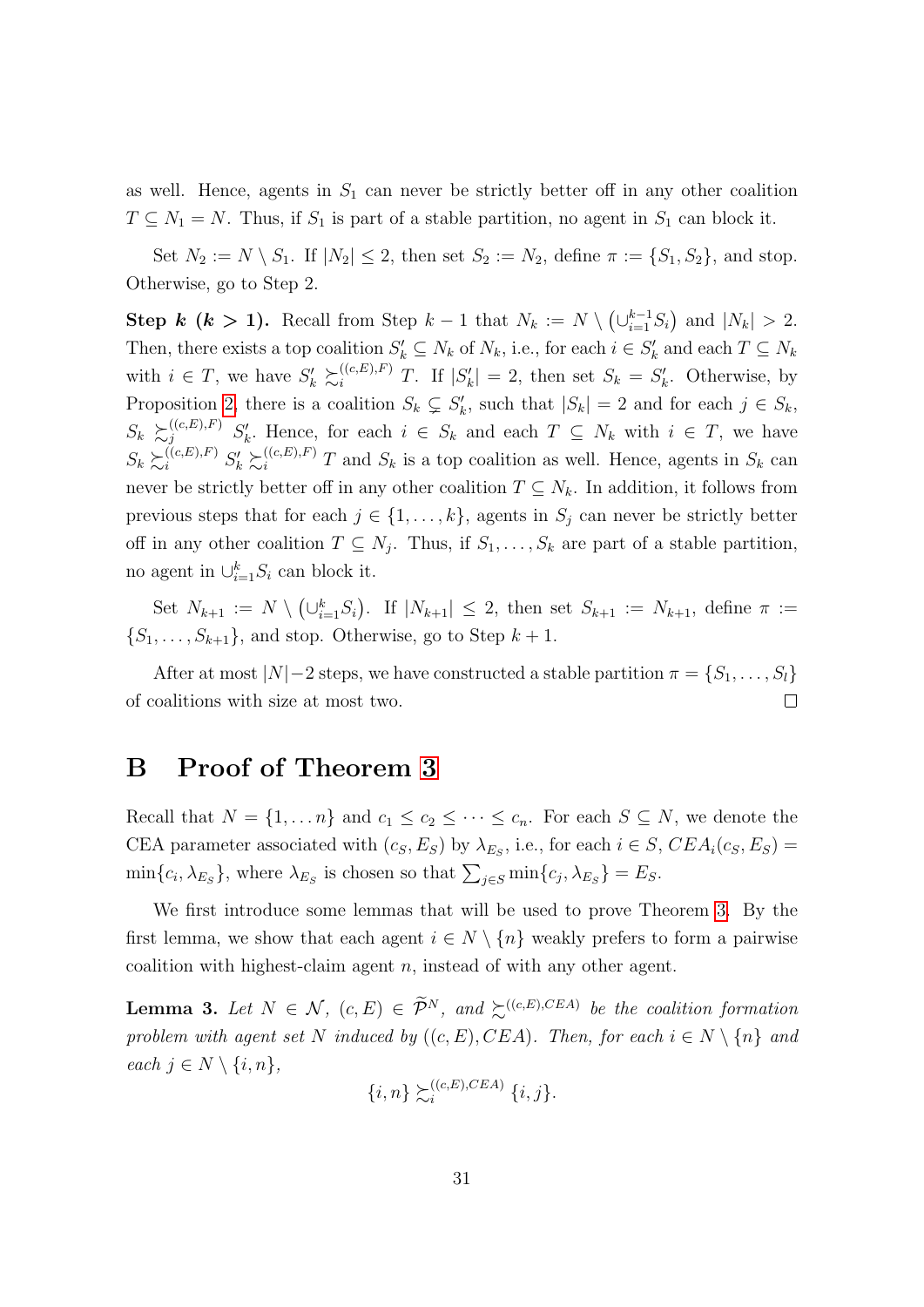**Proof.** Let N,  $(c, E)$ , and  $\sum^{(c, E), CEA}$  be as specified in the lemma. Let  $i \in N \setminus \{n\}$ and  $j \in N \setminus \{i, n\}$ . We prove  $\{i, n\} \succsim_i^{((c, E), CEA)}$  $\{i,j\}$  by showing that

$$
CEA_i(c_{\{i,n\}}, E_{\{i,n\}}) \geq CEA_i(c_{\{i,j\}}, E_{\{i,j\}}).
$$

Given that  $(c, E) \in \widetilde{\mathcal{P}}^N$ , we have  $E_{\{i,n\}} = \alpha(c_i + c_n)$  and  $E_{\{j,n\}} = \alpha(c_j + c_n)$ . If  $CEA_i(c_{\{i,n\}}, E_{\{i,n\}}) = c_i$ , then the above inequality holds automatically. Hence, assume that  $CEA_i(c_{\{i,n\}}, E_{\{i,n\}}) = \lambda_{E_{\{i,n\}}} < c_i$ . Since  $c_i \leq c_n$ , this implies  $CEA_n(c_{\{i,n\}}, E_{\{i,n\}}) = \lambda_{E_{\{i,n\}}} \le c_n$ . Thus,  $CEA_i(c_{\{i,n\}}, E_{\{i,n\}}) = \frac{\alpha(c_i + c_n)}{2}$ . We distinguish two cases:

Case 1.  $CEA_j(c_{\{i,j\}}, E_{\{i,j\}}) = c_j$ .<sup>[13](#page-31-1)</sup> Hence,  $CEA_i(c_{\{i,j\}}, E_{\{i,j\}}) = \alpha(c_i + c_j) - c_j$ . Then,

$$
CEA_i(c_{\{i,n\}}, E_{\{i,n\}}) \geq CEA_i(c_{\{i,j\}}, E_{\{i,j\}})
$$
  
\n
$$
\Leftrightarrow \frac{\alpha(c_i + c_n)}{2} \geq \alpha(c_i + c_j) - c_j
$$
  
\n
$$
\Leftrightarrow \alpha c_i + \alpha c_n \geq 2\alpha c_i + 2(\alpha - 1)c_j
$$
  
\n
$$
\Leftrightarrow \alpha \underbrace{c_n - c_i}_{>0} \geq 2(\underbrace{\alpha - 1}_{<0}) \underbrace{c_j}_{\geq 0}.
$$

Case 2.  $CEA_j(c_{\{i,j\}}, E_{\{i,j\}}) = \lambda_{E_{\{i,j\}}} = \frac{\alpha(c_i + c_j)}{2}$  $rac{1+c_j}{2}$ . Thus,

$$
CEA_i(c_{\{i,j\}}, E_{\{i,j\}}) = \frac{\alpha(c_i + c_j)}{2} \le \frac{\alpha(c_i + c_n)}{2} = CEA_i(c_{\{i,n\}}, E_{\{i,n\}}).
$$

We will now focus on agent  $n$  and discover with whom she wants to form a pairwise coalition.

Our next lemma captures the intuition that for low values of  $\alpha$  that are associated to the situation in which all agents receive an equal split of the endowment, i.e., for each  $i \in N \setminus \{n\}$ ,  $CEA_i(c_{\{i,n\}}, E_{\{i,n\}}) = \lambda_{E_{\{i,n\}}} = CEA_n(c_{\{i,n\}}, E_{\{i,n\}})$ , agent n weakly prefers coalition  $\{n-1,n\}$  to any other coalition of size two.

<span id="page-31-0"></span>**Lemma 4.** Let  $N \in \mathcal{N}$ ,  $(c, E) \in \widetilde{\mathcal{P}}^N$ , and  $\succsim^{((c, E), CEA)}$  be the coalition formation problem with agent set N induced by  $((c, E), CEA)$ . If  $\alpha \leq \frac{2c_1}{c_1+c_2}$  $\frac{2c_1}{c_1+c_n} \equiv \beta_1$ , then for each  $i \in N \setminus \{n-1, n\},\$ 

$$
{n-1,n} \succsim_n^{((c,E),CEA)} {i,n}.
$$

<span id="page-31-1"></span><sup>&</sup>lt;sup>13</sup>Note that this case only happens when  $j < i$ .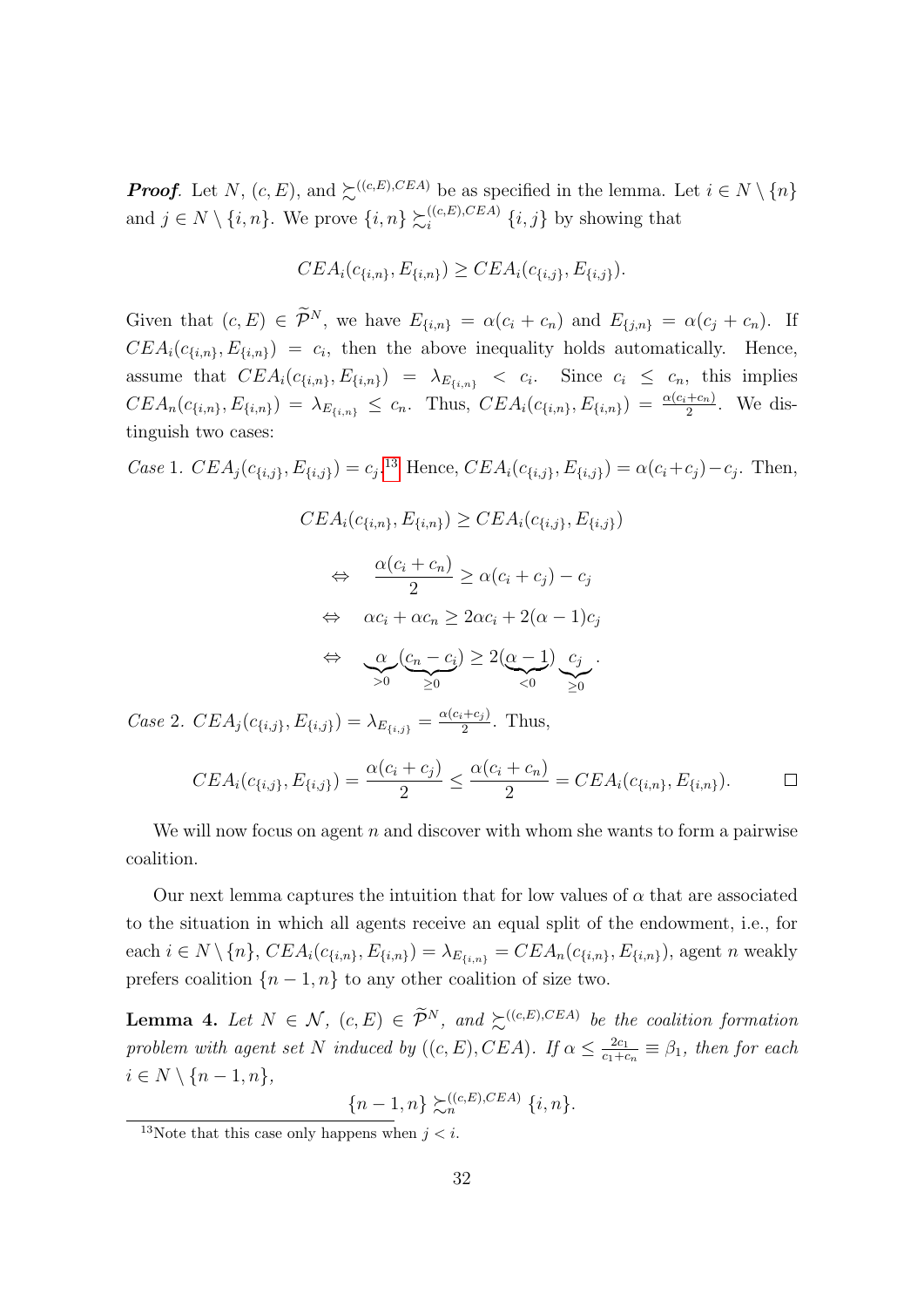*Proof.* Let N,  $(c, E)$ ,  $\succsim^{((c, E), CEA)}$ , and  $\alpha$  be as specified in the lemma. Let  $i \in$  $N \setminus \{n-1, n\}$ . We prove  $\{n-1, n\} \succsim_{n}^{((c, E), CEA)} \{i, n\}$  by showing that

$$
CEA_n(c_{\{n-1,n\}}, E_{\{n-1,n\}}) \geq CEA_n(c_{\{i,n\}}, E_{\{i,n\}}).
$$

First note that

$$
\alpha \le \frac{2c_1}{c_1 + c_n}
$$
  
\n
$$
\Leftrightarrow \alpha(c_1 + c_n) \le 2c_1
$$
  
\n
$$
\Leftrightarrow \frac{\alpha(c_1 + c_n)}{2} \le c_1.
$$

Given that  $(c, E) \in \tilde{\mathcal{P}}^N$ , we have  $E_{\{1,n\}} = \alpha(c_1 + c_n)$ . Therefore,  $CEA_1(c_{\{1,n\}}, E_{\{1,n\}}) = \frac{\alpha(c_1+c_n)}{2} = CEA_n(c_{\{1,n\}}, E_{\{1,n\}}).$ 

Observe also that

$$
\alpha \le \frac{2c_1}{c_1 + c_n}
$$
  

$$
\Leftrightarrow \alpha c_n \le (2 - \alpha)c_1.
$$

Let  $j \in N \setminus \{1, n\}$ . Then,  $c_1 \leq c_j$  and  $(2 - \alpha) > 0$ ,

$$
\alpha c_n \le (2 - \alpha) c_j
$$

$$
\Leftrightarrow \frac{\alpha (c_j + c_n)}{2} \le c_j
$$

.

Therefore,  $CEA_j(c_{\{j,n\}}, E_{\{j,n\}}) = \frac{\alpha(c_j + c_n)}{2} = CEA_n(c_{\{j,n\}}, E_{\{j,n\}}).$ 

Finally, let  $i \in N \setminus \{n-1, n\}$ . Given than  $c_i \leq c_{n-1} \leq c_n$ ,

$$
CEA_n(c_{\{n-1,n\}}, E_{\{n-1,n\}}) = \frac{\alpha(c_{n-1} + c_n)}{2} \ge \frac{\alpha(c_i + c_n)}{2} = CEA_n(c_{\{i,n\}}, E_{\{i,n\}}). \square
$$

Similarly, the following lemma captures the intuition that for high values of  $\alpha$  that are associated to the situation in which all agents receive their claim, i.e., for each  $i \in N \setminus \{n\}, \, CEA_i(c_{\{i,n\}}, E_{\{i,n\}}) = c_i$ , agent n weakly prefers coalition  $\{1,n\}$  to any other coalition of size two.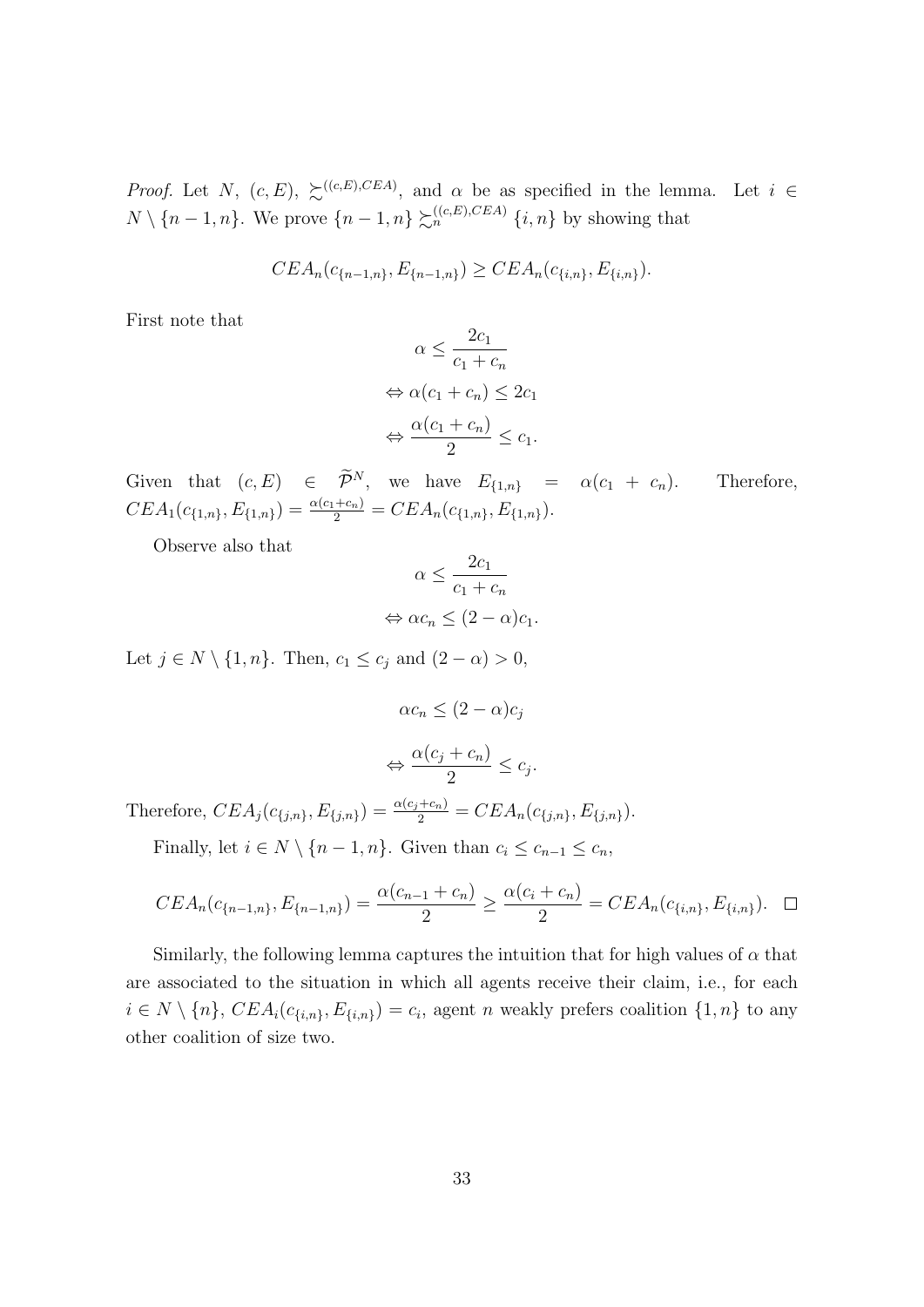<span id="page-33-0"></span>**Lemma 5.** Let  $N \in \mathcal{N}$ ,  $(c, E) \in \widetilde{\mathcal{P}}^N$ , and  $\succsim^{((c, E), CEA)}$  be the coalition formation problem with agent set N induced by  $((c, E), CEA)$ . If  $\alpha \geq \frac{2c_{n-1}}{c_{n-1}}$  $\frac{2c_{n-1}}{c_{n-1}+c_n} \equiv \gamma_1$ , then for each  $i \in N \setminus \{1, n\},\$ 

$$
\{1,n\} \succsim_n^{((c,E),CEA)} \{i,n\}.
$$

*Proof.* Let N,  $(c, E)$ ,  $\succsim^{((c, E), CEA)}$ , and  $\alpha$  be as specified in the lemma. Let  $i \in$  $N \setminus \{1, n\}$ . We prove  $\{1, n\} \succsim_{n}^{((c, E), CEA)} \{i, n\}$  by showing that

$$
CEA_n(c_{\{1,n\}}, E_{\{1,n\}}) \geq CEA_n(c_{\{i,n\}}, E_{\{i,n\}}).
$$

First note that

$$
\alpha \ge \frac{2c_{n-1}}{c_{n-1} + c_n}
$$
  
\n
$$
\Leftrightarrow \alpha(c_{n-1} + c_n) \ge 2c_{n-1}
$$
  
\n
$$
\Leftrightarrow \frac{\alpha(c_{n-1} + c_n)}{2} \ge c_{n-1}.
$$

Given that  $(c, E) \in \widetilde{\mathcal{P}}^N$ , we have  $E_{\{n-1,n\}} = \alpha(c_{n-1} + c_n)$ . Therefore,  $CEA_{n-1}(c_{\{n-1,n\}}, E_{\{n-1,n\}}) = c_{n-1}$  and  $CEA_n(c_{\{n-1,n\}}, E_{\{n-1,n\}}) = \alpha c_n - (1-\alpha)c_{n-1}$ .

Observe also that

$$
\alpha \ge \frac{2c_{n-1}}{c_{n-1} + c_n}
$$
  

$$
\Leftrightarrow \alpha c_n \ge (2 - \alpha)c_{n-1}.
$$

Let  $j \in N \setminus \{n-1, n\}$ . Then, since  $c_j \leq c_{n-1}$  and  $(2 - \alpha) > 0$ ,

$$
\alpha c_n \ge (2 - \alpha) c_j
$$

$$
\Leftrightarrow \frac{\alpha (c_j + c_n)}{2} \ge c_j.
$$

Therefore,  $CEA_j(c_{\{j,n\}}, E_{\{j,n\}}) = c_j$  and  $CEA_n(c_{\{j,n\}}, E_{\{j,n\}}) = \alpha c_n - (1 - \alpha)c_j$ .

Finally, let  $i \in N \setminus \{1, n\}$ . Given than  $c_1 \leq c_i \leq c_n$  and  $(1 - \alpha) > 0$ ,

$$
CEA_n(c_{\{1,n\}}, E_{\{1,n\}}) = \alpha c_n - (1-\alpha)c_1 \geq \alpha c_n - (1-\alpha)c_i = CEA_n(c_{\{i,n\}}, E_{\{i,n\}}).
$$

Lemmas [4](#page-31-0) and [5](#page-33-0) now imply that agents 1 and  $n-1$  are potential "stable partners" for agent *n*. When  $\alpha$  is low  $(\alpha \leq \frac{2c_1}{c_1+c_2}$  $\frac{2c_1}{c_1+c_n} \equiv \beta_1$ , then  $\{n-1,n\}$  is the candidate for a stable pairwise coalition, and when  $\alpha$  is large  $(\alpha \geq \frac{2c_{n-1}}{c_{n-1}+\alpha})$  $\frac{2c_{n-1}}{c_{n-1}+c_n} \equiv \gamma_1$ , then  $\{1,n\}$  is the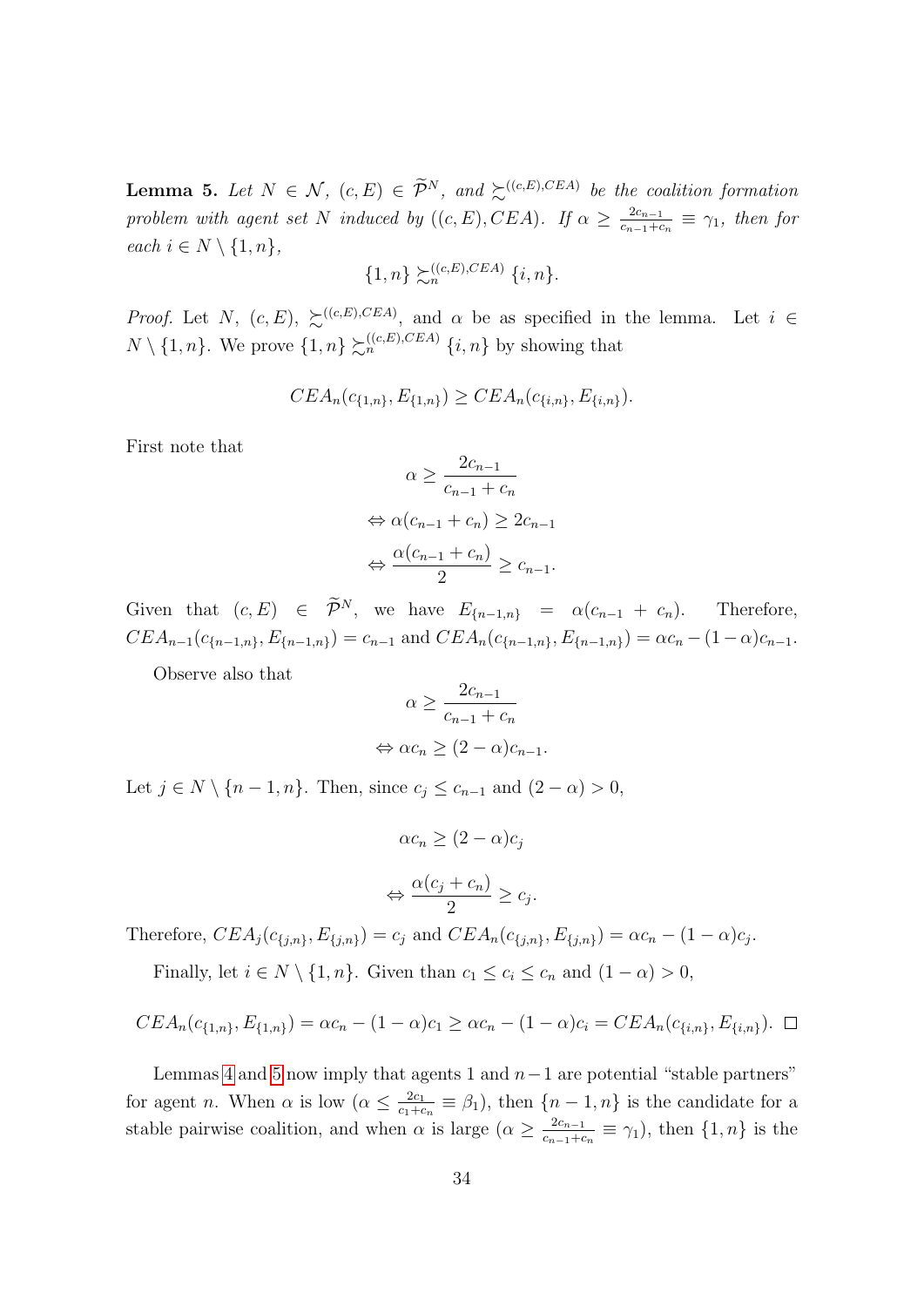candidate for a stable pairwise coalition. Next, we show that for any other value of  $\alpha$  in between  $\beta_1$  and  $\gamma_1$ , agents 1 and  $n-1$  are also potential "stable partners" for agent n. Thus, we next need to determine a threshold value  $\delta_1$  for parameter  $\alpha$  when  $\beta_1 < \alpha \leq \gamma_1$  to see when agent n's partner of choice is  $n-1$  (for  $\alpha \leq \delta_1$ ) and when it is 1 (for  $\alpha \geq \delta_1$ ).

We next show that  $\delta_1 \equiv \frac{2c_1}{2c_1-c_2}$  $\frac{2c_1}{2c_1-c_{n-1}+c_n}$ , the value specified in Step 1 of the CEA algorithm to trigger either Case (i) with coalition  $\{n-1, n\}$  or Case (ii) with coalition  $\{1, n\}.$ 

<span id="page-34-0"></span>**Lemma 6.** Let  $N \in \mathcal{N}$ ,  $(c, E) \in \widetilde{\mathcal{P}}^N$ , and  $\succsim^{((c, E), CEA)}$  be the coalition formation problem with agent set N induced by  $((c, E), CEA)$ . Assume that  $\beta_1 \leq \alpha \leq \gamma_1$ . Then, for  $\delta_1 \equiv \frac{2c_1}{2c_1-c_2}$  $rac{2c_1}{2c_1-c_{n-1}+c_n}$  we have

- (i) If  $\alpha \leq \delta_1$ , then for each  $i \in N \setminus \{n-1, n\}$ ,  $\{n-1, n\} \succsim_{n}^{((c, E), CEA)} \{i, n\}$ .
- (ii) If  $\alpha \geq \delta_1$ , then for each  $i \in N \setminus \{1, n\}, \{1, n\} \succsim^{((c, E), CEA)}_{n} \{i, n\}.$

**Proof.** Let N,  $(c, E)$ , and  $\succeq^{((c, E), CEA)}$  as specified in the lemma. Given that  $(c, E) \in$  $\widetilde{\mathcal{P}}^N$ , we have  $E_{\{1,n\}} = \alpha(c_1 + c_n)$  and  $E_{\{n-1,n\}} = \alpha(c_{n-1} + c_n)$ . Assume that  $\beta_1 \leq \alpha \leq$  $\gamma_1$ , which implies

$$
(2 - \alpha)c_1 \leq \alpha c_n \leq (2 - \alpha)c_{n-1}.
$$

This, together with similar arguments to those in the proofs of Lemmas [4](#page-31-0) and [5,](#page-33-0) implies

$$
\frac{\alpha(c_1 + c_n)}{2} \ge c_1 \text{ and } \frac{\alpha(c_{n-1} + c_n)}{2} \le c_{n-1}.
$$

Therefore,  $CEA_1(c_{\{1,n\}}, E_{\{1,n\}}) = c_1$  and  $CEA_{n-1}(c_{\{n-1,n\}}, E_{\{n-1,n\}}) = \frac{\alpha(c_{n-1}+c_n)}{2} \le$  $c_{n-1}$ . Hence,  $CEA_n(c_{\{1,n\}}, E_{\{1,n\}}) = \alpha(c_1 + c_n) - c_1$  and  $CEA_n(c_{\{n-1,n\}}, E_{\{n-1,n\}}) =$  $\alpha(c_{n-1}+c_n)$  $\frac{2^{(1+{\epsilon}_n)}}{2}$ . Next, we check when agent *n* prefers to form a coalition with either agent 1 or agent  $n-1$ .

$$
CEA_n(c_{\{1,n\}}, E_{\{1,n\}}) = \alpha(c_1 + c_n) - c_1 \ge \frac{\alpha(c_{n-1} + c_n)}{2} = CEA_n(c_{\{n-1,n\}}, E_{\{n-1,n\}})
$$
  
\n
$$
\Leftrightarrow \alpha(2c_1 + 2c_n - c_{n-1} - c_n) \ge 2c_1
$$
  
\n
$$
\Leftrightarrow \alpha \ge \frac{2c_1}{(2c_1 - c_{n-1} + c_n)} = \delta_1.
$$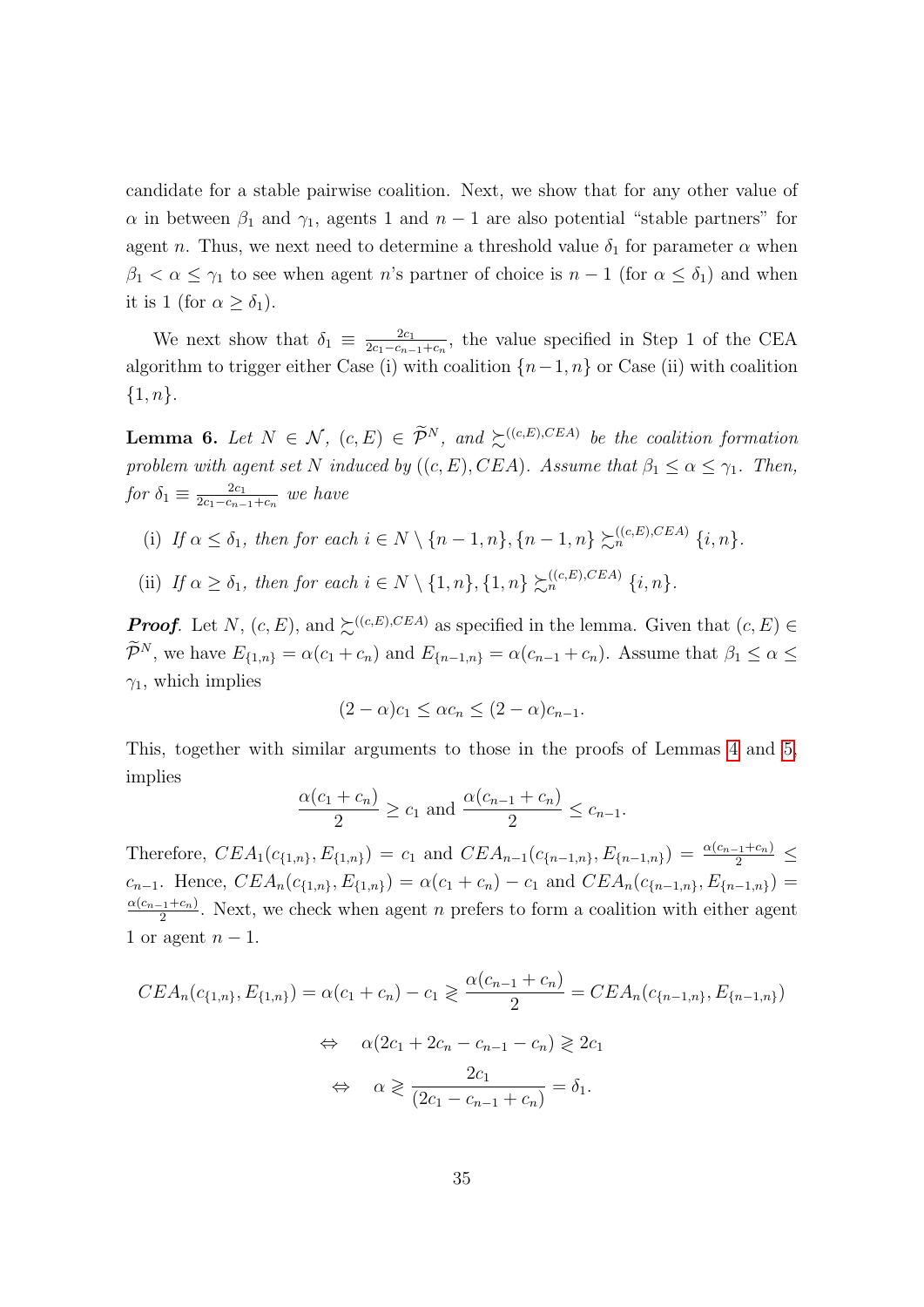It follows that

(a.1) If 
$$
\alpha \leq \delta_1
$$
, then  $CEA_n(c_{\{n-1,n\}}, E_{\{n-1,n\}}) \geq CEA_n(c_{\{1,n\}}, E_{\{1,n\}}).$ 

(a.2) If  $\alpha > \delta_1$ , then  $CEA_n(c_{\{1,n\}}, E_{\{1,n\}}) > CEA_n(c_{\{n-1,n\}}, E_{\{n-1,n\}}).$ 

To prove the general cases (i) and (ii) we first establish two facts that do not depend on  $\alpha$ .

*Fact 1.* When considering two agents  $j, k \in N \setminus \{n\}$  who, with agent n, receive an equal share under CEA, agent n prefers to form a coalition with the higher-claim agent.

Let  $CEA_j(c_{\{j,n\}}, E_{\{j,n\}}) = \frac{\alpha(c_j + c_n)}{2}$ ,  $CEA_k(c_{\{k,n\}}, E_{\{k,n\}}) = \frac{\alpha(c_k + c_n)}{2}$ , and  $c_j \le c_k$ . Then,  $CEA_n(c_{\{j,n\}}, E_{\{j,n\}}) = \frac{\alpha(c_j + c_n)}{2}$  and  $CEA_n(c_{\{k,n\}}, E_{\{k,n\}}) = \frac{\alpha(c_k + c_n)}{2}$ . Since  $\alpha >$ 0 and  $c_j \leq c_k$ ,

$$
CEA_n(c_{\{k,n\}}, E_{\{k,n\}}) \geq CEA_n(c_{\{j,n\}}, E_{\{j,n\}}).
$$

*Fact 2.* When considering two agents  $j, k \in N \setminus \{n\}$  who, with agent n, receive their claim under CEA, agent n prefers to form a coalition with the lower-claim agent.

Let  $CEA_j(c_{\{j,n\}}, E_{\{j,n\}}) = c_j$ ,  $CEA_k(c_{\{k,n\}}, E_{\{k,n\}}) = c_k$ , and  $c_j \leq c_k$ . Then,  $CEA_n(c_{\{j,n\}}, E_{\{j,n\}}) = \alpha(c_j + c_n) - c_j = \alpha c_n - (1 - \alpha)c_j$  and  $CEA_n(c_{\{k,n\}}, E_{\{k,n\}}) =$  $\alpha(c_k + c_n) - c_k = \alpha c_n - (1 - \alpha)c_k$ . Since  $(1 - \alpha) > 0$  and  $c_j \le c_k$ ,

$$
CEA_n(c_{\{j,n\}}, E_{\{j,n\}}) \geq CEA_n(c_{\{k,n\}}, E_{\{k,n\}}).
$$

We are now ready to prove (i) and (ii).

(i) Let  $\alpha \leq \delta_1$  and  $i \in N \setminus \{n-1, n\}.$ 

If  $CEA_i(c_{\{i,n\}}, E_{\{i,n\}}) = \frac{\alpha(c_i+c_n)}{2}$ , then  $CEA_{n-1}(c_{\{n-1,n\}}, E_{\{n-1,n\}}) = \frac{\alpha(c_{n-1}+c_n)}{2}$  and by Fact 1,  $CEA_n(c_{n-1,n}, E_{n-1,n}) \geq CEA_i(c_{i,n}, E_{i,n}).$ 

If  $CEA_i(c_{\{i,n\}}, E_{\{i,n\}}) = c_i$ , then  $CEA_1(c_{\{1,n\}}, E_{\{1,n\}}) = c_1$  and either by  $i = 1$  or by Fact 2,  $CEA_n(c_{\{1,n\}}, E_{\{1,n\}}) \geq CEA_i(c_{\{i,n\}}, E_{\{i,n\}})$ . Together with (a.1) this implies  $CEA_n(c_{n-1,n}, E_{n-1,n}) \geq CEA_i(c_{i,n}, E_{i,n}).$  Hence,

$$
\{n-1,n\} \succsim_n^{((c,E),CEA)} \{i,n\}.
$$

(ii) Let  $\alpha > \delta_1$  and  $i \in N \setminus \{1, n\}.$ 

If  $CEA_i(c_{\{i,n\}}, E_{\{i,n\}}) = c_i$ , then  $CEA_1(c_{\{1,n\}}, E_{\{1,n\}}) = c_1$  and by Fact 2,  $CEA_n(c_{\{1,n\}}, E_{\{1,n\}}) \geq CEA_i(c_{\{i,n\}}, E_{\{i,n\}}).$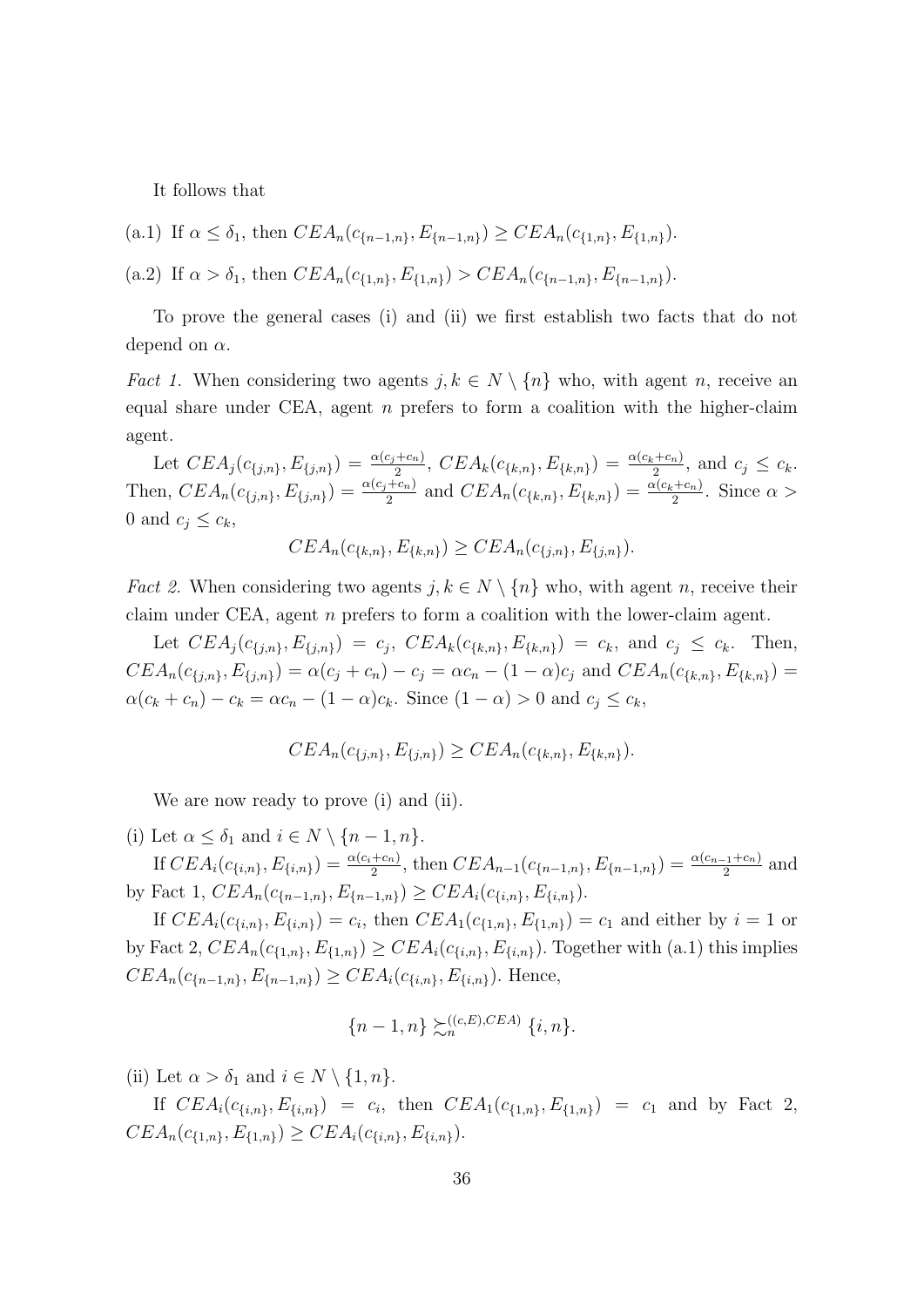If  $CEA_i(c_{\{i,n\}}, E_{\{i,n\}}) = \frac{\alpha(c_i+c_n)}{2}$ , then  $CEA_{n-1}(c_{\{n-1,n\}}, E_{\{n-1,n\}}) = \frac{\alpha(c_{n-1}+c_n)}{2}$  and either by  $i = n - 1$  or by Fact 2,  $CEA_n(c_{n-1,n}, E_{n-1,n}) \geq CEA_i(c_{i,n}, E_{i,n}).$ Together with (a.2) this implies  $CEA_n(c_{\{1,n\}}, E_{\{1,n\}}) \geq CEA_i(c_{\{i,n\}}, E_{\{i,n\}})$ . Hence,

$$
\{1,n\} \succsim_n^{((c,E),CEA)} \{i,n\}.
$$

We now show that parameters  $\beta_1$ ,  $\gamma_1$ , and  $\delta_1$  as defined in Lemmas [4,](#page-31-0) [5,](#page-33-0) and [6](#page-34-0) satisfy

$$
\beta_1 \le \delta_1 \le \gamma_1. \tag{3}
$$

$$
\beta_1 \leq \delta_1
$$
  
\n
$$
\Leftrightarrow \frac{2c_1}{(c_1 + c_n)} \leq \frac{2c_1}{(2c_1 - c_{n-1} + c_n)}
$$
  
\n
$$
\Leftrightarrow \frac{2c_1}{(c_1 + c_n)} \leq \frac{2c_1}{(c_1 + c_n) - (c_{n-1} - c_1)}
$$
  
\n
$$
\geq 0
$$

and

$$
\delta_1 \leq \gamma_1
$$
\n
$$
\frac{2c_1}{(2c_1 - c_{n-1} + c_n)} \leq \frac{2c_{n-1}}{(c_{n-1} + c_n)}
$$
\n
$$
\Leftrightarrow \quad 2c_1(c_{n-1} + c_n) \leq 2c_{n-1}(2c_1 - c_{n-1} + c_n)
$$
\n
$$
\Leftrightarrow \quad c_1c_{n-1} + c_1c_n \leq 2c_1c_{n-1} - c_{n-1}c_{n-1} + c_{n-1}c_n
$$
\n
$$
\Leftrightarrow \quad 0 \leq c_1c_{n-1} - c_1c_n - c_{n-1}c_{n-1} + c_{n-1}c_n
$$
\n
$$
\Leftrightarrow \quad 0 \leq c_{n-1}(c_n - c_{n-1}) - c_1(c_n - c_{n-1})
$$
\n
$$
\Leftrightarrow \quad 0 \leq \underbrace{(c_{n-1} - c_1)(c_n - c_{n-1})}_{\geq 0}
$$

We are now ready to prove Theorem [3.](#page-14-0)

**Proof of Theorem [3](#page-14-0).** Let  $N \in \mathcal{N}$  such that  $|N| > 2$  and  $(c, E) \in \widetilde{\mathcal{P}}^N$ . Consider the coalition formation problem with agent set N induced by  $((c, E), CEA)$ . We show that the partition  $\pi = \{S_1, \ldots, S_l\}$  obtained by the CEA algorithm is stable.

First, we show that the coalitions obtained by the CEA algorithm cannot be blocked by coalitions of size lower than or equal to two.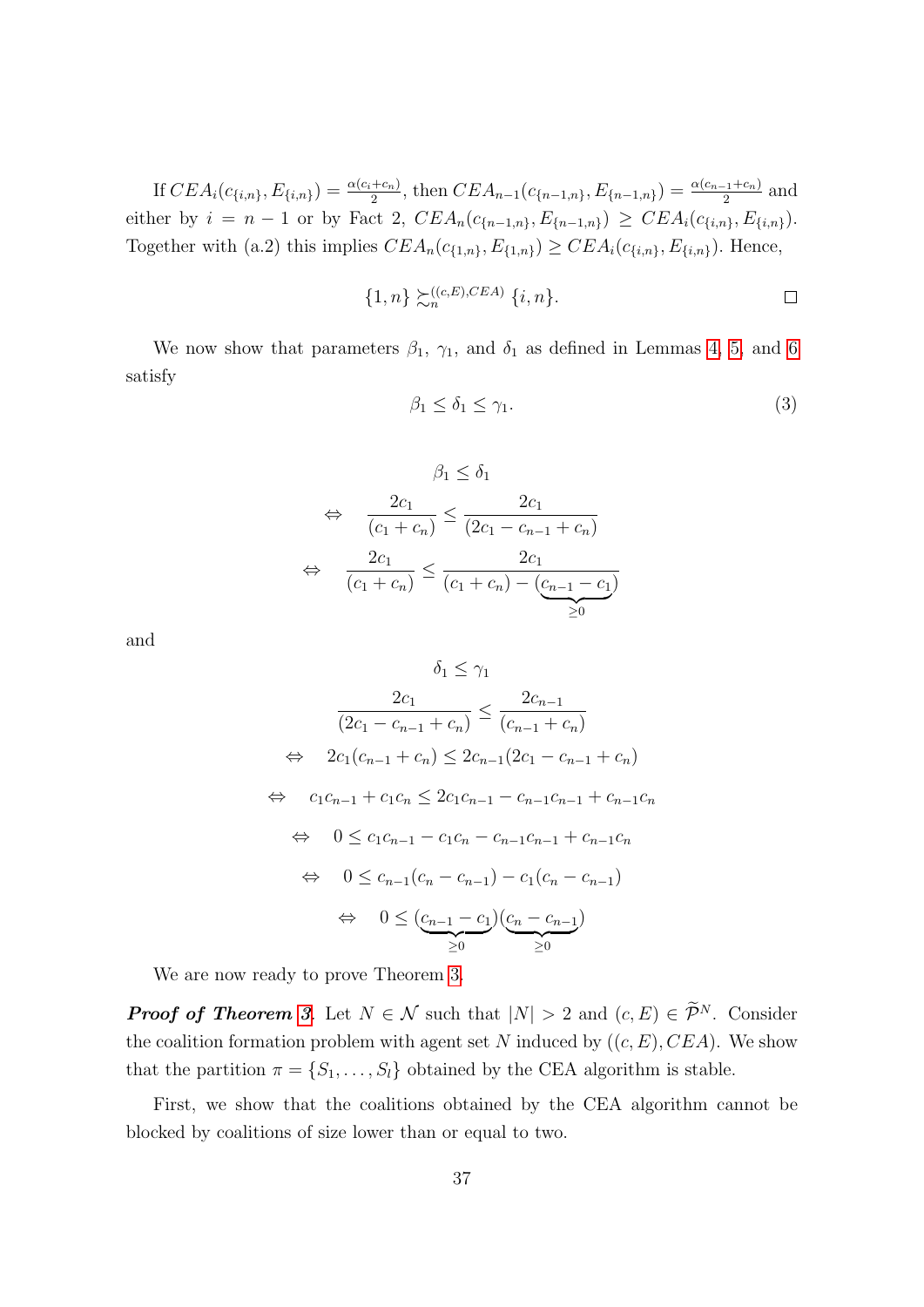**Step 1.** Recall that  $N_1 := N$ ,  $|N_1| > 2$ , and according to Cases (i) or (ii) in Step 1 of the CEA algorithm,  $S_1 \in \{\{n-1,n\},\{1,n\}\}\.$  We show that in either case,  $S_1$  is for each of its members at least as desirable as any other coalition of size lower than or equal to two.

*Case* (i).  $\alpha \leq \delta_1$ . Note that since  $(c, E) \in \widetilde{\mathcal{P}}^N$ , we have that for each  $j \in \{n-1, n\}$ ,

$$
\{n-1,n\} \succ_{j}^{((c,E),CEA)} \{j\}.
$$

Next, let  $j \in \{n-1, n\}$  and  $i \in N_1 \setminus \{n-1, n\}$ . We prove  $\{n-1, n\} \succ_{i}^{((c, E), CEA)}$  $_{j}^{\left( \left( c,E\right) ,CEA\right) }\left\{ i,j\right\}$ by showing that

<span id="page-37-0"></span>
$$
CEA_j(c_{\{n-1,n\}}, E_{\{n-1,n\}}) \geq CEA_j(c_{\{i,j\}}, E_{\{i,j\}}). \tag{4}
$$

For  $j = n - 1$ , inequality [\(4\)](#page-37-0) follows from Lemma [3.](#page-30-1) For  $j = n$ , inequality (4) follows from Lemmas [4](#page-31-0) and [6](#page-34-0) (i).

Case (ii).  $\alpha > \delta_1$ . Note that since  $(c, E) \in \widetilde{\mathcal{P}}^N$ , we have that for each  $j \in \{1, n\}$ ,

$$
\{1,n\} \succ_{j}^{((c,E),CEA)} \{j\}.
$$

Next, let  $j \in \{1, n\}$  and  $i \in N_1 \setminus \{1, n\}$ . We prove  $\{1, n\} \succsim_i^{((c, E), CEA)}$  $\{i,j\}$  by showing that

<span id="page-37-1"></span>
$$
CEA_j(c_{\{1,n\}}, E_{\{1,n\}}) \geq CEA_j(c_{\{i,j\}}, E_{\{i,j\}}). \tag{5}
$$

For  $j = 1$ , inequality [\(5\)](#page-37-1) follows from Lemma [3.](#page-30-1) For  $j = n$ , inequality [\(4\)](#page-37-0) follows from Lemmas [5](#page-33-0) and [6](#page-34-0) (ii).

In particular, there exists no coalition  $T \subseteq N_1$  such that  $|T| \leq 2$ , and for each  $i \in S_1 \cap T$ ,  $T \succ_i^{((c,E),CEA)} S_1$ , i.e., an agent from set  $S_1$  cannot be part of a blocking coalition of size lower than or equal to two with an agent from set  $N_1$ .

Step k (k > 1). Recall from Step  $k-1$  that  $N_k := N \setminus (\cup_{j=1}^{k-1} S_j)$  and  $|N_k| > 2$ . Furthermore, agents in  $N_k$  are relabelled such that  $N_k = \{1', \ldots, n'\}, c_{1'} \leq \ldots \leq c_{n'}$ , and  $\delta_k = \frac{2c_{1k}}{2c_{1k}-c_{kk}}$  $\frac{2c_1}{c_1-c_{(n-1)'}+c_{n'}}$ . Then, according to Cases (i) or (ii) in Step k of the CEA algorithm,  $S_k \in \{ \{ (n-1)^\prime, n^\prime \}, \{ 1^\prime, n^\prime \} \}$ . Hence, by a similar reasoning than in Step 1 (with agents 1',  $(n-1)$ ', and n' in the roles of agents 1,  $n-1$ , and n respectively), it follows that there exists no coalition  $T \subseteq N_k$  such that  $|T| \leq 2$ , and for each  $i \in S_k \cap T$ ,  $T \succ_i^{((c,E),CEA)} S_k$ , i.e., an agent from set  $S_k$  cannot be part of a blocking coalition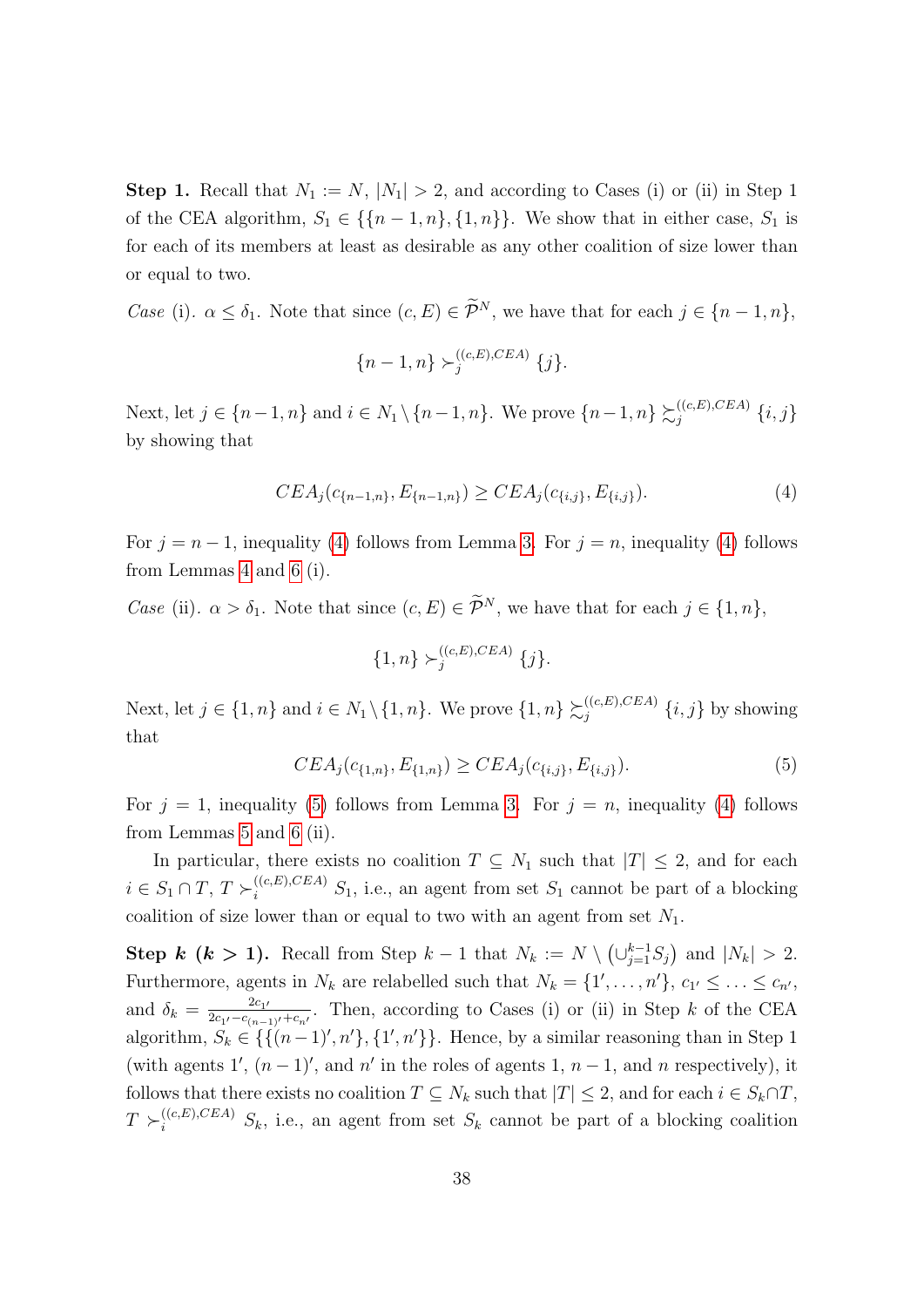with an agent from set  $N_k$ . By the previous steps, an agent from set  $\bigcup_{j\in\{1,\dots,k-1\}} S_j$ cannot be part of a blocking coalition with an agent from set  $S_k$ . Hence, no agent from set  $S_k$  can be part of a blocking coalition of size lower than or equal to two.

After  $l - 1$  steps, we have shown that there is no blocking coalition  $T \subsetneq N$  such that  $|T| \leq 2$ .

Second, assume, by contradiction, that  $\pi$  is not stable. Then, there exists a blocking coalition  $T \subseteq N$  such that for each agent  $i \in T$ ,  $T \succ_i^{(c,E),CEA} \pi(i)$ . In particular,  $|T| > 2$ .

Case 1. For each  $i \in T$ ,  $CEA_i(c_T, E_T) = \alpha c_i$ .

Then, by Lemma [1,](#page-27-1) there is a coalition  $T' \subsetneq T$  with  $|T'| = 2$  such that for each  $j \in T'$ ,

$$
T' \sim_j^{((c,E),CEA)} T \succ_j^{((c,E),CEA)} \pi(j),
$$

which contradicts the fact that there is no blocking coalition of size lower than or equal to two.

Case 2. For some  $i \in T$ ,  $CEA_i(c_T, E_T) \neq \alpha c_i$ .

Then, by Proposition [2,](#page-28-2) there is a coalition  $T' \subsetneq T$  with  $|T'| = 2$  such that for each  $j \in T'$ ,

$$
T' \succsim^{((c,E),CEA)}_j T \succ^{((c,E),CEA)}_j \pi(j),
$$

which contradicts the fact that there is no blocking coalition of size lower than or equal to two.

We have proven that partition  $\pi$  obtained by the CEA algorithm is stable.  $\Box$ 

### <span id="page-38-0"></span>C Proof of Theorem [4](#page-17-0)

Recall that  $N = \{1, ..., n\}$  and  $c_1 \leq c_2 \leq ... \leq c_n$ . For each  $S \subseteq N$ , we denote the CEL parameter associated with  $(c_S, E_S)$  by  $\lambda_{E_S}$ , i.e., for each  $i \in S$ ,  $CEL_i(c_S, E_S)$  =  $\max\{0, c_i - \lambda_{E_S}\}\$ , where  $\lambda_{E_S}$  is chosen so that  $\sum_{j \in S} \max\{0, c_j - \lambda_{E_S}\} = E_S$ .

**Proof of Theorem [4](#page-17-0).** Let  $N \in \mathcal{N}$  such that  $|N| > 2$  and  $(c, E) \in \widetilde{\mathcal{P}}^N$ . Consider the coalition formation problem with agent set N induced by  $((c, E), CEL)$ . We show that the partition  $\pi = \{S_1, \ldots, S_l\}$  obtained by the CEL algorithm is stable.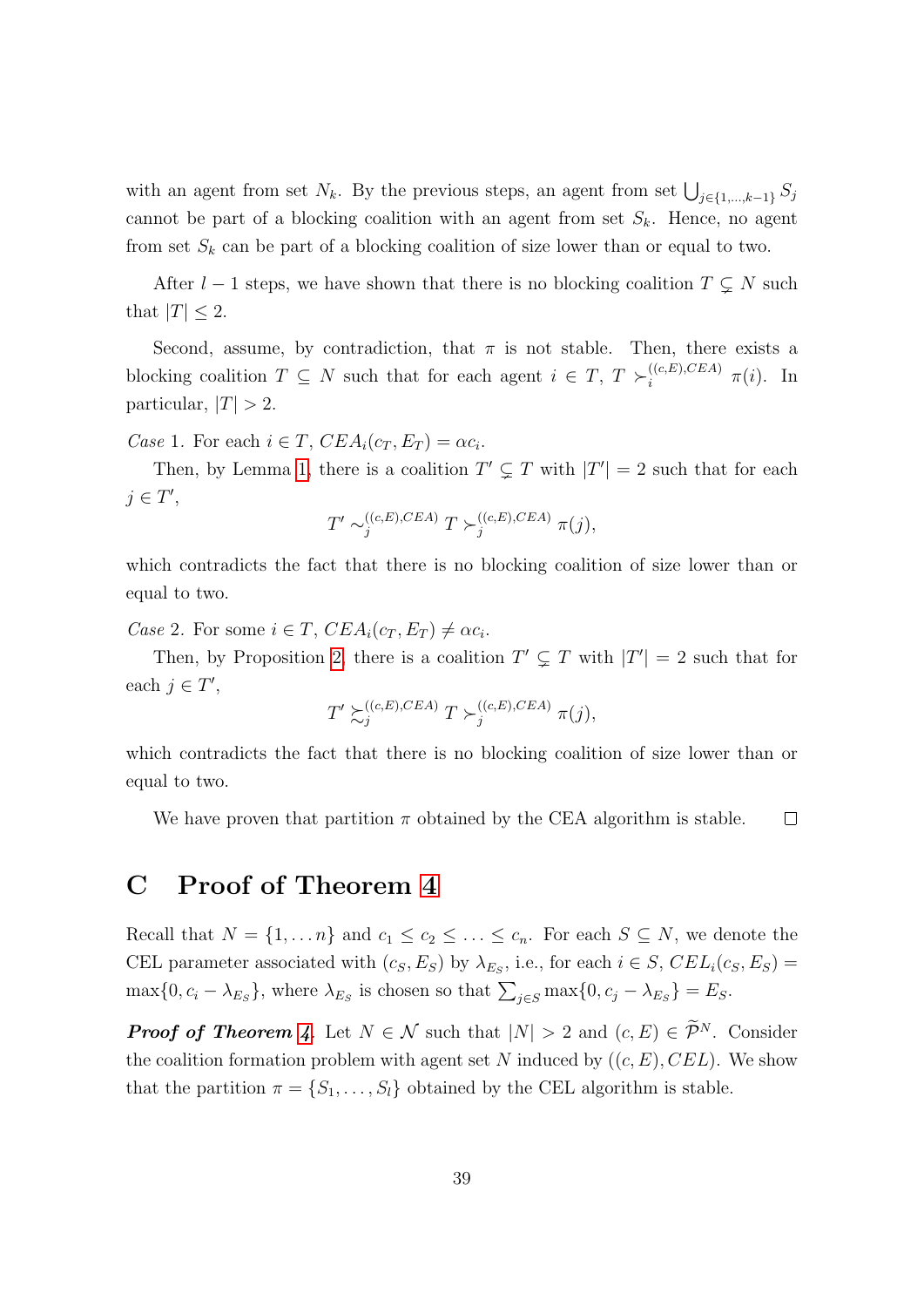First, we show that the coalitions obtained by the CEL algorithm cannot be blocked by coalitions of size lower than or equal to two.

**Step 1.** Recall that  $N_1 := N$ ,  $|N_1| > 2$ , and  $S_1 := \{1, 2\}$ . We show that  $S_1$  is for each of its members at least as desirable as any other coalition of size lower than or equal to two.

Note that since  $(c, E) \in \widetilde{\mathcal{P}}^N$ , we have that for each  $i \in \{1, 2\}$ ,

$$
\{1,2\} \succsim_i^{((c,E),CEL)} \{i\}.
$$

Next, let  $i \in \{1,2\}$  and  $j \in N_1 \setminus \{1,2\}$ . We prove  $\{1,2\} \succsim_i^{((c,E),CEL)}$  $\{i, j\}$  by showing that

<span id="page-39-0"></span>
$$
CEL_i(c_{\{1,2\}}, E_{\{1,2\}}) \geq CEL_i(c_{\{i,j\}}, E_{\{i,j\}}),
$$
 or, equivalently,  $\lambda_{E_{\{1,2\}}} \leq \lambda_{E_{\{i,j\}}}.$  (6)

Note that  $i \leq j$  and hence  $c_1 \leq c_i \leq c_j$ .

If  $CEL_i(c_{\{i,j\}}, E_{\{i,j\}}) = 0$ , then inequality [\(6\)](#page-39-0) holds automatically. Hence, assume that  $CEL_i(c_{\{i,j\}}, E_{\{i,j\}}) = c_i - \lambda_{E_{\{i,j\}}} > 0$ . Since  $c_i \leq c_j$ , we have  $CEL_j(c_{\{i,j\}}, E_{\{i,j\}}) =$  $c_j - \lambda_{E_{\{i,j\}}} > 0$  and  $E_{\{i,j\}} = c_i + c_j - 2\lambda_{E_{\{i,j\}}}$ . Given that  $(c, E) \in \mathcal{P}^N$ , we also have  $E_{\{i,j\}} = \alpha(c_i + c_j)$  and corresponding loss  $(1 - \alpha)(c_i + c_j)$ . Thus,

<span id="page-39-1"></span>
$$
\lambda_{E_{\{i,j\}}} = \frac{(1-\alpha)(c_i + c_j)}{2} < c_i \leq c_j. \tag{7}
$$

Next, let  $\{i,k\} = \{1,2\}$ . Note that  $c_k \leq c_j$ , together with inequality [\(7\)](#page-39-1), implies

$$
\frac{(1-\alpha)(c_1+c_2)}{2} = \frac{(1-\alpha)(c_i+c_k)}{2} \leq \lambda_{E_{\{i,j\}}} < c_i.
$$

Given that  $(c, E) \in \widetilde{\mathcal{P}}^N$ , we have  $E_{\{1,2\}} = \alpha(c_1 + c_2)$  with corresponding loss  $(1 \alpha$ ) $(c_1 + c_2)$ .

If  $\frac{(1-\alpha)(c_1+c_2)}{2} \leq c_1$ , then  $\lambda_{E_{\{1,2\}}} = \frac{(1-\alpha)(c_1+c_2)}{2} \leq \lambda_{E_{\{i,j\}}}$  and inequality [\(6\)](#page-39-0) holds.

Hence, assume that  $\frac{(1-\alpha)(c_1+c_2)}{2} > c_1$ . Then,  $CEL_1(c_{\{1,2\}}, E_{\{1,2\}}) = 0$  and  $CEL_2(c_{\{1,2\}}, E_{\{1,2\}}) = c_2 - \lambda_{E_{\{1,2\}}} > 0.$  Hence,  $i = 2$  and  $E_{\{1,2\}} = c_2 - \lambda_{E_{\{1,2\}}}$ . Thus,  $\lambda_{E_{\{1,2\}}} = (1 - \alpha)c_2 - \alpha c_1$ . Then, inequality [\(7\)](#page-39-1) together with  $c_2 \leq c_j$ , implies

$$
\lambda_{E_{\{2,j\}}} = \frac{(1-\alpha)(c_2+c_j)}{2} \ge \frac{(1-\alpha)2c_2}{2} = (1-\alpha)c_2 > (1-\alpha)c_2 - \alpha c_1 = \lambda_{E_{\{1,2\}}}
$$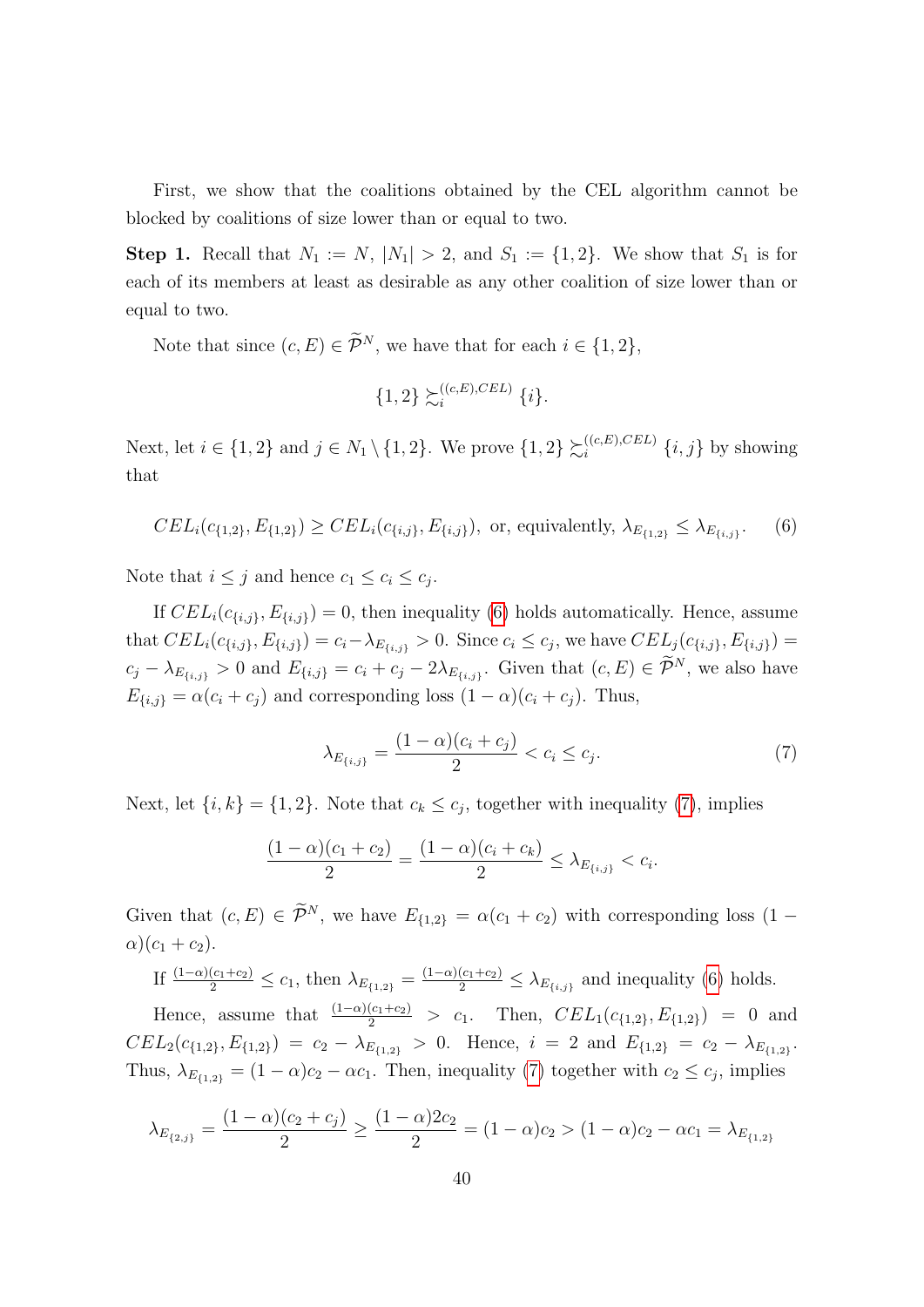and inequality [\(6\)](#page-39-0) holds.

In particular, there exists no coalition  $T \subseteq N_1$  such that  $|T| \leq 2$ , and for each  $i \in S_1 \cap T$ ,  $T \succ_i^{((c,E),CEL)} S_1$ , i.e., an agent from set  $S_1$  cannot be part of a blocking coalition of size lower than or equal to two with an agent from set  $N_1$ .

Step k (k > 1). Recall from Step  $k-1$  that  $N_k := N \setminus (\cup_{j=1}^{k-1} S_j)$  and  $|N_k| > 2$ . Set  $S_k := \{2k - 1, 2k\}$ . Note that agents  $2k - 1$  and  $2k$  are lowest-claims agents in  $N_k$ . Hence, by a similar reasoning than in Step 1 (with agents  $2k-1$  and  $2k$  in the roles of agents 1 and 2 respectively), it follows that there exists no coalition  $T \subseteq N_k$ such that  $|T| \leq 2$ , and for each  $i \in S_k \cap T$ ,  $T \succ_i^{((c,E),CEL)} S_k$ , i.e., an agent from set  $S_k$  cannot be part of a blocking coalition with an agent from set  $N_k$ . By the previous steps, an agent from set  $\bigcup_{j\in\{1,\ldots,k-1\}} S_j$  cannot be part of a blocking coalition with an agent from set  $S_k$ . Hence, no agent from set  $S_k$  can be part of a blocking coalition of size lower than or equal to two.

After  $l - 1$  steps, we have shown that there is no blocking coalition  $T \subsetneq N$  such that  $|T| \leq 2$ .

Second, assume, by contradiction, that  $\pi$  is not stable. Then, there exists a blocking coalition  $T \subseteq N$  such that for each agent  $i \in T$ ,  $T \succ_i^{((c,E),CEL)} \pi(i)$ . In particular,  $|T| > 2$ .

Case 1. For each  $i \in T$ ,  $CEL_i(c_T, E_T) = \alpha c_i$ .

Then, by Lemma [1,](#page-27-1) there is a coalition  $T' \subsetneq T$  with  $|T'| = 2$  such that for each  $j \in T'$ ,

$$
T' \sim_j^{((c,E),CEL)} T \succ_j^{((c,E),CEL)} \pi(j),
$$

which contradicts the fact that there is no blocking coalition of size lower than or equal to two.

Case 2. For some  $i \in T$ ,  $CEL_i(c_T, E_T) \neq \alpha c_i$ .

Then, by Proposition [2,](#page-28-2) there is a coalition  $T' \subsetneq T$  with  $|T'| = 2$  such that for each  $j \in T'$ ,

$$
T' \succsim_j^{((c,E),CEL)} T \succ_j^{((c,E),CEL)} \pi(j),
$$

which contradicts the fact that there is no blocking coalition of size lower than or equal to two.

We have proven that partition  $\pi$  obtained by the CEL algorithm is stable.  $\Box$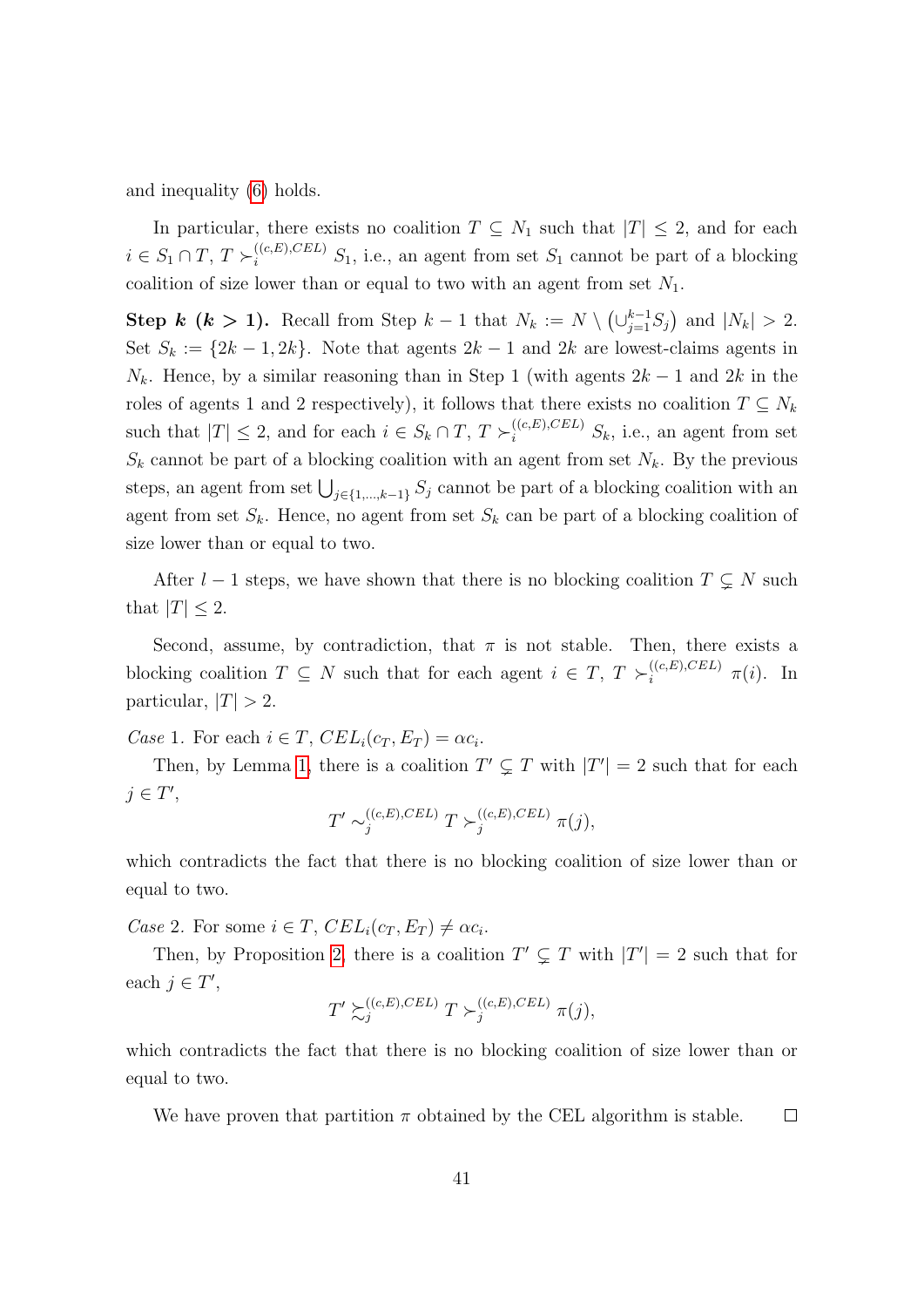### <span id="page-41-0"></span>D Proof of Theorem [6](#page-20-0)

We first introduce some lemmas that will be used to prove Theorem [6.](#page-20-0) We first show that, given a  $\theta$ -minimal proportional generalized claims problem and a consistent rule, if all agents receive proportional payoffs in a coalition, then all agents receive proportional payoffs in any subcoalition (except subcoalitions of size lower than  $\theta$ ) as well.

<span id="page-41-1"></span>**Lemma 7.** Let  $N \in \mathcal{N}$  and  $(c, E) \in \mathcal{P}_{\theta}^{N}$ . Consider  $F \in \mathcal{F}$  satisfying consistency. If  $S \subseteq N$ ,  $|S| > \theta$ , is such that for each  $i \in S$ ,  $F_i(c_S, E_S) = \alpha c_i$ , then for each  $S' \subsetneq S$ with  $|S'| \geq \theta$  and each  $j \in S'$ ,  $F_j(c_{S'}, E_{S'}) = \alpha c_j$ .

The proof of Lemma [7](#page-41-1) is identical to the proof of Lemma [1](#page-27-1) (Appendix [A\)](#page-27-0) by simply replacing  $\theta = 2$  with  $\theta \in \mathbb{N}$ .

We next show that, given a  $\theta$ -minimal proportional generalized claims problem and a resource monotonic and consistent rule, if some agent in a coalition of size larger than  $\theta$  does not receive a proportional payoff, then there exists a subcoalition that is strictly preferred by at least one member of the subcoalition.

<span id="page-41-2"></span>**Lemma 8.** Let  $N \in \mathcal{N}$  and  $(c, E) \in \mathcal{P}_{\theta}^{N}$ . Consider  $F \in \mathcal{F}$  satisfying resource monotonicity and consistency. If  $S \subseteq N$ ,  $|S| > \theta$ , is such that for some  $i \in S$ ,  $F_i(c_S, E_S) \neq \alpha c_i$ , then there is  $S' \subsetneq S$ , with  $|S'| = |S| - 1$ , such that for some agent  $l \in S', S' \succ_l^{((c,E),F)} S.$ 

The proof of Lemma [8](#page-41-2) is identical to the proof of Lemma [2](#page-27-2) (Appendix [A\)](#page-27-0) by simply replacing  $\theta = 2$  with  $\theta \in \mathbb{N}$ .

We next show that, given a  $\theta$ -minimal proportional generalized claims problem and a resource monotonic and consistent rule, there is a coalition of size  $\theta$  that is weakly preferred by all its agents to any other coalition of size larger than  $\theta$ .

<span id="page-41-3"></span>**Proposition 3.** Let  $N \in \mathcal{N}$  and  $(c, E) \in \mathcal{P}_{\theta}^{N}$ . Consider  $F \in \mathcal{F}$  satisfying resource monotonicity and consistency. If  $S \subseteq N$ ,  $|S| > \theta$ , then there is  $S' \subseteq S$ , with  $|S'| = \theta$ , such that for each agent  $j \in S'$ ,  $S' \succsim_{j}^{((c,E),F)} S$ .

The proof of Proposition [3](#page-41-3) is identical to the proof of Proposition [2](#page-28-2) (Appendix [A\)](#page-27-0) by simply replacing  $\theta = 2$  with  $\theta \in \mathbb{N}$ .

We are now ready to prove Theorem [6.](#page-20-0)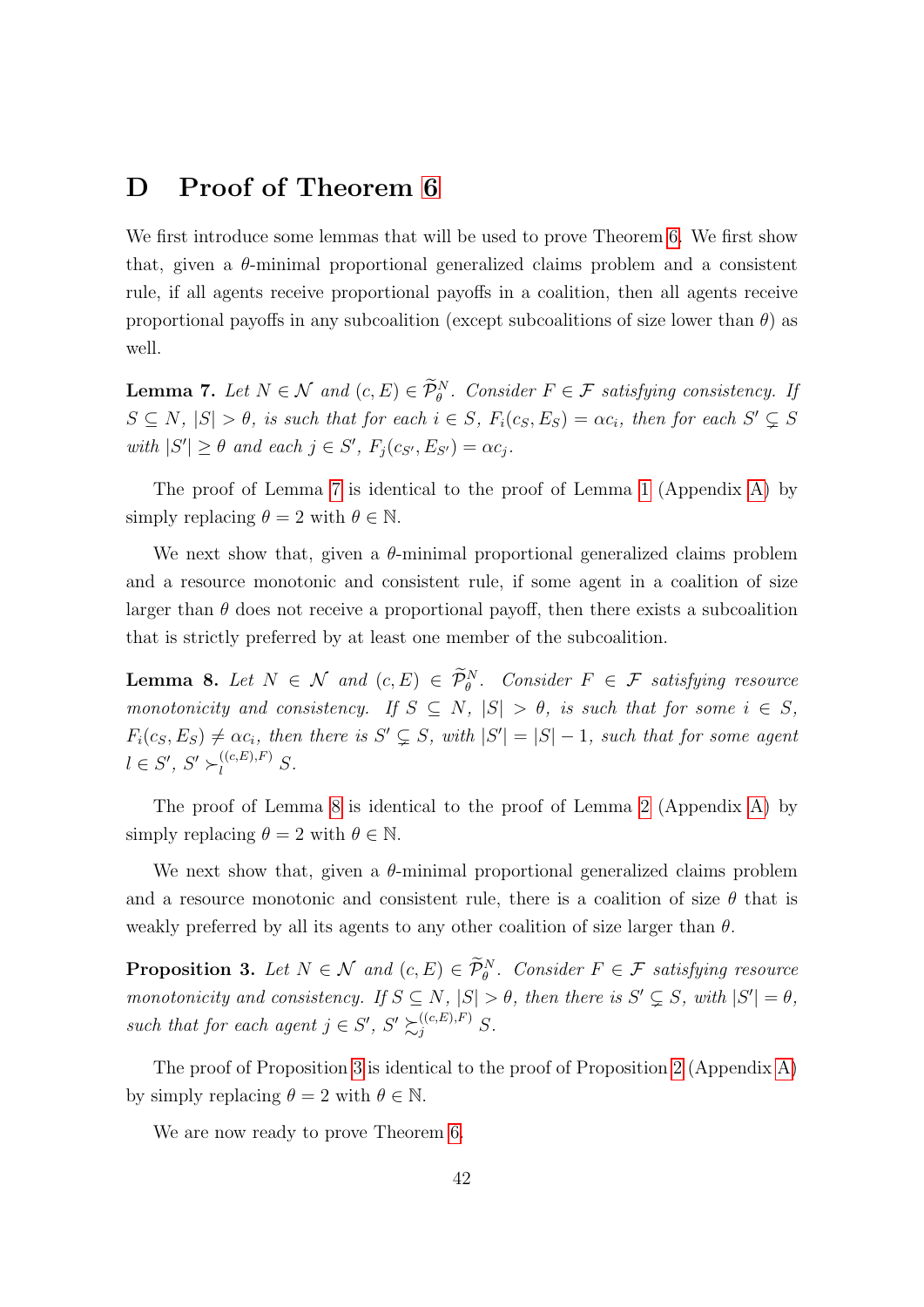**Proof of Theorem [6](#page-20-0).** Let  $N \in \mathcal{N}$  and  $(c, E) \in \mathcal{P}_{\theta}^{N}$ . Consider  $F \in \mathcal{F}$  satisfying continuity, resource monotonicity, and consistency. By [Gallo and Inarra](#page-59-0) [\(2018,](#page-59-0) Lemmas 1, 3, and Theorem 1),  $\succsim^{((c,E),F)}$  satisfies the top coalition property (as defined in Appendix [A\)](#page-27-0); hence, a stable partition exists for the coalition formation problem with agent set N induced by  $((c, E), F)$  [\(Gallo and Inarra, 2018,](#page-59-0) Theorem 2). If  $|N| = \theta$ , then the only stable partition consists of the grand coalition N. If  $|N| < \theta$ , then any partition of agents is stable, in particular the one consisting of the grand coalition N. Hence, assume that  $|N| > \theta$ .

First, we iteratively construct a stable partition  $\pi \in St(\Sigma^{((c,E),F)})$  with coalition sizes of at most  $\theta$ .

**Step 1.** Let  $N_1 := N$ ,  $|N_1| > \theta$ . Then, there exists a top coalition  $S'_1 \subseteq N_1$  of  $N_1$ , i.e., for each  $i \in S'_1$  and each  $T \subseteq N_1$  with  $i \in T$ , we have  $S'_1 \succsim_i^{((c,E),F)} T$ . If  $|S'_1| = \theta$ , then set  $S_1 = S'_1$ . Otherwise, by Proposition [3,](#page-41-3) there is a coalition  $S_1 \subsetneq S'_1$ , such that  $|S_1| = \theta$  and for each  $j \in S_1$ ,  $S_1 \succsim^{((c,E),F)} S'_1$ . Hence, for each  $i \in S_1$  and each  $T \subseteq N_1$  with  $i \in T$ , we have  $S_1 \succsim_i^{((c,E),F)} S'_1 \succsim_i^{((c,E),F)} T$  and  $S_1$  is a top coalition as well. Hence, agents in  $S_1$  can never be strictly better off in any other coalition  $T \subseteq N_1 = N$ . Thus, if  $S_1$  is part of a stable partition, no agent in  $S_1$  can block it.

Set  $N_2 := N \setminus S_1$ . If  $|N_2| \leq 2$ , then set  $S_2 := N_2$ , define  $\pi := \{S_1, S_2\}$ , and stop. Otherwise, go to Step 2.

Step k (k > 1). Recall from Step  $k-1$  that  $N_k := N \setminus (\cup_{i=1}^{k-1} S_i)$  and  $|N_k| > \theta$ . Then, there exists a top coalition  $S'_k \subseteq N_k$  of  $N_k$ , i.e., for each  $i \in S'_k$  and each  $T \subseteq N_k$ with  $i \in T$ , we have  $S'_k \succeq_i^{((c,E),F)} T$ . If  $|S'_k| = \theta$ , then set  $S_k = S'_k$ . Otherwise, by Proposition [3,](#page-41-3) there is a coalition  $S_k \subsetneq S'_k$ , such that  $|S_k| = \theta$  and for each  $j \in S_k$ ,  $S_k \succeq_{j}^{((c,E),F)} S'_k$ . Hence, for each  $i \in S_k$  and each  $T \subseteq N_k$  with  $i \in T$ , we have  $S_k \succeq_i^{((c,E),F)} S'_k \succeq_i^{((c,E),F)} T$  and  $S_k$  is a top coalition as well. Hence, agents in  $S_k$  can never be strictly better off in any other coalition  $T \subseteq N_k$ . In addition, it follows from previous steps that for each  $j \in \{1, \ldots, k\}$ , agents in  $S_j$  can never be strictly better off in any other coalition  $T \subseteq N_j$ . Thus, if  $S_1, \ldots, S_k$  are part of a stable partition, no agent in  $\cup_{i=1}^k S_i$  can block it.

Set  $N_{k+1} := N \setminus (\cup_{i=1}^k S_i)$ . If  $|N_{k+1}| \leq \theta$ , then set  $S_{k+1} := N_{k+1}$ , define  $\pi :=$  $\{S_1, \ldots, S_{k+1}\}\$ , and stop. Otherwise, go to Step  $k+1$ .

After at most  $|N|-\theta$  steps, we have constructed a stable partition  $\pi = \{S_1, \ldots, S_l\}$ of coalitions with size at most  $\theta$ .  $\Box$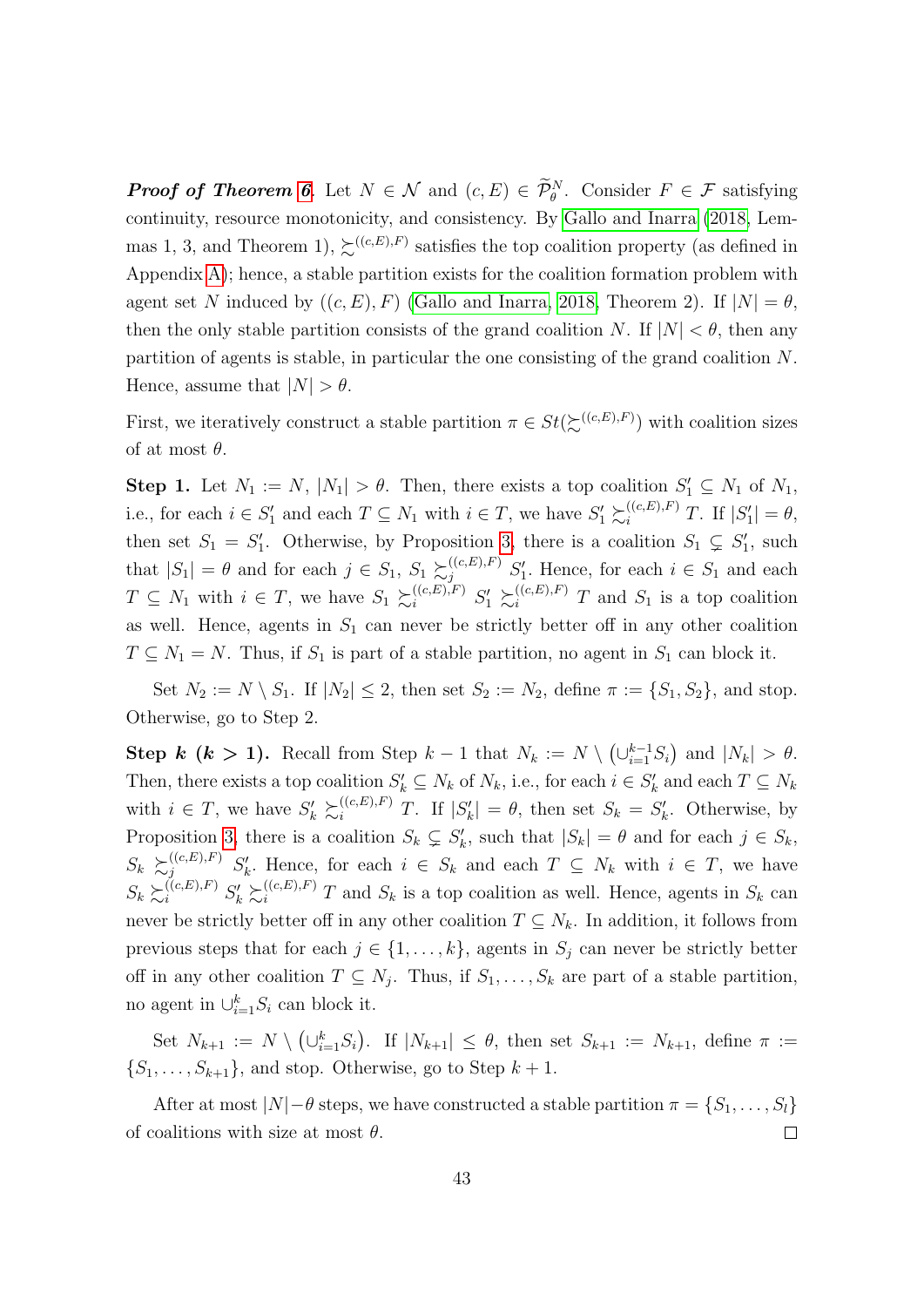### <span id="page-43-0"></span>E Cases and parameters in the  $\theta$ -CEA algorithm

Recall that  $N = \{1, ..., n\}$  and  $c_1 \leq c_2 \leq ... \leq c_n$ . Throughout this appendix, we consider sets of cardinalities  $2, \ldots, \theta$  and proportional generalized claims problems, i.e., problems in  $\mathcal{P}^N$  (without imposing a minimal coalition size of  $\theta$ ).

Note that in the  $\theta$ -CEA set algorithm, starting with agent n, we construct a set of cardinality  $\theta$  by adding agents one by one. More precisely, in each Step k, a set of agents  $S'_{k-1}$  considers to add either the lowest-label or the highest-label agent of the remaining set of agents. The results in this appendix show that the agent who is added, according to  $\theta$ -CEA set algorithm Case (i) or (ii), is weakly preferred by the agents in  $S'_{k-1}$  to any other agent who could have been added.

Let  $S \subsetneq N$ ,  $S \neq \emptyset$ , and consider agents  $i, j \in N \setminus S$  such that  $i < j$ , i.e.,  $c_i \leq c_j$ . We first show that if both agents receive their claim in coalitions  $S \cup \{i\}$  and  $S \cup \{j\}$ respectively, then all agents in S weakly prefer to form a coalition with agent i.

<span id="page-43-1"></span>**Lemma 9.** Let  $N \in \mathcal{N}$ ,  $(c, E) \in \mathcal{P}^N$ , and  $\succeq^{((c, E), CEA)}$  be the coalition formation problem with agent set N induced by  $((c, E), CEA)$ . Let  $S \subsetneq N$ ,  $S \neq \emptyset$ , and  $j \in N \backslash S$ such that

$$
CEA_j(c_{(S\cup\{j\})}, E_{(S\cup\{j\})}) = c_j.
$$

Then, for each  $i \in N \setminus (S \cup \{j\})$  such that  $i < j$ ,

$$
CEA_i(c_{(S\cup\{i\})}, E_{(S\cup\{i\})}) = c_i,
$$

and for each  $k \in S$ ,

$$
S \cup \{i\} \succsim_k^{((c,E),CEA)} S \cup \{j\}.
$$
 (8)

**Proof.** Let N,  $(c, E)$ ,  $\succsim^{((c, E), CEA)}$ ,  $S \subseteq N$  and  $i, j \in N \setminus S$  as specified in the lemma. Hence,  $c_i \leq c_j$ . Given that  $(c, E) \in \mathcal{P}^N$ , we have  $E_{(S \cup \{i\})} = \alpha c^{(S \cup \{i\})}$  and  $E_{(S \cup \{j\})} = \alpha c^{(S \cup \{j\})}.$ 

Starting from problem  $(c_{(S\cup\{j\})}, E_{(S\cup\{j\})}) \in C^{(S\cup\{j\})}$ , we replace agent j (with claim  $c_i$ ) with agent i (with claim  $c_i$ ) but without changing the CEA payoffs of agents in S in the resulting problem in  $\mathcal{C}^{(S\cup\{i\})}$ . That is, we consider the auxiliary problem  $(c_{(S\cup\{i\})}, \bar{E}_{(S\cup\{i\})}) \in C^{(S\cup\{i\})}$  such that for each  $k \in S$ ,  $CEA_k(c_{(S\cup\{i\})}, \bar{E}_{(S\cup\{i\})})$  =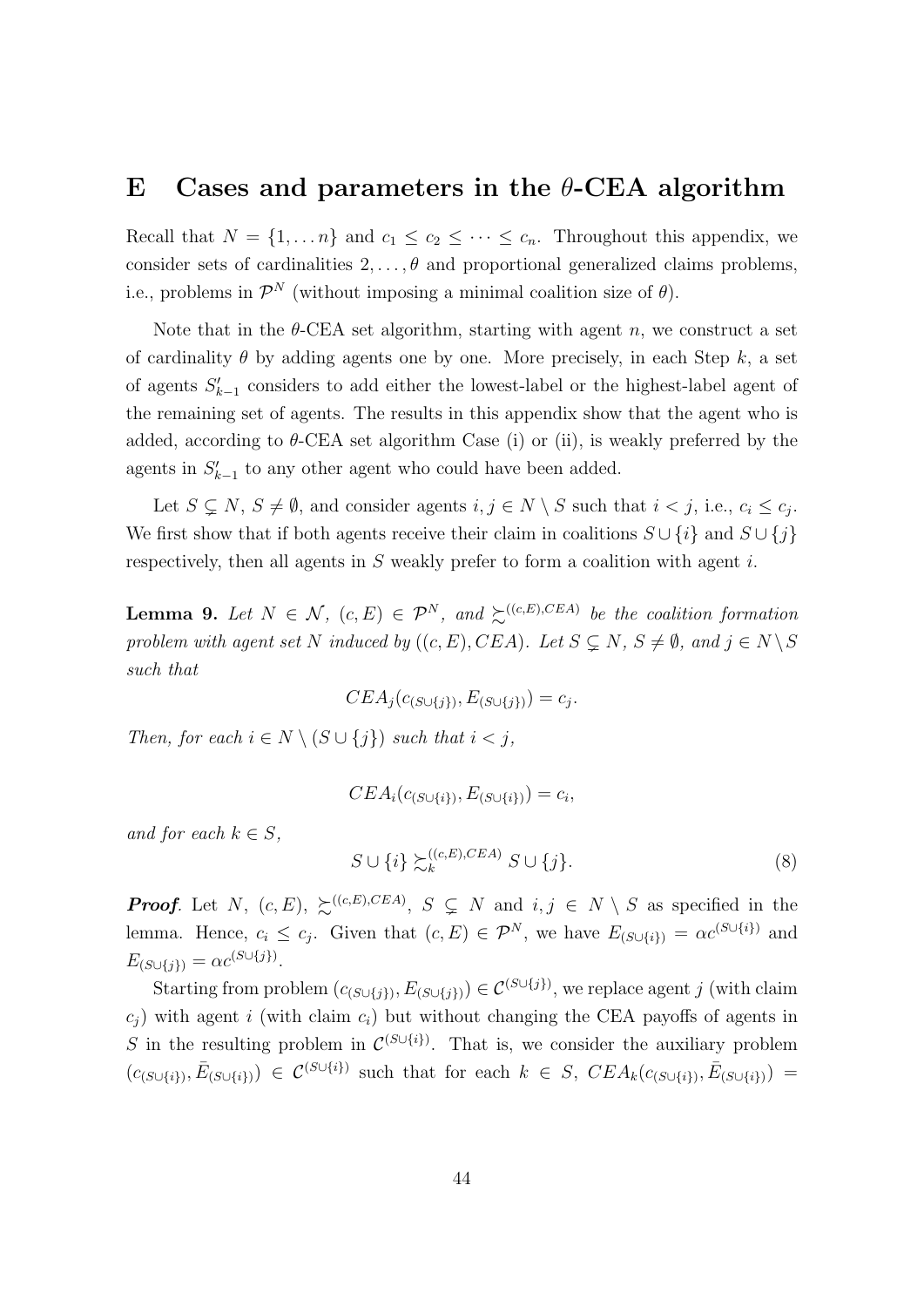$CEA_k(c_{(S\cup\{j\})}, E_{(S\cup\{j\})}),$  and  $CEA_i(c_{(S\cup\{i\})}, \bar{E}_{(S\cup\{i\})}) = c_i$ . Hence,

$$
\bar{E}_{(S \cup \{i\})} = \sum_{k \in S} CEA_k(c_{(S \cup \{j\})}, E_{(S \cup \{j\})}) + c_i = E_{(S \cup \{j\})} - c_j + c_i.
$$

Note that  $(c_{(S\cup\{i\})}, \bar{E}_{(S\cup\{i\})})$  is such that  $\bar{E}_{(S\cup\{i\})} \neq \alpha c^{(S\cup\{i\})}$ . Furthermore, by construction,  $\lambda_{\bar{E}_{(S\cup\{i\})}} = \lambda_{E_{(S\cup\{j\})}}$ .

Finally, consider problem  $(c_{(S\cup\{i\})}, E_{(S\cup\{i\})}) \in C^{(S\cup\{i\})}$ . We have that  $E_{(S\cup\{i\})}$  $E_{(S \cup \{j\})} - \alpha c_j + \alpha c_i$ . Therefore, since  $c_j - c_i \geq 0$  and  $\alpha \in (0, 1)$ ,

$$
E_{(S \cup \{i\})} = E_{(S \cup \{j\})} - \alpha(c_j - c_i) \ge E_{(S \cup \{j\})} - (c_j - c_i) = \bar{E}_{(S \cup \{i\})}.
$$

Then, by definition of the CEA rule,  $\lambda_{E_{(S\cup\{i\})}} \geq \lambda_{E_{(S\cup\{i\})}} = \lambda_{E_{(S\cup\{j\})}}$ . Thus, we have that

$$
CEA_i(c_{(S\cup\{i\})}, E_{(S\cup\{i\})}) = c_i = CEA_i(c_{(S\cup\{i\})}, \bar{E}_{(S\cup\{i\})}),
$$

and for each  $k \in S$ ,

$$
CEA_k(c_{(S\cup\{i\})}, E_{(S\cup\{i\})}) \geq CEA_k(c_{(S\cup\{i\})}, \bar{E}_{(S\cup\{i\})}) = CEA_k(c_{S\cup\{j\}}, E_{(S\cup\{j\})}),
$$

or equivalently,

$$
S \cup \{i\} \succsim_k^{((c,E),CEA)} S \cup \{j\}.
$$

Lemma [9](#page-43-1) implies that, given any coalition  $S \subsetneq N$ , among all agents receiving their claim when added, coalition S weakly prefers to add a lowest-claim agent. In particular, if there are several such agents, we add the agent with the lowest label.

Let  $S \subsetneq N$ ,  $S \neq \emptyset$ , and consider agents  $i, j \in N \setminus S$  such that  $i < j$ , i.e.,  $c_i \leq c_j$ . We second show that if both agents do not receive their claim in coalitions  $S \cup \{i\}$ and  $S \cup \{j\}$  respectively, then all agents in S weakly prefer to form a coalition with agent j.

<span id="page-44-0"></span>**Lemma 10.** Let  $N \in \mathcal{N}$ ,  $(c, E) \in \mathcal{P}^N$ , and  $\succeq^{((c, E), CEA)}$  be the coalition formation problem with agent set N induced by  $((c, E), CEA)$ . Let  $S \subsetneq N$ ,  $S \neq \emptyset$ , and  $i \in N \setminus S$ such that

$$
CEA_i(c_{(S \cup \{i\})}, E_{(S \cup \{i\})}) = \lambda_{E_{(S \cup \{i\})}} < c_i.
$$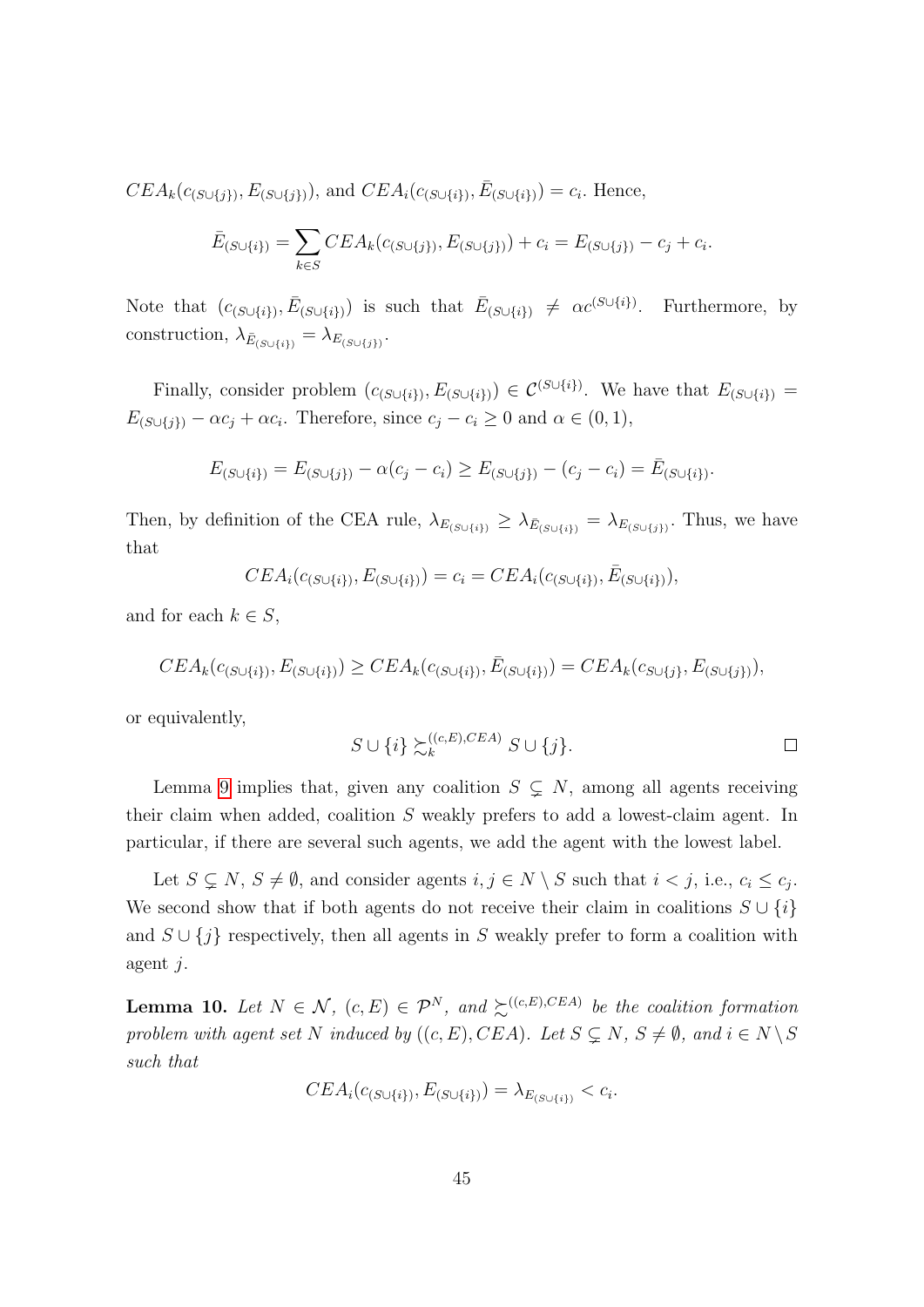Then, for each  $j \in N \setminus (S \cup \{i\})$  such that  $i < j$ ,

$$
CEA_j(c_{(S \cup \{j\})}, E_{(S \cup \{j\})}) = \lambda_{E_{(S \cup \{j\})}} < c_j,
$$

and for each  $k \in S$ ,

$$
S \cup \{j\} \succsim_k^{((c,E),CEA)} S \cup \{i\}.
$$
\n
$$
(9)
$$

**Proof.** Let N,  $(c, E)$ ,  $\succsim^{((c, E), CEA)}$ ,  $S \subsetneq N$  and  $i, j \in N \setminus S$  as specified in the lemma. Hence,  $c_i \leq c_j$ . Given that  $(c, E) \in \mathcal{P}^N$ , we have  $E_{(S \cup \{i\})} = \alpha c^{(S \cup \{i\})}$ and  $E_{(S\cup\{j\})} = \alpha c^{(S\cup\{j\})}$ . Suppose that  $CEA_j(c_{(S\cup\{i\})}, E_{(S\cup\{j\})}) = c_j$ . Then, by Lemma [9,](#page-43-1)  $CEA_i(c_{(S\cup\{i\})}, E_{(S\cup\{i\})}) = c_i$ , contradicting our assumption that  $CEA_i(c_{(S\cup\{i\})}, E_{(S\cup\{i\})}) = \lambda_{E_{(S\cup\{i\})}} < c_i$ . Hence,

$$
CEA_j(c_{(S \cup \{j\})}, E_{(S \cup \{j\})}) = \lambda_{E_{(S \cup \{j\})}} < c_j.
$$

Starting from problem  $(c_{(S\cup\{i\})}, E_{(S\cup\{i\})}) \in C(S\cup\{i\})$ , we replace agent i (with claim  $c_i$ ) with agent j (with claim  $c_i$ ) without changing the endowment. That is, we consider the auxiliary problem  $(c_{(S\cup\{j\})}, E_{(S\cup\{i\})}) \in C^{(S\cup\{j\})}$ . Note that  $(c_{(S\cup\{i\})}, E_{(S\cup\{i\})})$  is such that  $E_{(S\cup\{i\})} \neq \alpha c^{(S\cup\{j\})}$ . Since  $CEA_i(c_{(S\cup\{i\})}, E_{(S\cup\{i\})})$  =  $\lambda_{E_{(S\cup\{i\})}} < c_i$  and  $c_i \leq c_j$ ,

$$
CEA_i(c_{(S\cup\{i\})}, E_{(S\cup\{i\})}) = \lambda_{E_{(S\cup\{i\})}} = \lambda_{E_{(S\cup\{j\})}} = CEA_j(c_{(S\cup\{j\})}, E_{(S\cup\{i\})})
$$

and for each agent  $k \in S$ ,

$$
CEA_k(c_{(S\cup\{i\})}, E_{(S\cup\{i\})}) = CEA_k(c_{(S\cup\{j\})}, E_{(S\cup\{i\})}).
$$

Finally, consider problem  $(c_{(S\cup\{j\})}, E_{(S\cup\{j\})}) \in \mathcal{P}^{(S\cup\{j\})}$ . Since  $E_{(S\cup\{j\})}$  =  $\alpha c^{(S\cup\{i\})} \geq \alpha c^{(S\cup\{i\})} = E_{(S\cup\{i\})}$ , by the definition of the CEA rule, we have that  $\lambda_{E_{(S \cup \{i\})}} \geq \lambda_{E_{(S \cup \{i\})}}$ . Thus, for each  $k \in S$ ,

$$
CEA_k(c_{(S\cup\{j\})}, E_{(S\cup\{j\})}) \geq CEA_k(c_{S\cup\{i\}}, E_{(S\cup\{j\})}),
$$

or equivalently,

$$
S \cup \{j\} \succsim_k^{((c,E),CEA)} S \cup \{i\}.
$$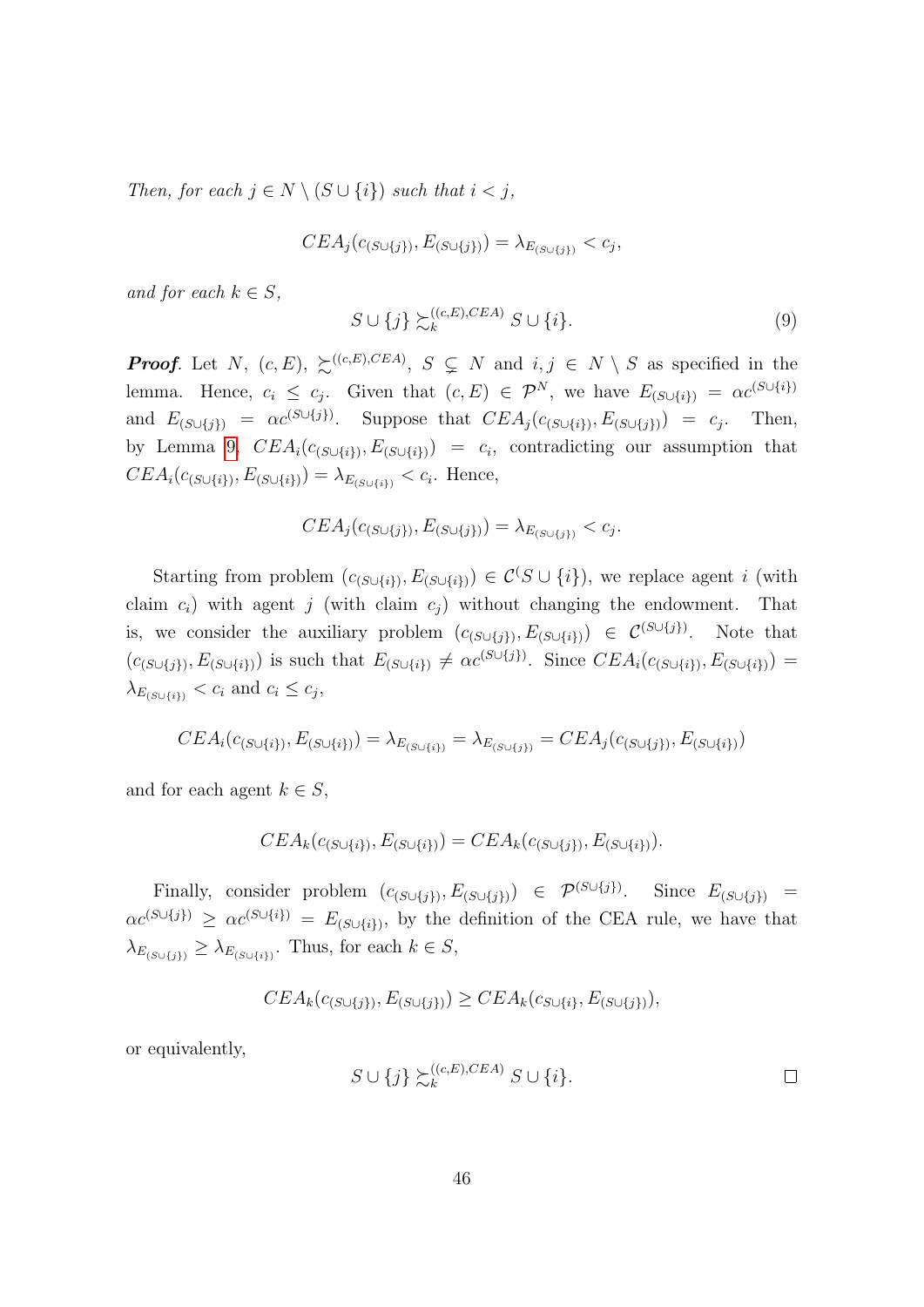Lemma [10](#page-44-0) implies that, given any coalition  $S \subsetneq N$ , among all the agents who do not receive their claim when added, coalition S weakly prefers to add a highestclaim agent. In particular, if there are several such agents, we add the agent with the highest label.

To summarize, by Lemmas [9](#page-43-1) and [10,](#page-44-0) a coalition  $S \subseteq N$  weakly prefers to either add the lowest-label agent or the highest-label agent to their coalition. Finally, if applicable, we determine which of these two agents the coalition weakly prefers to add.

Let  $S \subsetneq N$ ,  $S \neq \emptyset$ , and consider agents  $i, j \in N \setminus S$  such that  $i < j$ , i.e.,  $c_i \leq c_j$ . We next show which of the agents i or j all agents in  $S$  weakly prefer to form a coalition with if agent i receives her claim in coalition  $S \cup \{i\}$  and agent j does not receive her claim in coalition  $S \cup \{j\}$  respectively.

<span id="page-46-1"></span>**Lemma 11.** Let  $N \in \mathcal{N}$ ,  $(c, E) \in \mathcal{P}^N$ , and  $\succeq^{((c, E), CEA)}$  be the coalition formation problem with agent set N induced by  $((c, E), CEA)$ . Let  $S \subseteq N$ ,  $S \neq \emptyset$ , and  $i, j \in$  $N \setminus S$  be such that  $i < j$  and

$$
CEA_i(c_{(S\cup\{i\})}, E_{(S\cup\{i\})}) = c_i,
$$

and

$$
CEA_j(c_{(S\cup\{j\})}, E_{(S\cup\{j\})}) = \lambda_{E_{(S\cup\{j\})}} < c_j.
$$

(i) If 
$$
\lambda_{E_{(S \cup \{j\})}} \leq (1 - \alpha)c_i + \alpha c_j
$$
, then for each  $k \in S$ ,  $S \cup \{j\} \succsim_k^{((c,E),CEA)} S \cup \{i\}$ .

(ii) If 
$$
\lambda_{E_{(S \cup \{j\})}} > (1 - \alpha)c_i + \alpha c_j
$$
, then for each  $k \in S$ ,  $S \cup \{i\} \succsim_k^{((c, E), CEA)} S \cup \{j\}$ .

**Proof.** Let N,  $(c, E)$ ,  $\succsim^{((c, E), CEA)}$ ,  $S \subsetneq N$  and  $i, j \in N \setminus S$  as specified in the lemma. Given that  $(c, E) \in \mathcal{P}^N$ , we have  $E_{(S \cup \{i\})} = \alpha c^{(S \cup \{i\})}$  and  $E_{(S \cup \{j\})} = \alpha c^{(S \cup \{j\})}$ . Since agent i in coalition  $S \cup \{i\}$  receives  $c_i$  but only contributes  $\alpha c_i$ , she receives a subsidy of  $(1-\alpha)c_i > 0$ . Agent j in coalition  $S \cup \{j\}$  receives  $\lambda_{E(S \cup \{j\})} < c_j$  and contributes  $\alpha c_j$ . Thus, if  $\lambda_{E_{(S \cup \{j\})}} \leq \alpha c_j$ ,<sup>[14](#page-46-0)</sup> agent j weakly transfers  $\alpha c_j - \lambda_{E_{(S \cup \{j\})}} \geq 0$ , which implies that each agent in S weakly prefers  $S \cup \{j\}$  to  $S \cup \{i\}$ . Otherwise, if  $\lambda_{E_{(S \cup \{j\})}} > \alpha c_j$ , agent j receives a subsidy of  $\lambda_{E(S \cup \{j\})} - \alpha c_j > 0$ . Hence, we distinguish two cases:

(i) Agent j weakly transfers  $\alpha c_j - \lambda_{E(S \cup \{j\})} \geq 0$  or receives a weakly smaller subsidy than agent i.

<span id="page-46-0"></span><sup>&</sup>lt;sup>14</sup>Hence,  $\lambda_{E_{(S \cup \{j\})}} < (1 - \alpha)c_i + \alpha c_j$  and the premise of Case (i) is satisfied.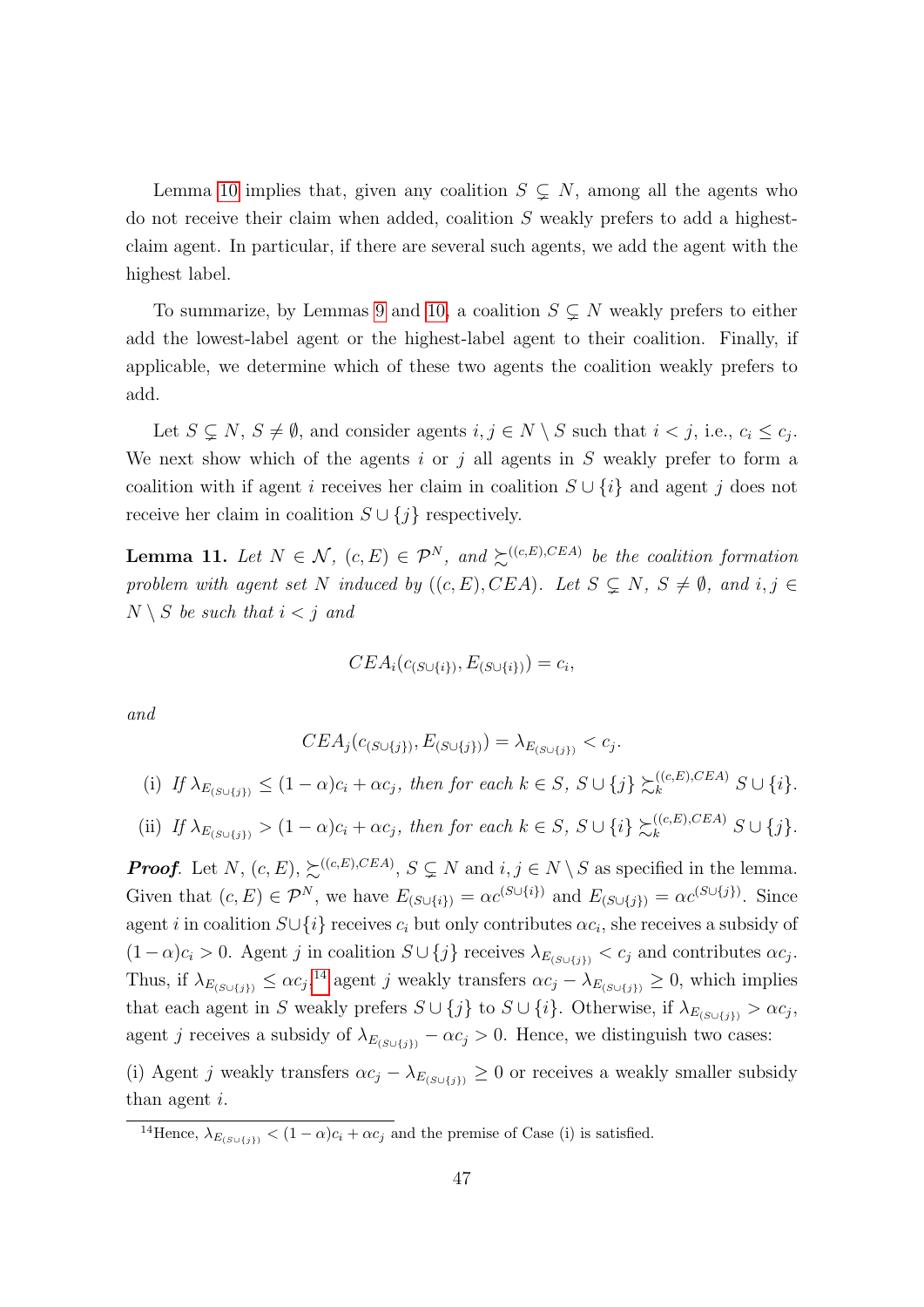Then,  $\alpha c_j - \lambda_{E(S \cup \{j\})} \leq (1 - \alpha) c_i$ , which is equivalent to  $\lambda_{E(S \cup \{j\})} \leq (1 - \alpha) c_i + \alpha c_j$ . In this case, for each  $k \in S$ ,  $S \cup \{j\} \succsim_k^{((c,E),CEA)} S \cup \{i\}.$ 

(ii) Agent i receives a smaller subsidy than agent j.

Then,  $(1-\alpha)c_i < \alpha c_j - \lambda_{E_{(S \cup \{j\})}}$ , which is equivalent to  $\lambda_{E_{(S \cup \{j\})}} > (1-\alpha)c_i + \alpha c_j$ . In this case, for each  $k \in S$ ,  $S \cup \{i\} \succsim_k^{((c,E),CEA)} S \cup \{j\}$ .

Let  $S \subseteq N$ . Define  $L \equiv \{i' \in N \setminus S : CEA_{i'}(c_{(S\cup\{i'\})}, E_{(S\cup\{i'\})}) = c_{i'}\}$  and  $R \equiv \{j' \in N \setminus S : CEA_{j'}(c_{(S \cup \{j'\})}, E_{(S \cup \{j'\})}) = \lambda_{E_{(S \cup \{j'\})}} \neq c_{j'}\}.$  Consider  $i \equiv \min L$ and  $j \equiv \max R$ . Lemmas [9](#page-43-1) and [10](#page-44-0) together imply that agents i and j are potential "stable partners" for coalition S. If  $R = \emptyset$ , then Lemma [9](#page-43-1) implies that agent i is added to coalition S. Similarly, if  $L = \emptyset$ , then Lemma [10](#page-44-0) implies that agent j is added to coalition S. Finally, let  $L \neq \emptyset$  and  $R \neq \emptyset$ . Then, according to Lemma [11,](#page-46-1) depending on Cases (i) or (ii), together with Lemmas [9](#page-43-1) and [10,](#page-44-0) either agent  $i$  or agent  $j$  is added to coalition  $S$ .

### <span id="page-47-0"></span>F Proof of Theorem [7](#page-23-0)

Recall that  $N = \{1, ..., n\}$  and  $c_1 \leq c_2 \leq ... \leq c_n$ . For each  $S \subseteq N$ , we denote the CEA parameter associated with  $(c_S, E_S)$  by  $\lambda_{E_S}$ , i.e., for each  $i \in S$ ,  $CEA_i(c_S, E_S)$  =  $\min\{c_i, \lambda_{E_S}\}\$ , where  $\lambda_{E_S}$  is chosen so that  $\sum_{j \in S} \min\{c_j, \lambda_{E_S}\} = E_S$ .

We introduce some notation before the proof. For  $S \subseteq N$  and  $CEA(c_S, E_S)$ , we denote the set of agents receiving an over-proportional or proportional payoff in coalition S, also called the set of recipients, by  $R_S \equiv \{i \in S : CEA_i(c_S, E_S) \geq \alpha c_i\}.$ Moreover, for each agent  $i \in R_S$ , we denote the subsidy she receives in coalition S as  $r_i^S = CEA_i(c_S, E_S) - \alpha c_i \geq 0$ . Similarly, we denote the set of agents receiving an under-proportional payoff in coalition  $S$ , also called the set of transfer agents, by  $T_S \equiv \{i \in S : CEA_i(c_S, E_S) < \alpha c_i\}.$  Furthermore, for each agent  $i \in T_S$ , the transfer she makes to coalition S is  $t_i^S = \alpha c_i - CEA_i(c_S, E_S) > 0$ .

Note that for any coalition  $S \subseteq N$ ,  $S \neq \emptyset$ , by the definition of the CEA rule,  $R_S \neq \emptyset$  and  $[T_S = \emptyset$  if and only if for all  $i, j \in S$ ,  $c_i = c_j$ .

**Proof of Theorem [7](#page-23-0).** Let  $N \in \mathcal{N}$  such that  $|N| > \theta$  and  $(c, E) \in \mathcal{P}_{\theta}^{N}$ . Consider the coalition formation problem with agent set N induced by  $((c, E), CEA)$ . We show that the partition  $\pi = \{S_1, \ldots, S_l\}$  obtained by the  $\theta$ -CEA algorithm is stable.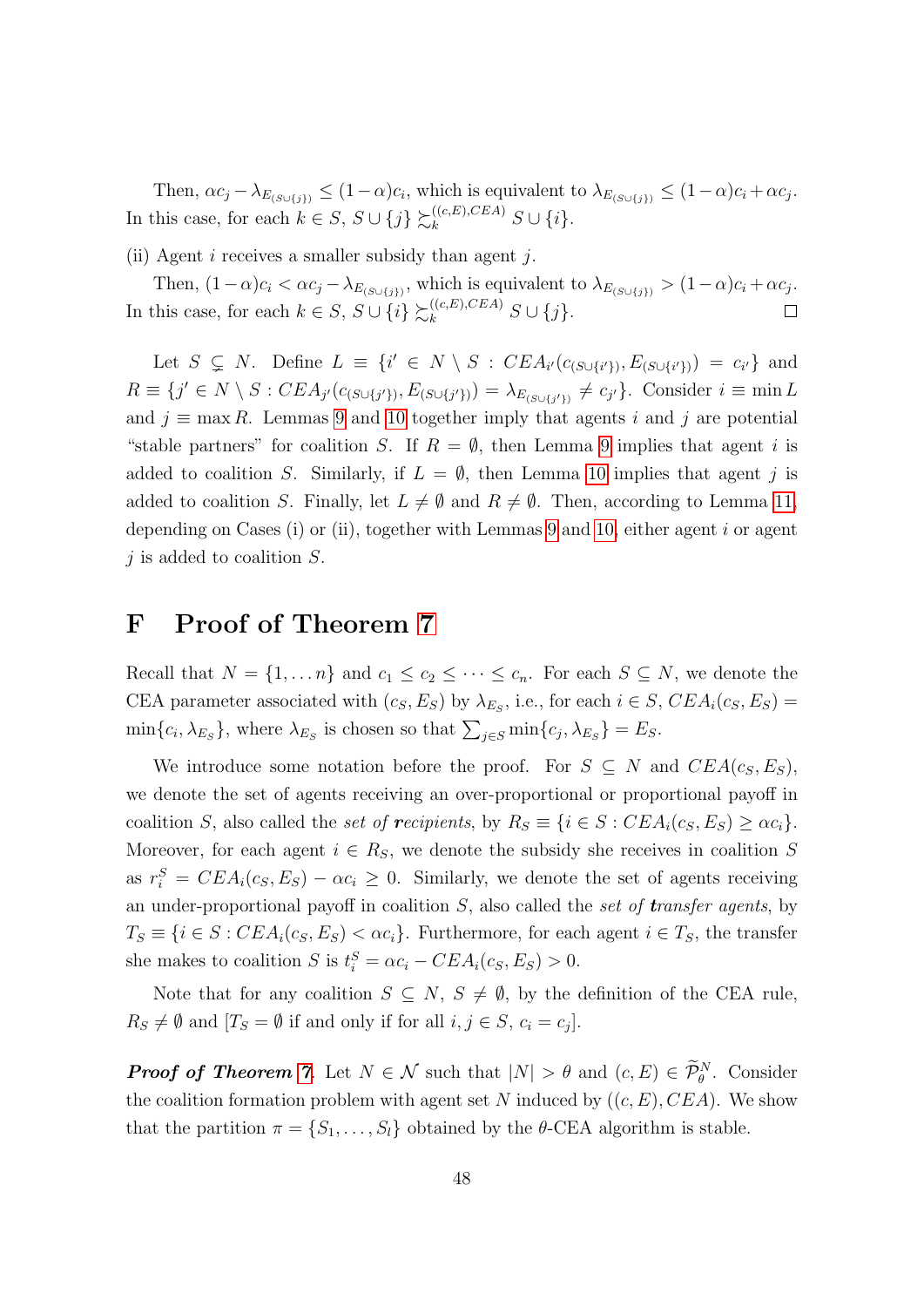First, we show that the coalitions obtained by the  $\theta$ -CEA algorithm cannot be blocked by coalitions of size lower than or equal to  $\theta$ .

**Step 1.** Recall that  $N_1 := N$ ,  $|N_1| > \theta$ . We show that  $S_1$  cannot be blocked by a coalition of size lower than or equal to  $\theta$ . Note that since  $(c, E) \in \mathcal{P}_{\theta}^{N}$ , we have that for each  $S \subsetneq N$  with  $|S| < \theta$  and each  $k \in S_1 \cap S$ ,

$$
S_1 \succsim_k^{((c,E),CEA)} S.
$$

Next, assume, by contradiction, that  $S_1$  can be blocked by a coalition of size  $\theta$ , i.e., there exists a set  $S \subsetneq N$  with  $|S| = \theta$  such that for each  $k \in S \cap S_1$ ,

$$
S \succ_k ^{(c,E),CEA)} S_1.
$$

Note that no agent receiving her claim in  $S_1$  can be in S. Hence,

$$
\lambda_{E_S} > \lambda_{E_{S_1}}.
$$

Let  $i^*$  be the agent with the highest label in  $S_1$  receiving  $c_i$ , i.e.,  $i^* \equiv \max\{i \in S_1 : S_2 \}$  $CEA_i(c_{S_1}, E_{S_1}) = c_i$  and  $j^*$  be the agent with the lowest label in  $S_1$  receiving  $\lambda_{E_{S_1}} \ge$  $\alpha c_{j^*}, \ \lambda_{E_{S_1}} \neq c_{j^*}, \ i.e.,\ j^* \equiv \min\{j \in S_1 : CEA_j(c_{S_1}, E_{S_1}) = \lambda_{E_{S_1}} \geq \alpha c_j \text{ and } \lambda_{E_{S_1}} \neq$ c<sub>j</sub>}. Since  $R_{S_1} \neq \emptyset$ ,  $\{i^*, j^*\}\neq \emptyset$ , i.e., at least one of these agents (or both) exist. Note that if both agents  $i^*$  and  $j^*$  exist, then there is no agent in  $S_1$  whose label is in between that of these two agents, i.e., there exists no  $l \in S_1$  such that  $i^* < l < j^*$ .

ci <sup>∗</sup> αc<sup>j</sup> cj <sup>∗</sup> λ<sup>E</sup>S<sup>1</sup> ∗

Figure 1: Both agents,  $i^*$  and  $j^*$ , exist.

We divide the rest of the proof into four parts.

**Part 1.** We show that all agents in  $S \setminus S_1$  are recipients. That is, for each  $l \in S \setminus S_1$ ,  $l \in R_S$ . We distinguish two cases.

Case 1. Agent  $j^*$  exists, i.e.,  $j^*$  is the agent with the lowest label in  $S_1$  receiving  $\lambda_{E_{S_1}} \geq \alpha c_{j^*} (\lambda_{E_{S_1}} \neq c_{j^*}).$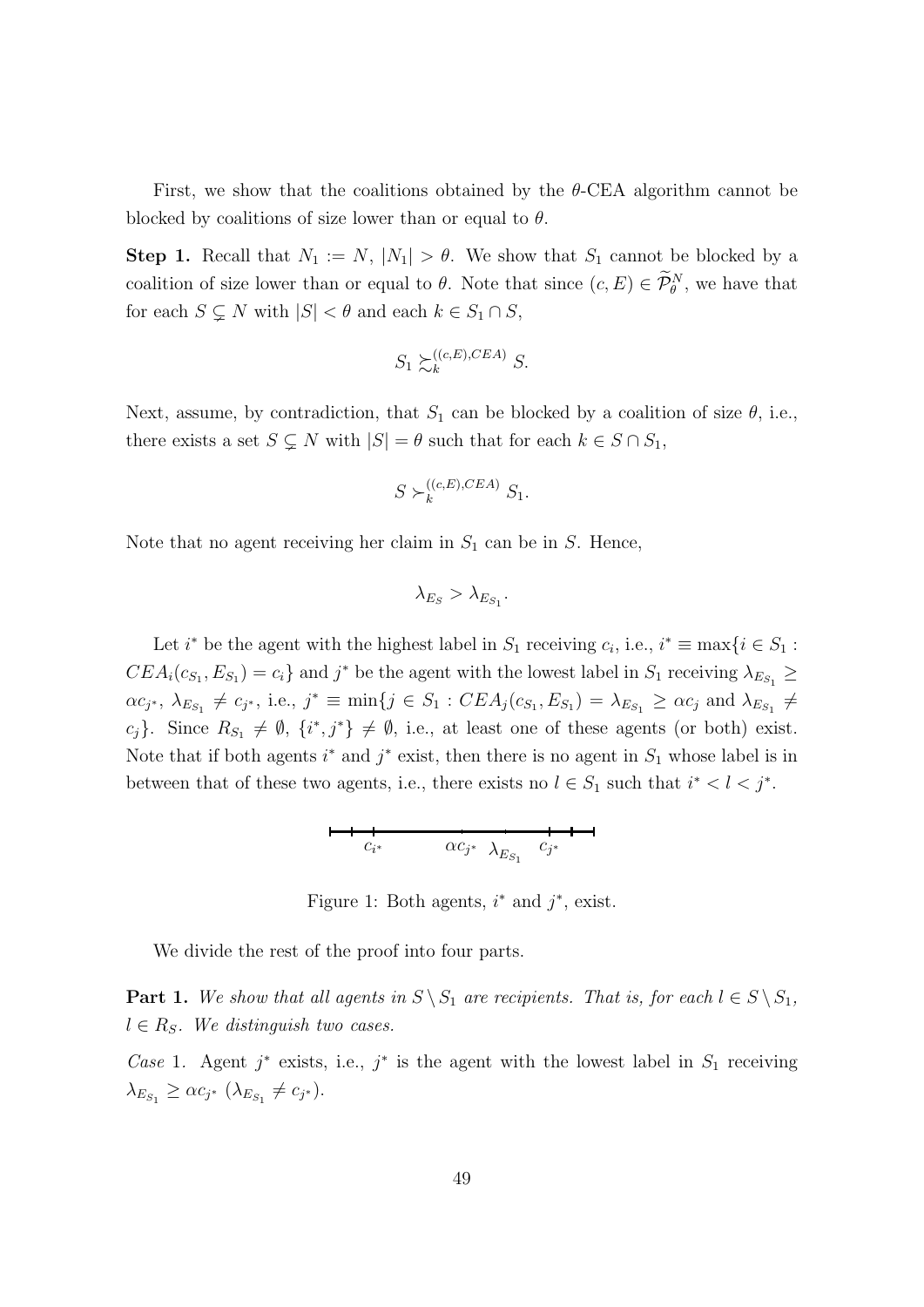Let  $l \in S \setminus S_1$ . Note first that  $l < j^*$  because, by construction of coalition  $S_1$  by the algorithm, each agent with a higher label than  $j^*$  is necessarily in  $S_1$ <sup>[15](#page-49-0)</sup>. Therefore,  $c_l \leq c_{j^*}$ . Recall that  $\lambda_{E_S} > \lambda_{E_{S_1}} \geq \alpha c_{j^*}$ . Hence,

$$
\lambda_{E_S} > \lambda_{E_{S_1}} \geq \alpha c_{j^*} \geq \alpha c_l,
$$

which implies  $\lambda_{E_S} > \alpha c_l$ . Thus,  $l \in R_S$ .

Case 2. Agent  $j^*$  does not exist and  $i^*$  is the agent with the highest label in  $S_1$ receiving  $c_{i^*}$ .

Thus,  $T_{S_1} \neq \emptyset$ . Denote by  $j^t$  the transfer agent in  $S_1$  with the lowest label, i.e.,  $j^t \equiv \min\{j \in T_{S_1} : \lambda_{E_{S_1}} < \alpha c_j\}$ . Since agent  $j^*$  does not exist, agent  $i^*$  is now the agent with the next lowest label in  $S_1$ , i.e., there exists no  $l \in S_1$  such that  $i^* < l < j^t$ .

ci αc<sup>j</sup> <sup>t</sup> c<sup>j</sup> <sup>∗</sup> λ<sup>E</sup>S<sup>1</sup> t

Figure 2: Agent  $j^*$  does not exist and agent  $j^t$  is a transfer agent with the lowest label.

First, by construction of coalition  $S_1$  by the algorithm, in particular, by Step  $\theta$  – 1 (ii) of the  $\theta$ -CEA set algorithm, agent i<sup>\*</sup> has been chosen against agent  $j^t$  – 1. Therefore,

$$
(1 - \alpha)c_{i^*} < \lambda_{E_{((S_1 \setminus \{i^*\}) \cup \{j^t - 1\})}} - \alpha c_{j^t - 1},
$$

which means that if agent  $i^*$  is added to coalition  $(S_1 \setminus \{i^*\})$ , even if receiving her claim, she would receive a lower subsidy than if agent  $j<sup>t</sup> - 1$  is added to coalition  $(S_1 \setminus \{i^*\})$ . This, together with the definition of the CEA rule, implies

$$
\lambda_{E_{S_1}} \geq \lambda_{E_{((S_1 \setminus \{i^*\}) \cup \{j^t-1\})}}.
$$

Furthermore, since  $(1 - \alpha)c_{i^*} > 0$ , we have  $\lambda_{E_{((S_1 \setminus \{i^*\}) \cup \{j^t-1\})}} - \alpha c_{j^t-1} > 0$ . Thus,

$$
\lambda_{E_{((S_1\backslash \{i^*\})\cup \{j^t-1\})}}>\alpha_{Cj^t-1}.
$$

<span id="page-49-0"></span><sup>&</sup>lt;sup>15</sup>Note that coalition  $S_1$  constructed by the algorithm is such that each agent with a higher label than  $j^*$  is either a transfer agent or a recipient with a lower subsidy, which means that they are chosen before  $j^*$  in the algorithm.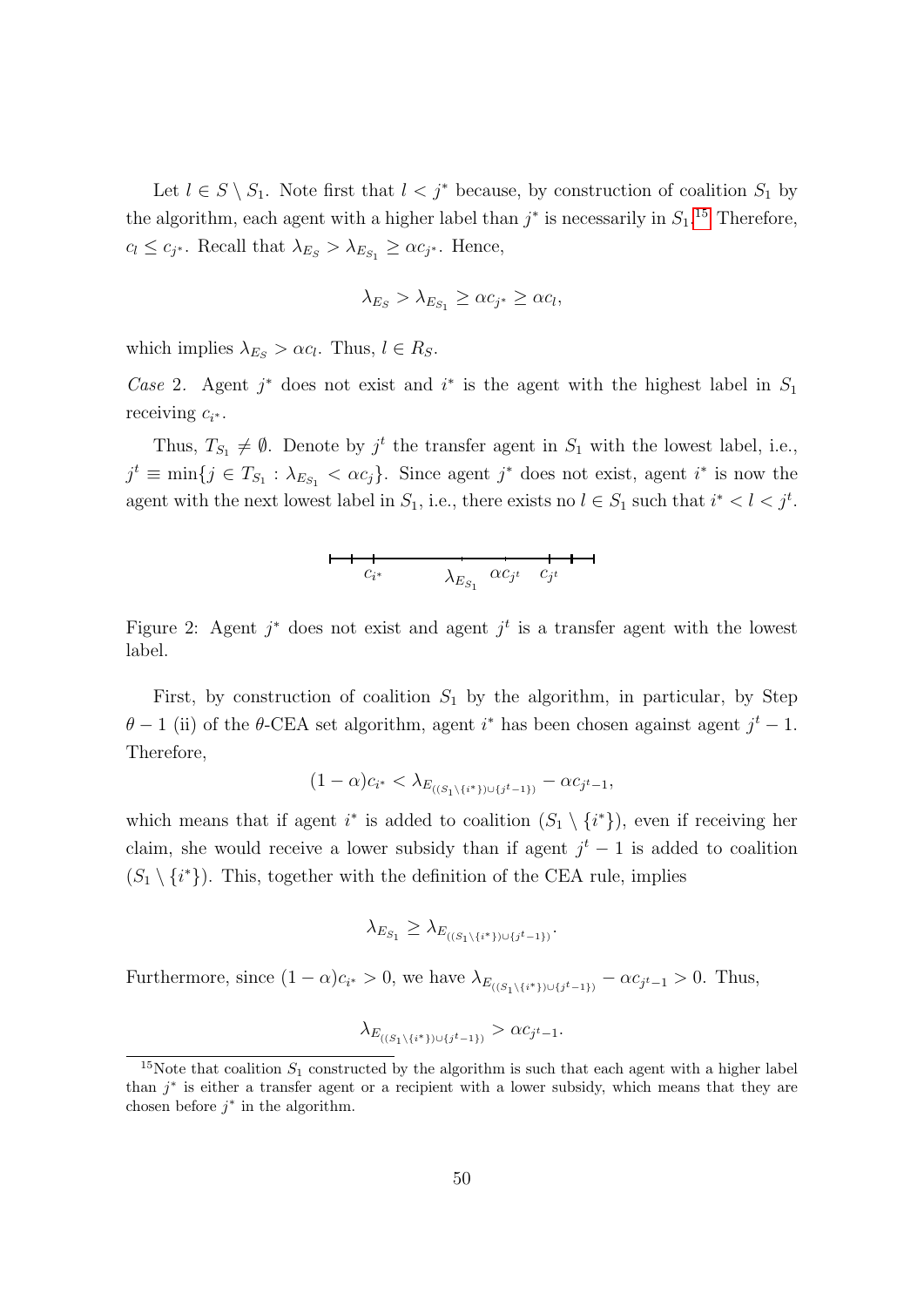Let  $l \in S \setminus S_1$ . Note first that  $l < j<sup>t</sup> - 1$  because, by construction of coalition  $S_1$  by the algorithm, each agent with a higher label than  $j<sup>t</sup>$  is necessarily in  $S<sub>1</sub>$ . Therefore,  $\alpha c_l \leq \alpha c_{j^t-1}$ . Recall that  $\lambda_{E_S} > \lambda_{E_{S_1}} \geq \lambda_{E_{(S_1 \setminus \{i^*\}) \cup \{j^t-1\}}} > \alpha c_{j^t-1}$ . Hence,

$$
\lambda_{E_S} > \lambda_{E_{S_1}} \geq \lambda_{E_{(S_1 \setminus \{i^*\}) \cup \{j^t-1\}}} > \alpha c_{j^t-1} \geq \alpha c_l,
$$

which implies  $\lambda_{E_S} > \alpha c_l$ . Thus,  $l \in R_S$ .

As a result of Part 1, all new agents in coalition S are recipients, i.e.,  $S \setminus S_1 \subseteq R_S$ .

**Part 2.** We show that each agent in  $S \cap S_1$  who is a recipient in  $S_1$  is also a recipient in S. Furthermore, the subsidy a recipient in  $S \cap S_1$  receives in S is higher than the subsidy she receives in  $S_1$ . That is, for each  $l \in S \cap R_{S_1}$ , we have  $l \in R_S$  and  $r_l^S > r_l^{S_1}$ .

Let  $l \in S \cap R_{S_1}$ . Since  $l \in R_{S_1}$ , we have  $\lambda_{E_{S_1}} \geq \alpha c_l$ . Hence,  $\lambda_{E_S} > \lambda_{E_{S_1}}$  implies  $\lambda_{E_S} > \alpha c_l \geq 0$  and  $l \in R_S$ . Recall that since  $l \in S \cap S_1$ ,  $CEA_l(c_{S_1}, E_{S_1}) = \lambda_{E_{S_1}} \neq c_l$ . Now, we distinguish two cases.

(i) If 
$$
CEA_l(c_S, E_S) = c_l
$$
, then  $r_l^S = CEA_l(c_S, E_S) - \alpha c_l = (1 - \alpha)c_l > \lambda_{E_{S_1}} - \alpha c_l = CEA_l(c_{S_1}, E_{S_1}) - \alpha c_l = r_l^{S_1}$ .

(ii) If  $CEA_l(c_S, E_S) = \lambda_{E_S}$ , then  $r_l^S = CEA_l(c_S, E_S) - \alpha c_l = \lambda_{E_S} - \alpha c_l > \lambda_{E_{S_1}} - \alpha c_l =$  $CEA_l(c_{S_1}, E_{S_1}) - \alpha c_l = r_l^{S_1}.$ 

Hence, for each  $l \in S \cap R_{S_1}$ ,

<span id="page-50-1"></span>
$$
r_l^S > r_l^{S_1}.\tag{10}
$$

As a result of Part 2, all recipients of  $S_1$  who are in S are recipients in S, i.e.,  $S \cap R_{S_1} \subseteq R_S$ . Moreover, by Part 1, we know that  $S \setminus S_1 \subseteq R_S$ . Thus, since  $|S| = |S_1|$ , we conclude that

<span id="page-50-0"></span>
$$
|R_S| \ge |R_{S_1}|.\tag{11}
$$

**Part 3.** We show that each agent in  $S \cap S_1$  who is a transfer agent in  $S_1$  is either a transfer agent in S transferring less in S than in  $S_1$  or a recipient in S. That is, for  $\text{each } l \in S \cap T_{S_1}, \text{ we have either } [l \in T_S \text{ and } t_l^S < t_l^{S_1}] \text{ or } l \in R_S.$ 

Let  $l \in S \cap T_{S_1}$ . Since  $l \in T_{S_1}$ , we have  $\lambda_{E_{S_1}} < \alpha c_l$ . Hence, given that  $\lambda_{E_S} > \lambda_{E_{S_1}}$ , we distinguish two cases: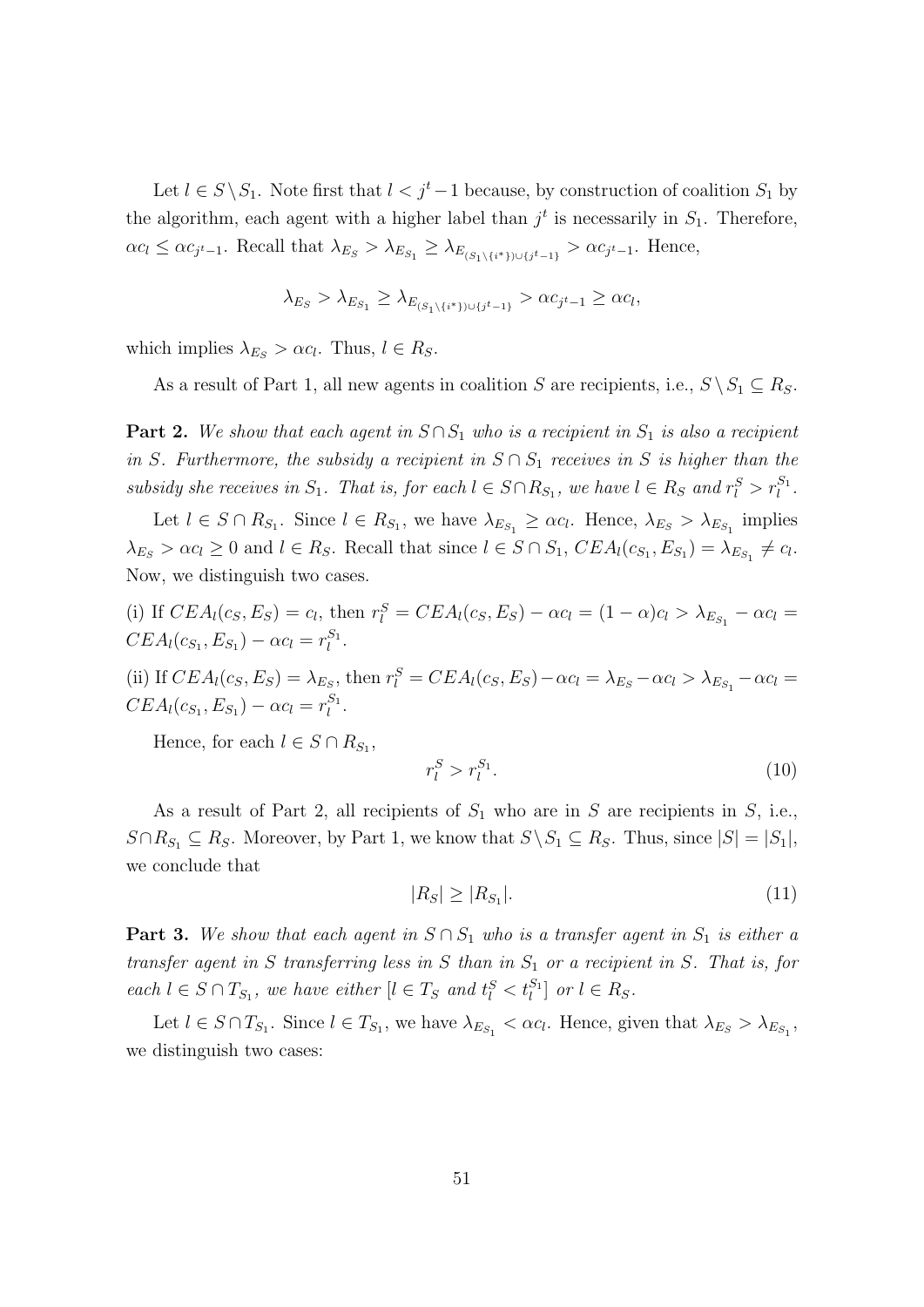(i) If  $\alpha c_l > \lambda_{E_S}$ , then agent l continues being a transfer agent, i.e.,  $l \in T_S$ . Recall that since  $l \in T_{S_1}$ ,  $CEA_l(c_{S_1}, E_{S_1}) = \lambda_{E_{S_1}} \neq c_l$ . Therefore,

<span id="page-51-0"></span>
$$
t_l^S = \alpha c_l - CEA_l(c_S, E_S) = \alpha c_l - \lambda_{E_S} < \alpha c_l - \lambda_{E_{S_1}} = \alpha c_l - CEA_l(c_{S_1}, E_{S_1}) = t_l^{S_1}.\tag{12}
$$

(ii) If  $\alpha c_l \leq \lambda_{E_S}$ , then agent l becomes a recipient, i.e.,  $l \in R_S$ .

Equations [\(11\)](#page-50-0) and [\(12\)](#page-51-0) together imply

<span id="page-51-2"></span>
$$
\sum_{l \in T_S} t_l^S \le \sum_{l' \in T_{S_1}} t_{l'}^{S_1}.
$$
\n(13)

**Part 4.** We show that for each agent in  $S \setminus S_1$ , the subsidy she receives in S is higher than or equal to the maximal subsidy any agent in  $S_1$  receives. That is, for each  $l \in S \setminus S_1$ ,  $r_l^S \ge \max\{r_{l'}^{S_1}\}_{l' \in R_{S_1}}$ .

Note first that, by construction of coalition  $S_1$  by the algorithm, the maximal subsidy any recipient in  $S_1$  receives is either  $(1 - \alpha)c_{i^*}$  or  $\lambda_{E_{S_1}} - \alpha c_{j^*}$ .

Consider now the agent in  $S \setminus S_1$  with the lowest subsidy, i.e., let  $l^* \in S \setminus S_1$ be such that for each  $l \in S \setminus S_1$ ,  $r_{l^*}^S \leq r_l^S$ . We show that  $r_{l^*}^S$  is higher than or equal to  $\max\{r_{l'}^{S_1}\}_{l' \in R_{S_1}}$ . Recall that no agent receiving her claim in  $S_1$  can be in S. In particular, neither agent  $i^*$  nor any agent with a lower label than  $i^*$  can be in S. Furthermore, by construction of coalition  $S_1$  by the algorithm, any agent with a higher label than  $j^*$  is in  $S_1$ . Thus,  $i^* < l^* < j^*$  and  $c_{i^*} \leq c_{l^*} \leq c_{j^*}$ .

We distinguish three cases.

Case 1. Agent  $j^*$  does not exist.

Then, agent  $i^*$  has been chosen in the last step of the algorithm against agent  $j^t-1$  (recall that  $j^t$  is the transfer agent in  $S_1$  with the lowest label and  $c_{i^*} \leq c_{j^t}$ .) That is,  $\max\{r_{l'}^{S_1}\}_{l' \in R_{S_1}} = (1-\alpha)c_{i^*}$  and by Step  $\theta-1$  (ii) of the  $\theta$ -CEA set algorithm,

<span id="page-51-1"></span>
$$
(1 - \alpha)c_{i^*} < \lambda_{E_{((S_1 \setminus \{i^*\}) \cup \{j^t - 1\})}} - \alpha c_{j^t - 1}.\tag{14}
$$

By construction of coalition  $S_1$  by the algorithm, we have  $\lambda_{E_{S_1}} \geq \lambda_{E_{((S_1 \setminus \{i^*\}) \cup \{j^t-1\})}}$ (this follows from Lemma [11](#page-46-1) in Appendix [E\)](#page-43-0). We distinguish two cases. (i) If  $CEA_{l^*}(c_S, E_S) = c_{l^*}$ , then, since  $c_{l^*} \ge c_{i^*}$  and  $(1 - \alpha) > 0$ ,

$$
r_{l^*}^S = (1 - \alpha)c_{l^*} \ge (1 - \alpha)c_{i^*} = \max\{r_{l'}^{S_1}\}_{l' \in R_{S_1}}.
$$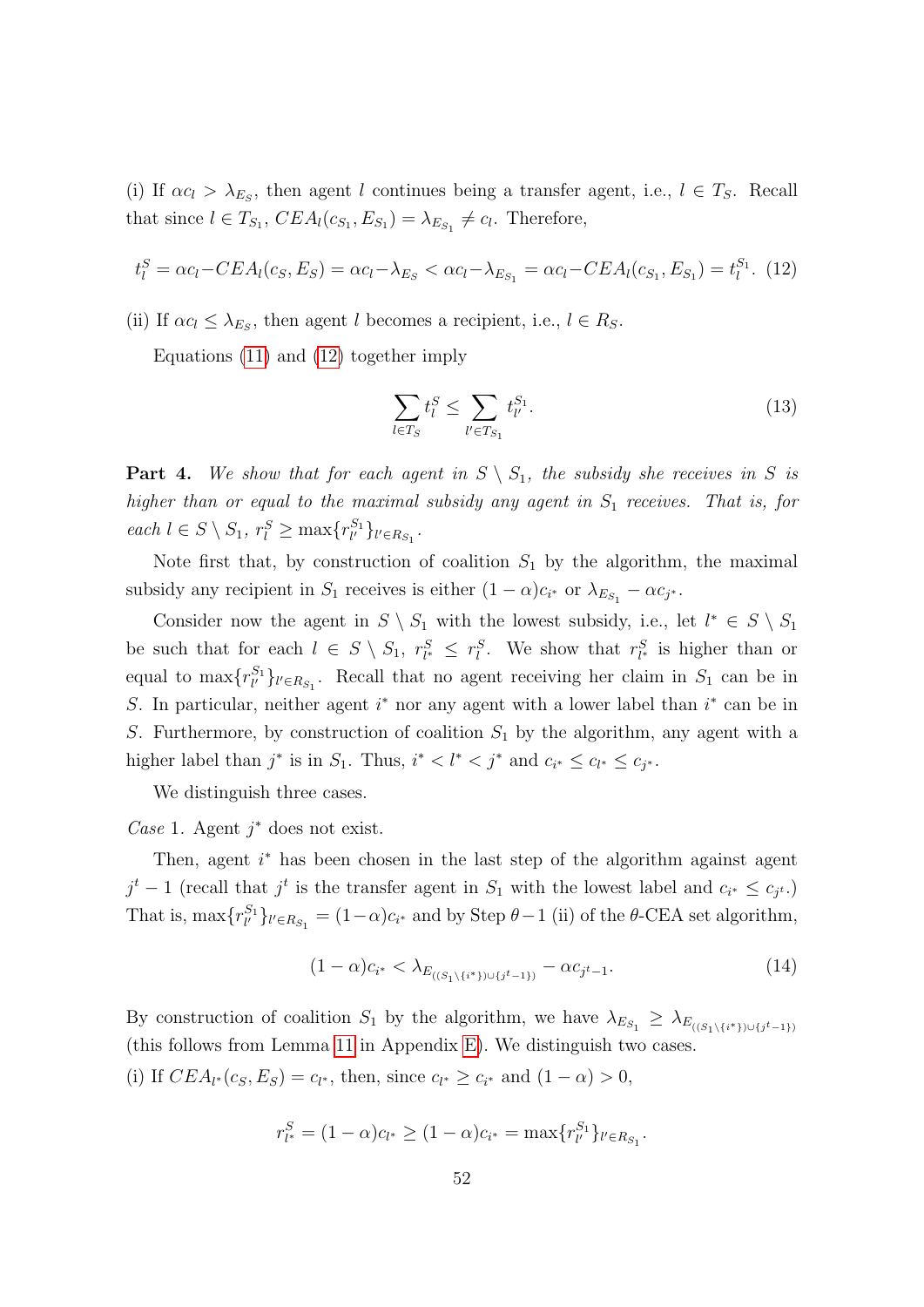(ii) If  $CEA_{l^*}(c_S, E_S) = \lambda_{E_S} < c_{l^*}$ , then, since  $\lambda_{E_S} > \lambda_{E_{S_1}} \geq \lambda_{E_{((S_1 \setminus \{i^*\}) \cup \{j^t-1\})}}$ and  $c_{l^*} \leq c_{j^t-1},$ 

$$
\lambda_{E_S} - \alpha c_{l^*} \ge \lambda_{E_S} - \alpha c_{j^t-1} > \lambda_{E_{S_1}} - \alpha c_{j^t-1} \ge \lambda_{E_{((S_1 \setminus \{i^*\}) \cup \{j^t-1\})}} - \alpha c_{j^t-1}.
$$

This, together with inequality [\(14\)](#page-51-1), implies

$$
r_{l^*}^S = \lambda_{E_S} - \alpha c_{l^*} > \lambda_{E_{((S_1 \setminus \{i^*\}) \cup \{j^t-1\})}} - \alpha c_{j^t-1} > (1-\alpha)c_{i^*} = \max\{r_{l'}^{S_1}\}_{l' \in R_{S_1}}.
$$

 $Case 2.$  Agent  $i^*$  does not exist.

Then, agent  $j^*$  has been chosen in the last step of the algorithm against agent 1. That is,  $\max\{r_{l'}^{S_1}\}_{l' \in R_{S_1}} = \lambda_{E_{S_1}} - \alpha c_{j^*}$  and by Step  $\theta - 1$  (i) of the  $\theta$ -CEA set algorithm,

$$
\lambda_{E_{S_1}} - \alpha c_{j^*} \le (1 - \alpha) c_1.
$$

We distinguish two cases.

(i) If  $CEA_{l^*}(c_S, E_S) = c_{l^*}$ , then, since  $\lambda_{E_{S_1}} - \alpha c_{j^*} \leq (1 - \alpha)c_1$ , and  $c_1 \leq c_{l^*}$ ,

$$
r_{l^*}^S = (1 - \alpha)c_{l^*} \ge (1 - \alpha)c_1 \ge \lambda_{E_{S_1}} - \alpha c_{j^*} = \max\{r_{l'}^{S_1}\}_{l' \in R_{S_1}}.
$$

(ii) If  $CEA_{l^*}(c_S, E_S) = \lambda_{E_S} < c_{l^*}$ , then, since  $c_{l^*} \leq c_{j^*}$  and  $\lambda_{E_S} > \lambda_{E_{S_1}}$ ,

$$
r_{l^*}^S = \lambda_{E_S} - \alpha c_{l^*} \ge \lambda_{E_S} - \alpha c_{j^*} > \lambda_{E_{S_1}} - \alpha c_{j^*} = \max\{r_{l'}^{S_1}\}_{l' \in R_{S_1}}.
$$

Case 3. Both agents  $i^*$  and  $j^*$  exist.

Then,  $\max\{r_{l'}^{S_1}\}_{l' \in R_{S_1}} = \max\{(1-\alpha)c_{i^*}, \lambda_{E_{S_1}} - \alpha c_{j^*}\}.$ 

Note that in Cases 1 and 2 it is clear who the last agent added to coalition  $S_1$ is and therefore, what the highest subsidy in set  $S_1$  is. However, when both agents  $i^*$  and  $j^*$  exist, we need to distinguish cases depending on the last agent added to coalition  $S_1$ , who after all is the agent with the highest subsidy in  $S_1$ . We distinguish the following cases.

$$
(i) CEA_{l^*}(c_S, E_S) = c_{l^*}.
$$

(i.1) If agent  $i^*$  is the last agent added to coalition  $S_1$ , then  $\max\{r_{l'}^{S_1}\}_{l' \in R_{S_1}} = (1-\alpha)c_{i^*}$ and we apply Case 1 (i).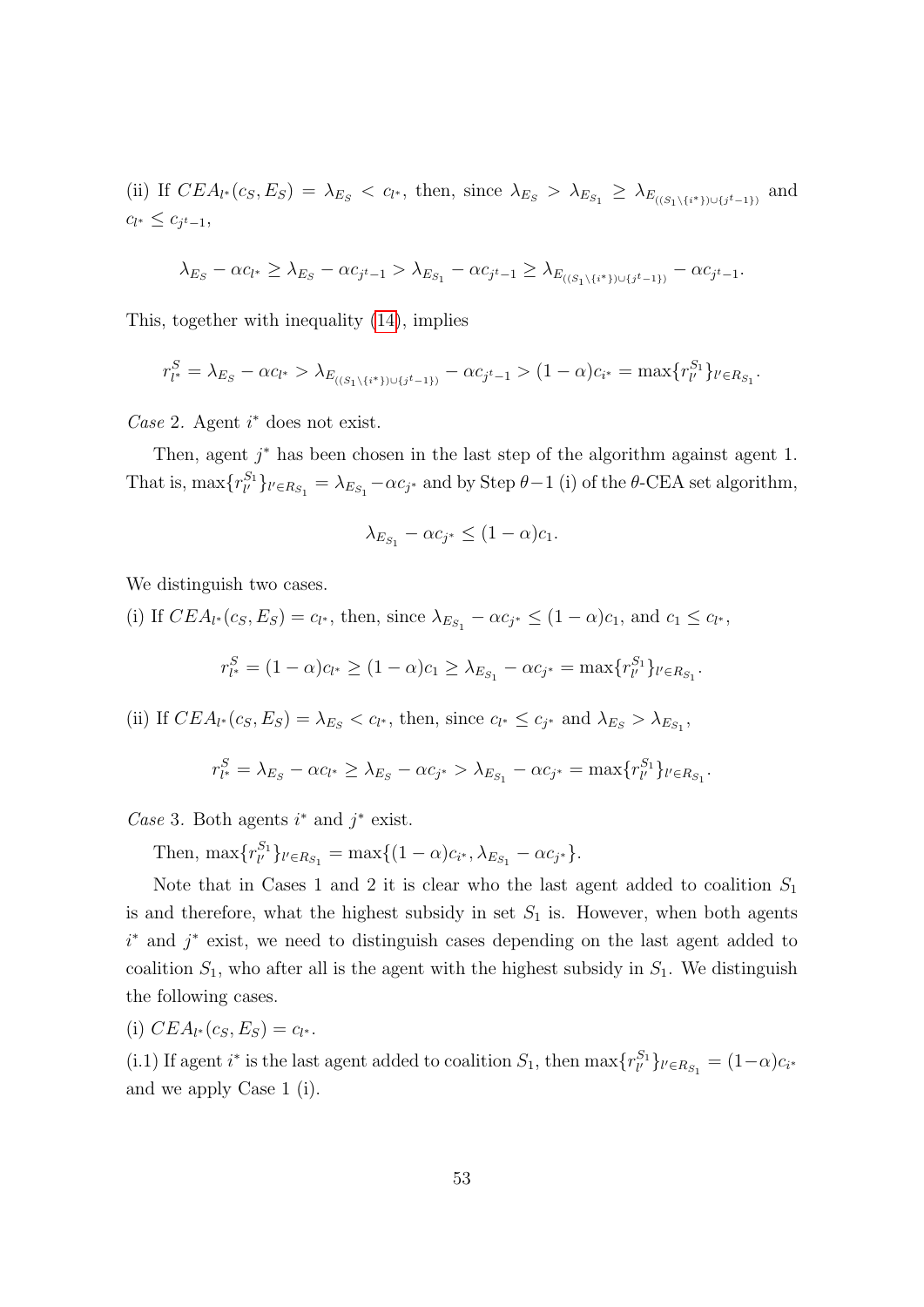(i.2) If agent  $j^*$  is the last agent added to coalition  $S_1$ , then  $\max\{r_{l'}^{S_1}\}_{l' \in R_{S_1}} = \lambda_{E_{S_1}}$  $\alpha c_j^*$  and we apply Case 2 (i) by replacing agent 1 with agent  $i^* + 1$ .

(ii)  $CEA_{l^*}(c_S, E_S) = \lambda_{E_S} < c_{l^*}.$ 

(ii.1) If agent  $i^*$  is the last agent added to coalition  $S_1$ , then  $\max\{r_{l'}^{S_1}\}_{l' \in R_{S_1}} = (1-\alpha)c_{i^*}$ and we apply Case 1 (ii) by replacing agent  $j^t - 1$  with agent  $j^* - 1$ .

(ii.2) If agent  $j^*$  is the last agent added to coalition  $S_1$ , then  $\max\{r_{l'}^{S_1}\}_{l' \in R_{S_1}} = \lambda_{E_{S_1}}$  $\alpha c_{j^*}$  and we apply Case 2 (ii).

Hence, we can conclude that  $r_{l^*}^S \ge \max\{r_{l'}^{S_1}\}_{l' \in R_{S_1}}$ . Furthermore, since for each  $l \in S \setminus S_1$ ,  $r_{l^*}^S \leq r_l^S$ , we have that for each  $l \in S \setminus S_1$ ,

$$
r_l^S \ge \max\{r_{l'}^{S_1}\}_{l' \in R_{S_1}}.
$$

Part 4, together with inequality [\(10\)](#page-50-1), implies that the total subsidy in coalition S is higher than or equal to the total subsidy in coalition  $S_1$ . That is,

<span id="page-53-0"></span>
$$
\sum_{l \in R_S} r_l^S \ge \sum_{l' \in R_{S_1}} r_{l'}^{S_1}.
$$
\n(15)

Finally, inequalities [\(13\)](#page-51-2) and [\(15\)](#page-53-0) together imply that the total transfer in coalition  $S$  is lower than the total subsidy in coalition  $S$ . That is,

$$
\sum_{k \in T_S} t_k^S < \sum_{k' \in R_S} r_{k'}^S.
$$

However, since the total transfer has to be equal to the total subsidy, a contradiction is reached.

In particular, there exists no coalition  $T \subseteq N_1$  such that  $|T| \leq \theta$ , and for each  $i \in S_1 \cap T$ ,  $T \succ_i^{((c,E),CEA)} S_1$ , i.e., an agent from set  $S_1$  cannot be part of a blocking coalition of size lower than or equal to  $\theta$  with agents from set  $N_1$ .

Step k (k > 1). Recall from Step  $k-1$  that  $N_k := N \setminus (\cup_{j=1}^{k-1} S_j)$  and  $|N_k| > \theta$ . Furthermore, agents in  $N_k$  are relabelled such that  $N_k = \{1', \ldots, n'\}, c_{1'} \leq \ldots \leq c_{n'}$ . Hence, by a similar reasoning than in Step 1 (with the new set of agents  $N_k$ ), it follows that there exists no coalition  $T \subseteq N_k$  such that  $|T| \leq \theta$ , and for each  $i \in S_k \cap T$ ,  $T \succ_i^{((c,E),CEA)} S_k$ , i.e., an agent from set  $S_k$  cannot be part of blocking coalition of size lower than or equal to  $\theta$  with agents from set  $N_k$ . By the previous steps, an agent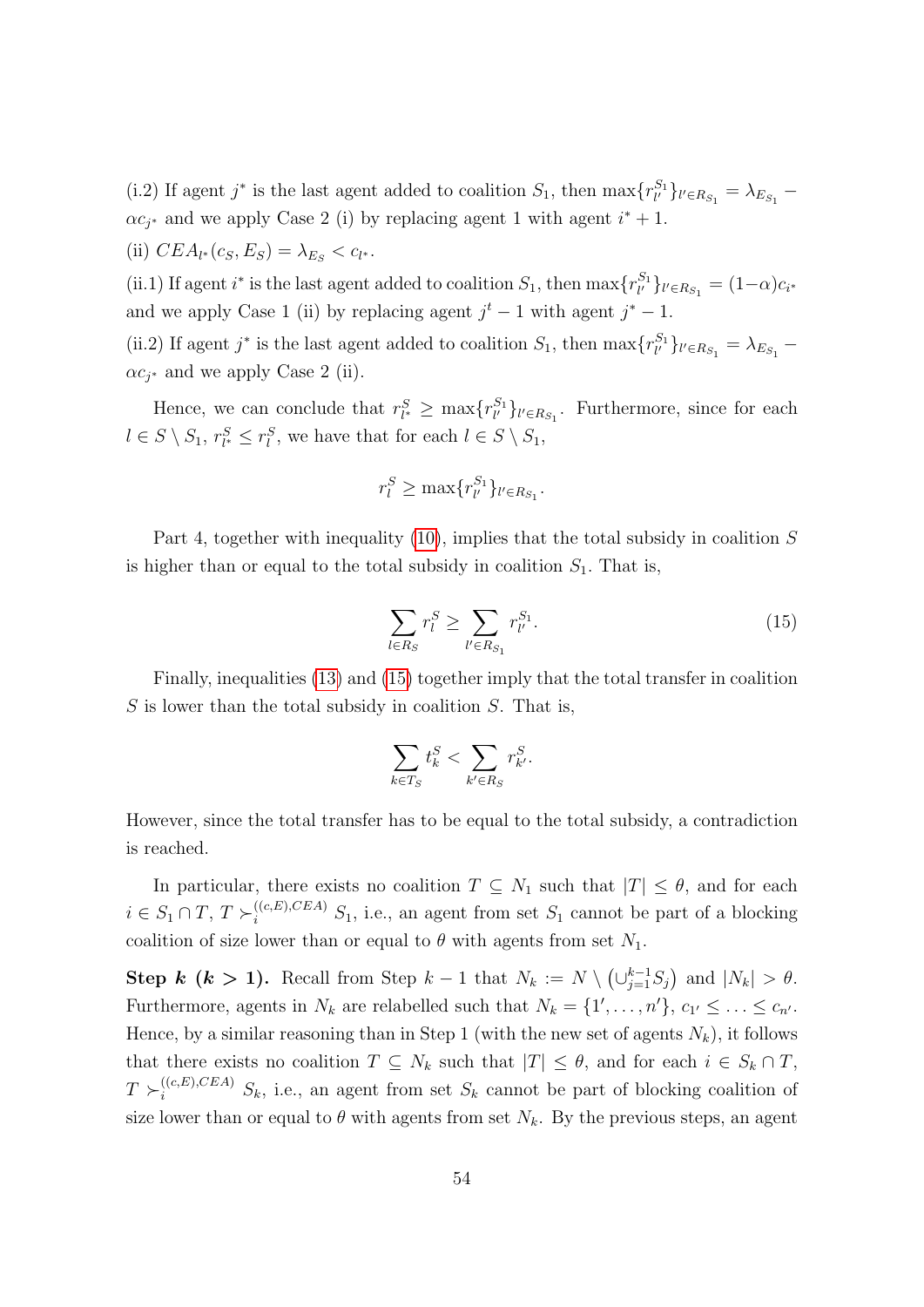from set  $\bigcup_{j\in\{1,\ldots,k-1\}} S_j$  cannot be part of a blocking coalition with agents from set  $S_k$ . Hence, no agent from set  $S_k$  can be part of a blocking coalition of size lower than or equal to  $\theta$ .

After  $l - 1$  steps, we have shown that there is no blocking coalition  $T \subsetneq N$  such that  $|T| \leq \theta$ .

Finally, assume, by contradiction, that  $\pi$  is not stable. Then, there exists a blocking coalition  $T \subseteq N$  such that for each agent  $i \in T$ ,  $T \succ_i^{(c,E),CEA} \pi(i)$ . In particular,  $|T| > \theta$ .

Case 1. For each  $i \in T$ ,  $CEA_i(c_T, E_T) = \alpha c_i$ .

Then, by Lemma [7,](#page-41-1) there is a coalition  $T' \subsetneq T$  with  $|T'| = \theta$  such that for each  $j \in T'$ ,

$$
T' \sim_j^{((c,E),CEA)} T \succ_j^{((c,E),CEA)} \pi(j),
$$

which contradicts the fact that there is no blocking coalition of size lower than or equal to  $\theta$ .

Case 2. For some  $i \in T$ ,  $CEA_i(c_T, E_T) \neq \alpha c_i$ .

Then, by Proposition [3,](#page-41-3) there is a coalition  $T' \subsetneq T$  with  $|T'| = \theta$  such that for each  $j \in T'$ ,

$$
T' \succsim^{((c,E),CEA)}_{j} T \succ^{((c,E),CEA)}_{j} \pi(j),
$$

which contradicts the fact that there is no blocking coalition of size lower than or equal to  $\theta$ .

We have proven that partition  $\pi$  obtained by the  $\theta$ -CEA algorithm is stable.  $\Box$ 

### <span id="page-54-0"></span>G Proof of Theorem [8](#page-24-0)

Recall that  $N = \{1, ..., n\}$  and  $c_1 \leq c_2 \leq ... \leq c_n$ . For each  $S \subseteq N$ , we denote the CEL parameter associated with  $(c_S, E_S)$  by  $\lambda_{E_S}$ , i.e., for each  $i \in S$ ,  $CEL_i(c_S, E_S)$  =  $\max\{0, c_i - \lambda_{E_S}\}\$ , where  $\lambda_{E_S}$  is chosen so that  $\sum_{j \in S} \max\{0, c_j - \lambda_{E_S}\} = E_S$ .

**Proof of Theorem [8](#page-24-0)**. Let  $N \in \mathcal{N}$  such that  $|N| > \theta$  and  $(c, E) \in \mathcal{P}_{\theta}^{N}$ . Consider the coalition formation problem with agent set N induced by  $((c, E), CEL)$ . We show that the partition  $\pi = \{S_1, \ldots, S_l\}$  obtained by the  $\theta$ -CEL algorithm is stable.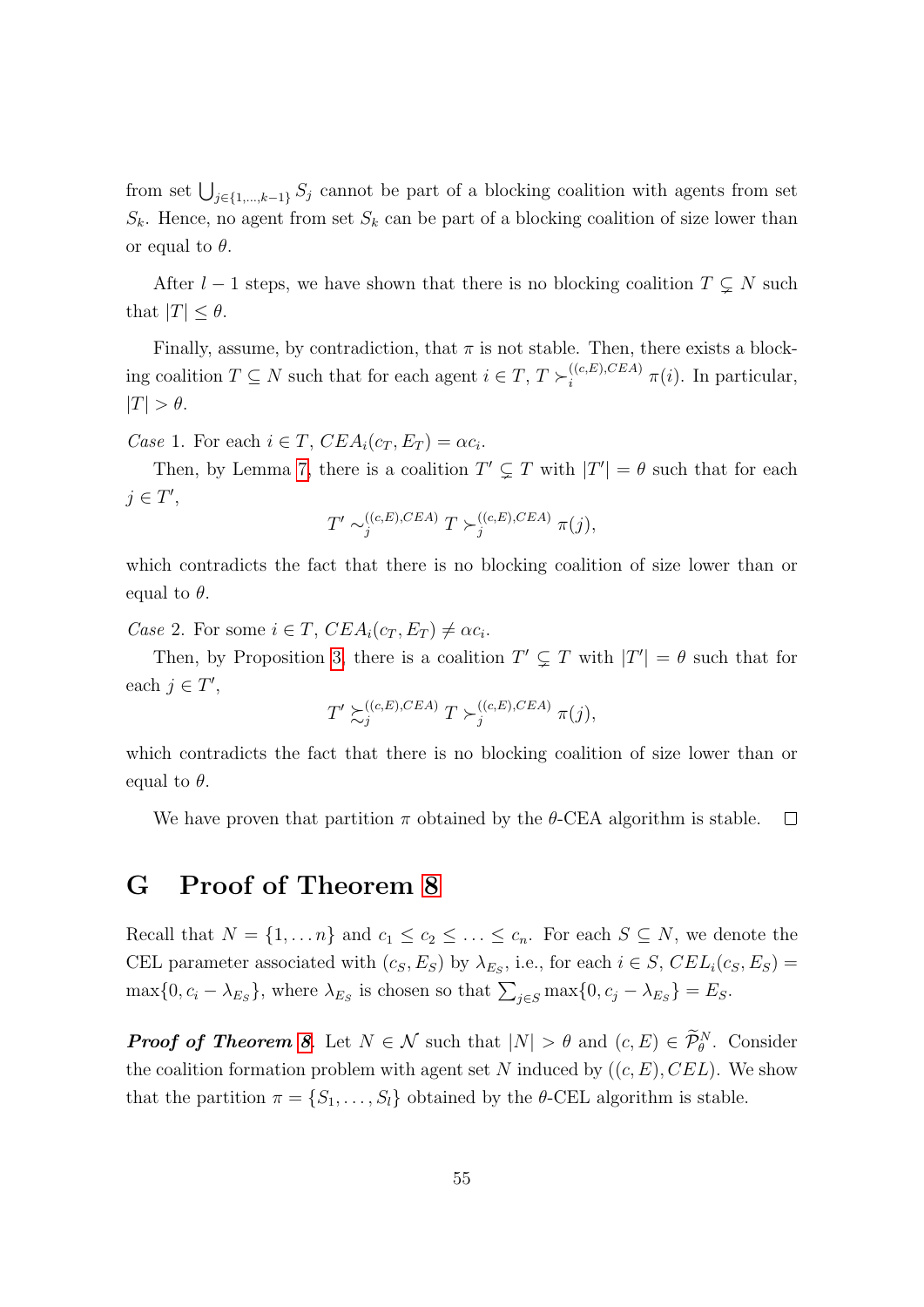First, we show that the coalitions obtained by the  $\theta$ -CEL algorithm cannot be blocked by coalitions of size lower than or equal to  $\theta$ .

**Step 1.** Recall that  $N_1 := N$ ,  $|N_1| > \theta$ , and  $S_1 := \{1, \ldots, \theta\}$ . We show that  $S_1$  is for each of its members at least as desirable as any other coalition of size lower than or equal to  $\theta$ .

Note that since  $(c, E) \in \widetilde{\mathcal{P}}_{\theta}^N$ , we have that for each  $S \subsetneq N$  with  $|S| < \theta$  and each  $i \in S \cap S_1$ 

$$
S_1 \succsim_i^{((c,E),CEL)} S.
$$

Next, let  $j \in S_1$  and  $k \in N \setminus S_1$ . Then,  $k > \theta$  and  $c_k \geq c_{\theta}$ . We consider coalition  $T = (S_1 \setminus \{j\}) \cup \{k\}$  and prove for each  $i \in S_1 \setminus \{j\}, S_1 \succsim^{((c,E),CEL)}_{i} T$  by showing that

$$
CEL_i(c_{S_1}, E_{S_1}) \geq CEL_i(c_T, E_T).
$$

If  $c_k = c_j$ , then  $CEL_i(c_{S_1}, E_{S_1}) = CEL_i(c_T, E_T)$  follows immediately. Hence, assume that  $c_k > c_j$ . We consider two cases:

Case 1.  $j \in S_1$  is such that  $CEL_j(c_{S_1}, E_{S_1}) \neq 0$ .

Then, at the problem  $(c_{S_1}, E_{S_1}) \in \mathcal{C}^{S_1}$ , since agent j contributes  $\alpha c_j$  to and requests  $c_j$  from coalition  $S_1$ , she contributes a loss of  $(1 - \alpha)c_j$  to coalition  $S_1$ .

Next, consider the auxiliary problem  $(c_T, \bar{E}_T) \in C^T$  at which agent k also contributes a loss of  $(1 - \alpha)c_i$  to coalition T. Then, agent k contributes  $c_k - (1 - \alpha)c_j$ to coalition T and  $\overline{E}_T = E_{S_1} - \alpha c_j + (c_k - c_j + \alpha c_j) = E_{S_1} + (c_k - c_j)$ . Note that the auxiliary problem  $(c_T, \bar{E}_T)$  is such that  $\bar{E}_T \neq \alpha c^T$ . Since  $c_k > c_j$ , we have, by the definition of the CEL rule, that for each agent  $i \in S_1 \setminus \{j\} = T \setminus \{k\},\$ 

$$
CEL_i(c_{S_1}, E_{S_1}) = CEL_i(c_T, \bar{E}_T).
$$

Now, consider the problem  $(c_T, E_T) \in \mathcal{C}^T$  and note that agent k contributes a loss of  $(1 - \alpha)c_k$  to coalition T. Then, agent k contributes  $\alpha c_k$  to coalition T and  $E_T = E_{S_1} + \alpha (c_k - c_j).$ 

Since  $\alpha \in (0,1)$  and  $c_k > c_j$ ,

$$
\bar{E}_T = E_{S_1} + (c_k - c_j) > E_{S_1} + \alpha(c_k - c_j) = E_T.
$$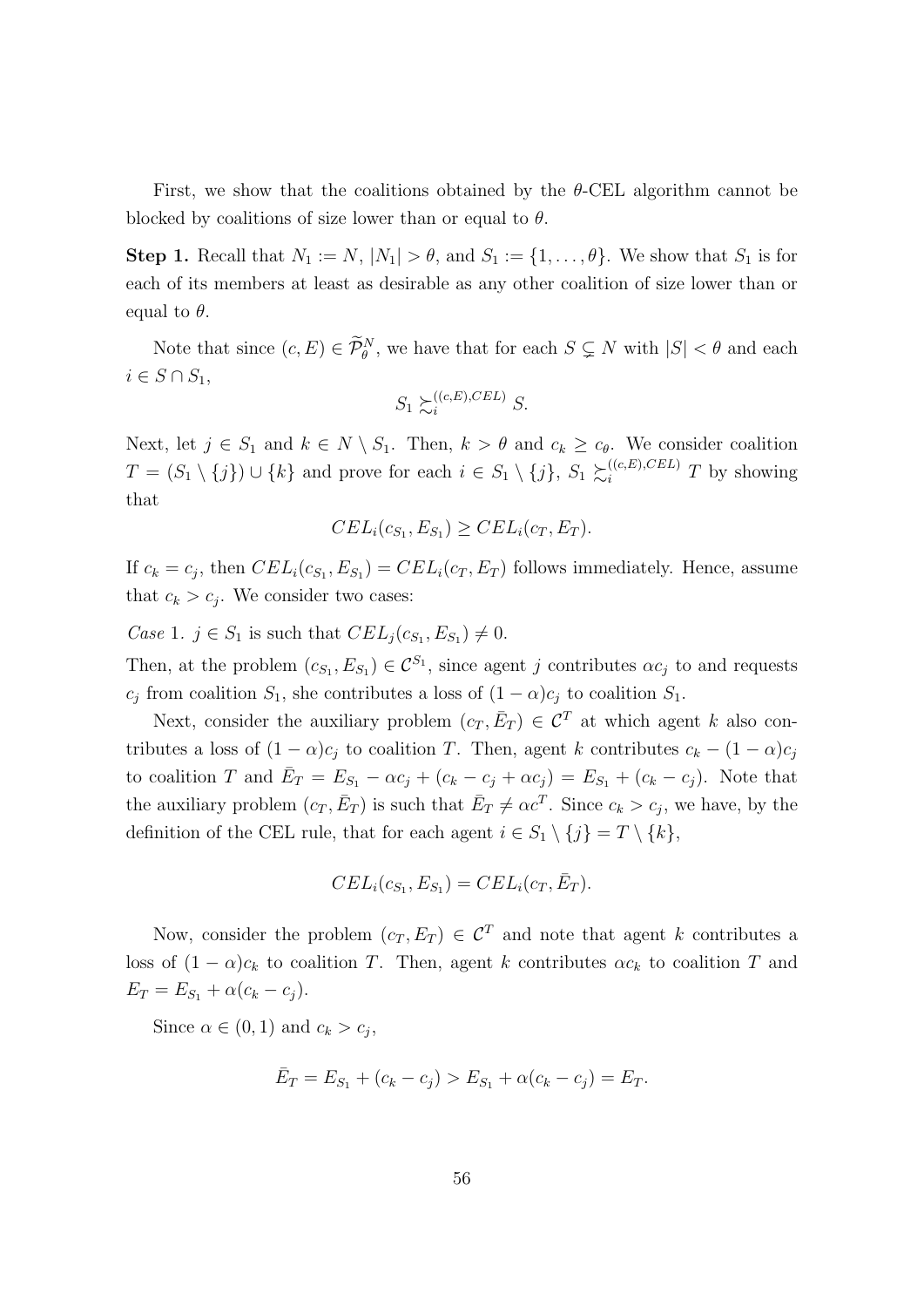Then, by resource monotonicity of the CEL rule, for each agent  $i \in S_1 \setminus \{j\}$ ,

$$
CEL_i(c_T, \bar{E}_T) \geq CEL_i(c_T, E_T)
$$

and hence,

$$
CEL_i(c_{S_1}, E_{S_1}) \geq CEL_i(c_T, E_T).
$$

*Case 2.*  $j \in S_1$  is such that  $CEL_j(c_{S_1}, E_{S_1}) = 0$ .

Starting from problem  $(c_{S_1}, E_{S_1}) \in C^{S_1}$ , we consider the auxiliary problem that is obtained when agent j leaves with her payoff  $CEL_j(c_{S_1}, E_{S_1}) = 0$ . Thus, the total endowment is now divided between agents in coalition  $S_1 \setminus \{j\}$  and the auxiliary problem  $(c_{S_1\setminus\{j\}}, E_{S_1}) \in C^{S_1\setminus\{j\}}$  is such that  $E_{S_1} \neq \alpha c^{S_1\setminus\{j\}}$ . By consistency of the CEL rule, for each  $i \in S_1 \setminus \{j\},\$ 

<span id="page-56-3"></span>
$$
CEL_i(c_{S_1 \setminus \{j\}}, E_{S_1}) = CEL_i(c_{S_1}, E_{S_1}).
$$
\n(16)

Next, let  $T = (S_1 \setminus \{j\}) \cup k$  and consider problem  $(c_T, E_T) \in \mathcal{C}^T$ . Since  $E_T > 0$ and  $c_k \geq c_\theta$ , by the definition of the CEL rule,  $CEL_k(c_T, E_T) = c_k - \lambda_{E_T} > 0$ . Then, the amount of the endowment that is allocated to agents in  $T \setminus \{k\} = S_1 \setminus \{j\}$  is

<span id="page-56-0"></span>
$$
\bar{E}_{T\setminus\{k\}} = E_T - (c_k - \lambda_{E_T}) = \alpha c^{T\setminus\{k\}} + \alpha c_k - (c_k - \lambda_{E_T}) = \alpha c^{T\setminus\{k\}} + (\alpha - 1)c_k + \lambda_{E_T}.
$$
 (17)

By the definition of the CEL rule, if an agent receives a zero payoff, then agents with the highest claims receive an over-proportional payoff. Hence,  $c_k - \lambda_{E_T} \geq \alpha c_k$ , or equivalently,

<span id="page-56-1"></span>
$$
\lambda_{E_T} \le (1 - \alpha)c_k. \tag{18}
$$

Starting with equality [\(17\)](#page-56-0) and using inequality [\(18\)](#page-56-1), we obtain

<span id="page-56-2"></span>
$$
\bar{E}_{T\setminus\{k\}} = \alpha c^{T\setminus\{k\}} + (\alpha - 1)c_k + \lambda_{E_T} \leq \alpha c^{T\setminus\{k\}} + (\alpha - 1)c_k + (1 - \alpha)c_k = \alpha c^{T\setminus\{k\}}.
$$
 (19)

Now, starting from problem  $(c_T, E_T) \in \mathcal{C}^T$ , we consider the auxiliary problem that is obtained when agent k leaves with her payoff  $CEL_k(c_T, E_T)$ . The auxiliary problem  $(c_{T\setminus\{k\}}, \bar{E}_{T\setminus\{k\}}) \in C^{(T\setminus\{k\})}$  is such that  $\bar{E}_{T\setminus\{k\}} \neq \alpha c^{T\setminus\{k\}}$ . By consistency of the CEL rule, for each  $i \in T \setminus \{k\} = S_1 \setminus \{j\},\$ 

<span id="page-56-4"></span>
$$
CEL_i(c_{T\setminus\{k\}}, \bar{E}_{T\setminus\{k\}}) = CEL_i(c_T, E_T). \tag{20}
$$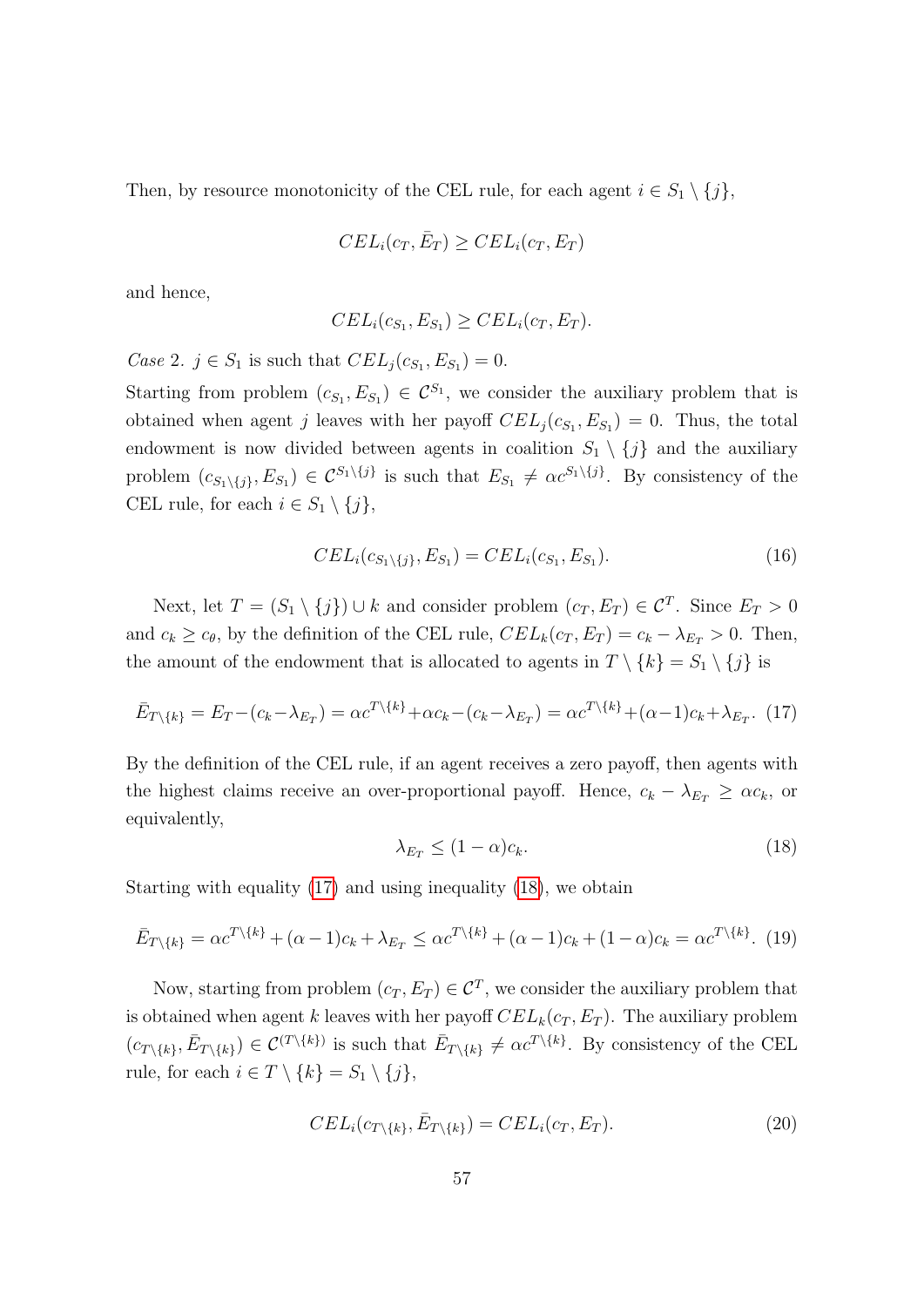We will now put the above arguments together. First,  $E_{S_1} = \alpha c^{S_1} \geq \alpha c^{T \setminus \{k\}} \geq$  $\bar{E}_{S_1\setminus\{k\}}$ , where the first inequality follows from  $[S_1\setminus\{j\} = T \setminus\{k\}$  and  $\alpha c_j \geq 0]$  and the second inequality follows from  $[S_1 \setminus \{j\}] = T \setminus \{k\}$  and inequality [\(19\)](#page-56-2). Then, inequalities [\(16\)](#page-56-3) and [\(20\)](#page-56-4), together with resource monotonicity of the CEL rule, imply that for each  $i \in S_1 \setminus \{j\} = T \setminus \{k\},\$ 

$$
CEL_i(c_{S_1}, E_{S_1}) \stackrel{(16)}{=} CEL_i(c_{S_1 \setminus \{j\}}, E_{S_1}) \geq CEL_i(c_{T \setminus \{k\}}, \bar{E}_{T \setminus \{k\}}) \stackrel{(20)}{=} CEL_i(c_T, E_T).
$$

Note that so far we have only shown that any agent  $i \in S_1$  weakly prefers coalition  $S_1$  to a coalition T where another agent was replaced by an agent outside of  $S_1$ . However, this proof step can be repeated by replacing other agents one by one and hence, for each agent  $i \in S_1$  and each coalition  $S \subsetneq N_1$  such that  $[i \in S \text{ and } |S| = \theta]$ ,

$$
S_1 \succsim_i^{((c,E),CEL)} S.
$$

In particular, there exists no coalition  $T \subseteq N_1$  such that  $|T| \leq \theta$ , and for each  $i \in S_1 \cap T$ ,  $T \succ_i^{((c,E),CEL)} S_1$ , i.e., an agent from set  $S_1$  cannot be part of a blocking coalition of size lower than or equal to  $\theta$  with agents from set  $N_1$ .

**Step k (k > 1).** Recall from Step  $k-1$  that  $N_k := N \setminus (\cup_{j=1}^{k-1} S_j)$  and  $|N_k| > \theta$ . Set  $S_k := \{\theta k - (\theta - 1), \theta k - (\theta - 2), \dots, \theta k\}.$  Note that agents  $\theta k - (\theta - 1), \dots, \theta k$  are lowest-claims agents in  $N_k$ . Hence, by a similar reasoning than in Step 1 (with agents  $\theta k - (\theta - 1), \ldots, \theta k$  in the roles of  $1, \ldots, \theta$  respectively), it follows that there exists no coalition  $T \subseteq N_k$  such that  $|T| \leq \theta$ , and for each  $i \in S_k \cap T$ ,  $T \succ_i^{((c,E),CEL)} S_k$ , i.e., an agent from set  $S_k$  cannot be part of a blocking coalition of size lower than or equal to  $\theta$  with agents from set  $N_k$ . By the previous steps, an agent from set  $\bigcup_{j\in\{1,\dots,k-1\}} S_j$ cannot be part of a blocking coalition with an agent from set  $S_k$ . Hence, no agent from set  $S_k$  can be part of a blocking coalition of size lower than or equal to  $\theta$ .

After  $l - 1$  steps, we have shown that there is no blocking coalition  $T \subsetneq N$  such that  $|T| \leq \theta$ .

Finally, assume, by contradiction, that  $\pi$  is not stable. Then, there exists a blocking coalition  $T \subseteq N$  such that for each agent  $i \in T$ ,  $T \succ_i^{((c,E),CEL)} \pi(i)$ . In particular,  $|T| > \theta$ .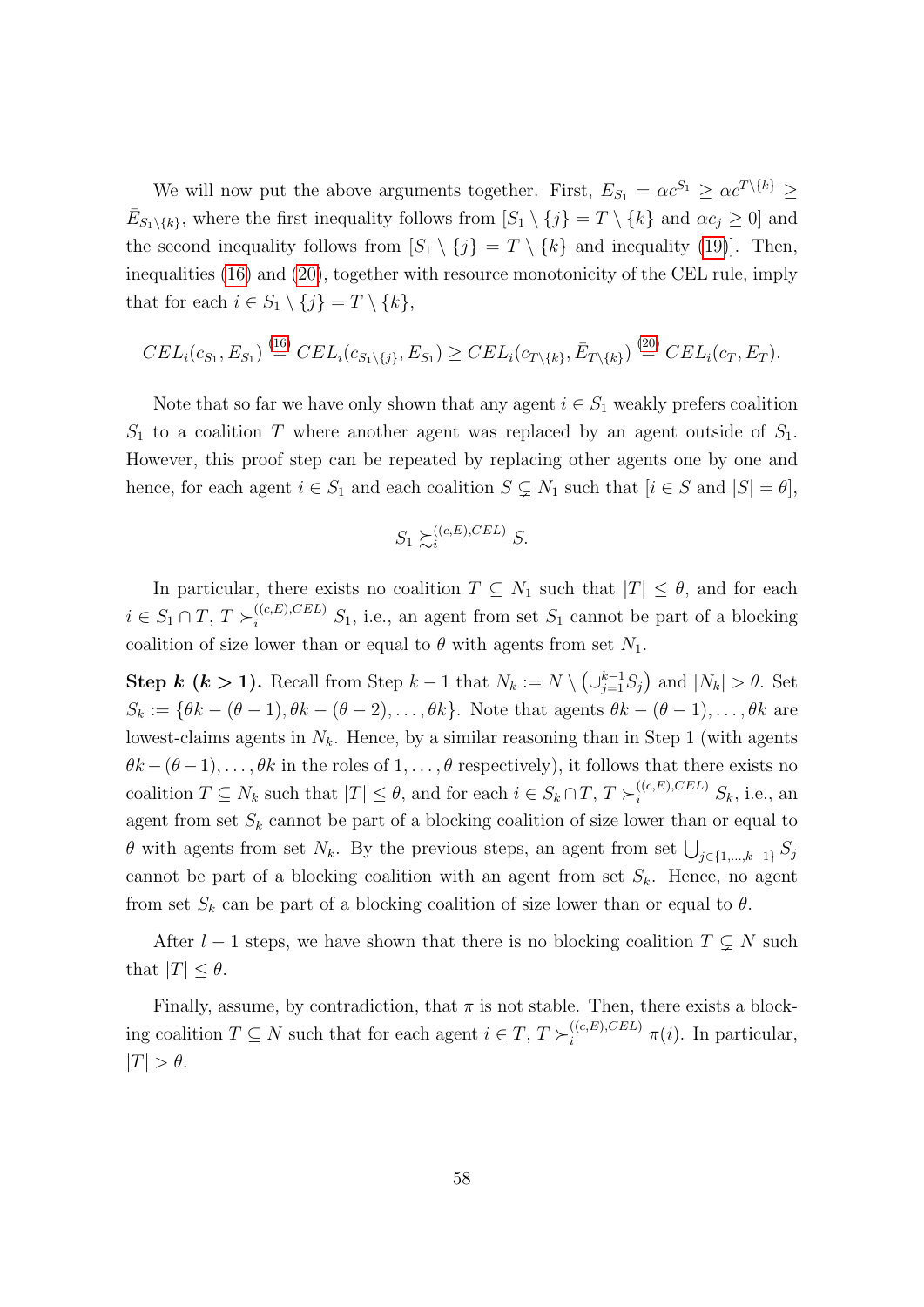Case 1. For each  $i \in T$ ,  $CEL_i(c_T, E_T) = \alpha c_i$ .

Then, by Lemma [7,](#page-41-1) there is a coalition  $T' \subsetneq T$  with  $|T'| = \theta$  such that for each  $j \in T'$ ,

$$
T' \sim_j^{((c,E),CEL)} T \succ_j^{((c,E),CEL)} \pi(j),
$$

which contradicts the fact that there is no blocking coalition of size lower than or equal to  $\theta$ .

Case 2. For some  $i \in T$ ,  $CEL_i(c_T, E_T) \neq \alpha c_i$ .

Then, by Proposition [3,](#page-41-3) there is a coalition  $T' \subsetneq T$  with  $|T'| = \theta$  such that for each  $j \in T'$ ,

$$
T' \succsim_j^{((c,E),CEL)} T \succ_j^{((c,E),CEL)} \pi(j),
$$

which contradicts the fact that there is no blocking coalition of size lower than or equal to  $\theta$ .

We have proven that the partition  $\pi$  obtained by the  $\theta$ -CEL algorithm is stable.  $\Box$ 

### References

- <span id="page-58-5"></span>BANERJEE, S., H. KONISHI, AND T. SÖNMEZ (2001): "Core in a simple coalition formation game," Social Choice and Welfare, 18, 135–153.
- <span id="page-58-0"></span>BARBERÀ, S., C. BEVIÁ, AND C. PONSATÍ (2015): "Meritocracy, egalitarianism and the stability of majoritarian organizations," Games and Economic Behavior, 91, 237–257.
- <span id="page-58-2"></span>BECKER, G. (1973): "A theory of marriage: Part I," Journal of Political Economy, 813–846.
- <span id="page-58-3"></span>BERGANTIÑOS, G., L. LORENZO, AND S. LORENZO-FREIRE (2010): "A characterization of the proportional rule in multi-issue allocation situations," Operations Research Letters, 38, 17–19.
- <span id="page-58-4"></span>Bogomolnaia, A., M. Le Breton, A. Savvateev, and S. Weber (2008): "Stability of jurisdiction structures under the equal share and median rules," *Economic* Theory, 34, 525–543.
- <span id="page-58-1"></span>Chambers, C. P. and J. D. Moreno-Ternero (2017): "Taxation and poverty," Social Choice and Welfare, 48, 153–175.